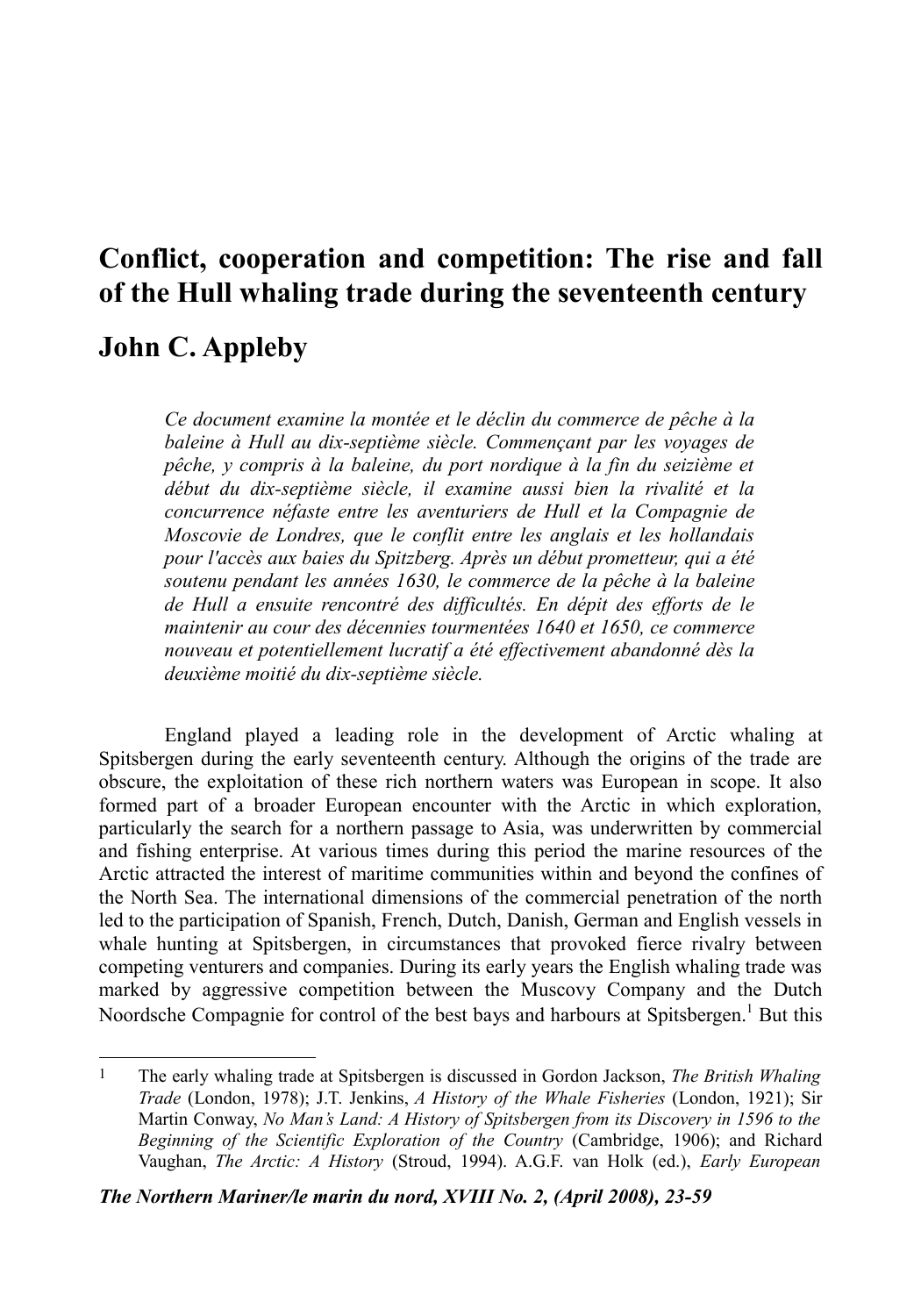was soon complicated by the activities of independent traders who challenged and effectively undermined corporate attempts to dominate a rapidly developing new business. The peculiar character of the Spitsbergen trade meant that well organized local enterprises could have far-reaching implications for the growth of the northern whaling trade, encouraging commercial de-regulation in circumstances which favoured competition and conflict. In England the most serious and sustained challenge to the Muscovy Company came from the merchants and mariners of Hull, whose interests in the trade occasionally rivalled those of the Londoners. The purpose of this paper is to examine the part played by Hull in the development of English whaling at Spitsbergen, within the context of its prolonged dispute with the Muscovy Company. While the rivalry between the two sides varied in intensity, and was occasionally overlaid by signs of cooperation, the nature of the dispute also raised serious issues concerning maritime rights and jurisdictions that affected the English whaling trade during a difficult period of rapid expansion, contraction and collapse. $2$ 

# **1. Arctic Whaling**

English interest in whaling was slow to germinate. For most of the sixteenth century the trade was dominated by the Basques, who had originally hunted the right whale in the Bay of Biscay using shore-based sites and methods; however, the decline of local supplies encouraged Basque whalemen to develop long-distance whaling in the Strait of Belle Isle, off southern Labrador.<sup>[3](#page-1-1)</sup> Their prey were relatively easy to catch with the requisite skills and experience. Right whales are docile and slow moving. They feed on plankton which is filtered from water in a large jaw, lined with baleen or bone plates, as they move slowly along the surface. Their predictable behaviour, when understood by whalemen, made them easier to take. As they floated when dead, it was possible for the Basques and others to hunt them at sea in small vessels with harpoons. Before their decline as a result of intensive hunting, large numbers of right whales (*balaena mysticetus*) migrated across rich feeding grounds in the Arctic during the short summer season. The break up of the pack ice led to a short-lived increase in plankton, creating bountiful supplies of food which supported a substantial population of whales. As the ice receded and broke up, they congregated in the bays and harbours of Spitsbergen as well as in the sea to the west.<sup>[4](#page-1-2)</sup> Under the benign protection of this desolate and distant environment they remained free from the dangers of commercial hunting until the early

<span id="page-1-0"></span>*Exploitation of the Northern Atlantic 800-1700* (Groningen, 1981) is a valuable collection of essays.

<sup>2</sup> Bo Johnson Theutenberg, *"Mare Clausum et Mare Liberum*,*" Arctic*, 37 (1984), 481-92; T.W. Fulton, *The Sovereignty of the Sea* (Edinburgh & London, 1911), 527-8.

<span id="page-1-1"></span><sup>3</sup> Selma Huxley Barkham, "The Basque Whaling Establishments in Labrador 1536-1632: A Summary," *Arctic*, 37(1984), 515-19; Jeremy Cherfas, *The Hunting of the Whale* (London, 1988), 59-60; Jackson, *British Whaling Trade*, 3-4.

<span id="page-1-2"></span><sup>4</sup> Cherfas, *Hunting the Whale*, 17-18, 29, 40, 55 (where the hunting of right whales is likened to hunting a herd of bison); Jackson, *British Whaling Trade*, 7-9. During a voyage of 1671 Frederick Martens, of Hamburg, noted great numbers in the west ice. Adam White (ed.), *A Collection of Documents on Spitzbergen & Greenland* (Hakluyt Society, 18, 1855), 33.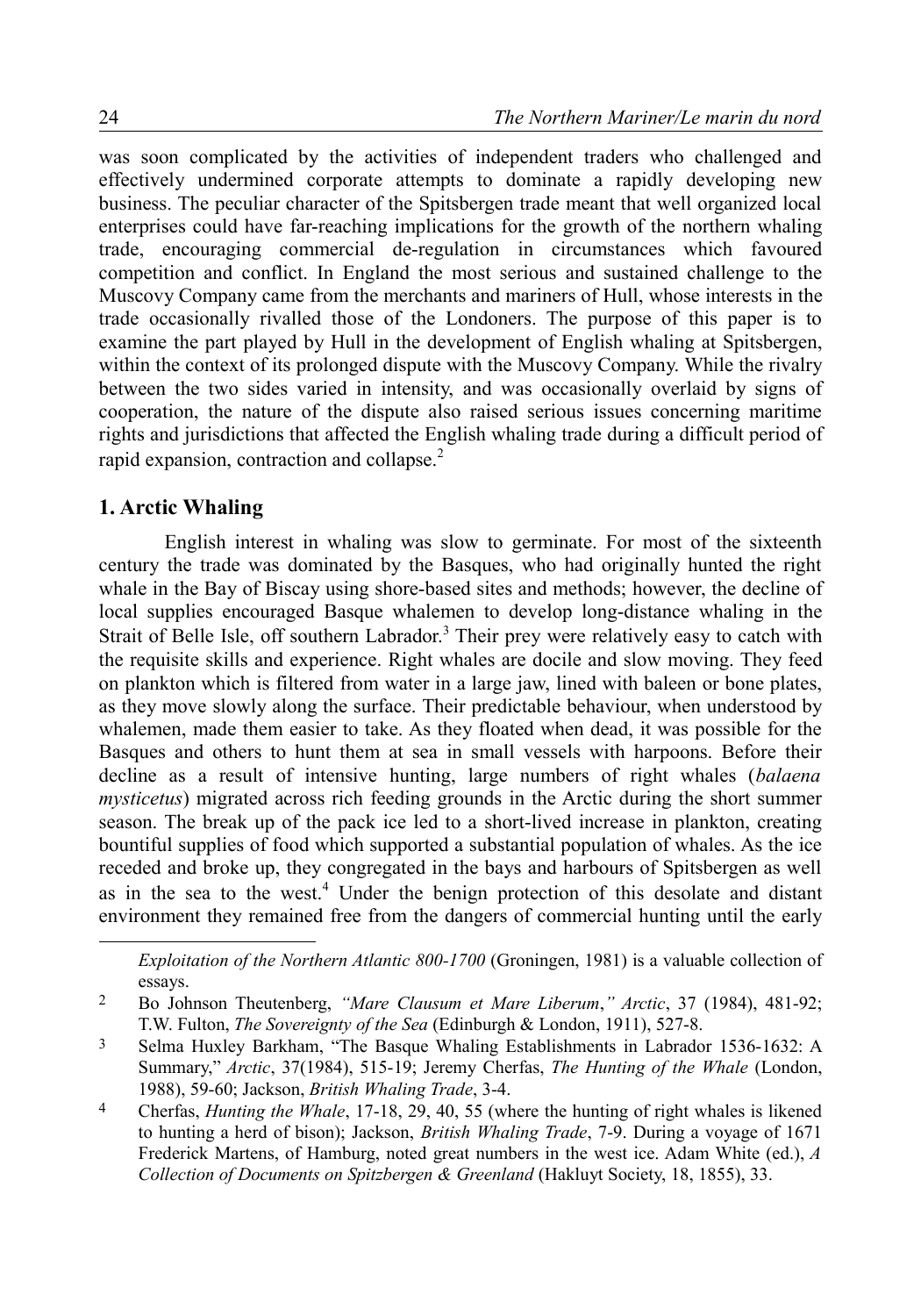#### seventeenth century.

Because of their number and accessibility, the right whale became the basis of Arctic whaling at Spitsbergen; other species were too difficult or dangerous to take with the available technology. Essentially the economic driving-force behind the emergence of this new trade was the growth of demand for whale oil in many parts of north-western Europe. A single adult whale, weighing up to 55 tons, could produce between 20 and 30 tons of oil and possibly one ton of baleen or whale-bone.<sup>[5](#page-2-0)</sup> In England oil was valued for a variety of purposes, as fuel for lamps, an agent in the manufacture of textiles, and particularly as a raw material in the production of soap. Though initially of much lesser value, whale-bone also had a variety of uses: its flexibility and durability were especially prized in the cutlery and clothing trades. By the mid-seventeenth century it was being used in women's dress. From the outset, however, the demand for whale products was affected by the availability of alternatives; for example, many soap-makers insisted that whale oil produced poor quality soap compared with that made from vegetable oil.<sup>[6](#page-2-1)</sup> Such conditions exerted a powerful influence on market demand and prices, complicating the early development of the whaling trade.

During the early seventeenth century the trade at Spitsbergen was based on baywhaling which linked sea and shore through a progression of overlapping and discrete activities, though these were always at risk from even a small change in the climate and its impact on the extent of the pack ice. Hunting whales in the more accessible bays and coves of the archipelago was followed by the extraction of oil at temporary sites ashore. In these circumstances whaling vessels tried to get into harbour at Spitsbergen shortly before the arrival of the whales, allowing men to get ashore to erect small huts, in which equipment was stored, as well as to prepare the apparatus needed to boil the blubber. These try-works included furnaces, coppers and coolers; in some cases this material may have been left at Spitsbergen between whaling seasons. The recent excavation of several early seventeenth century sites on Edge Island has revealed a well preserved try-works, made of stone, that may have been constructed by Thomas Marmaduke of Hull, possibly during  $1613$ .<sup>[7](#page-2-2)</sup> Fuel to operate the furnaces was presumably carried out as ballast by whaling ships, though surface deposits of coal were available in some parts of Spitsbergen. Whale hunting was difficult work, calling for skill, hard effort and some degree of luck. The arrival of the whales at Spitsbergen was carefully monitored by their hunters, who were able to observe them spouting water from a distance of two or three leagues. After they entered the sounds the whales were hunted by small shallops, manned with a crew of rowers, steersman and harpooner. When submerged, the crews of the shallops had to try and follow the whale by the wake it left on the surface, while waiting

<span id="page-2-0"></span><sup>5</sup> Vaughan, *The Arctic*, 77.

<span id="page-2-1"></span><sup>6</sup> Jenkins, *History of the Whale Fisheries*, 39-40; G. Jackson, "The Rise and Fall of English Whaling in the Seventeenth Century," in van Holk (ed.), *Early European Exploitation*, 63-5; Adam White (ed.), *A Collection of Documents on Spitzbergen & Greenland* (Hakluyt Society, 18, 1855), 107-9; J.R. Bruijn, "From Minor to Major Concern: Entrepreneurs in 17th Century Dutch Whaling", in van Holk, *Early European Exploitation*, 6-7.

<span id="page-2-2"></span><sup>7</sup> Louwrens Hacquebord, "Three 17th Century Whaling Stations in Southeastern Svalbard: An Archaeological Missing Link," *Polar Record*, 24(1988), 126-8.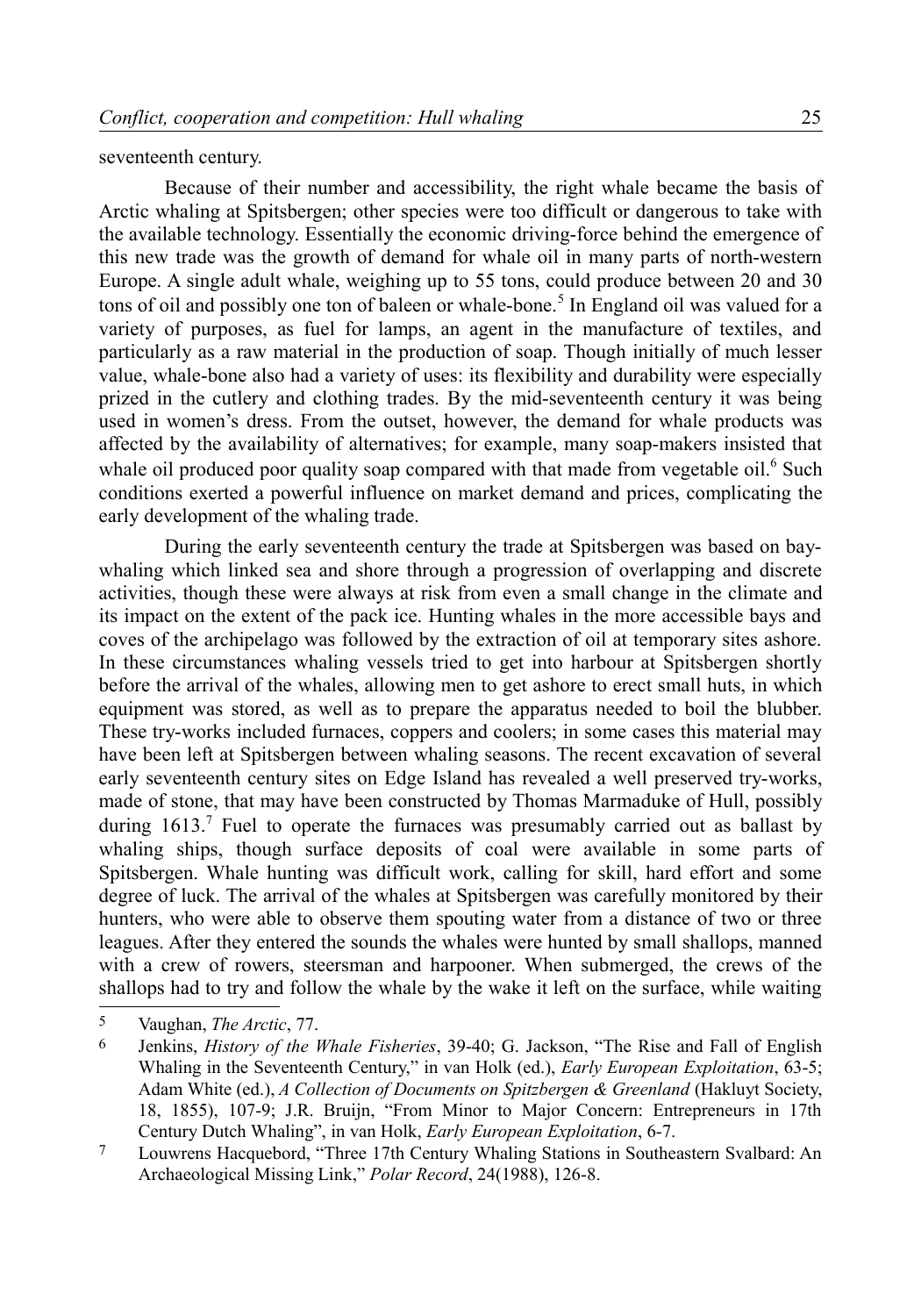for it to rise and spout. When this occurred "they rowe resolutlie towards him, as though they intended to force the shallop upon him. But so soone as they come within stroak of him, the harponier (who stands up readie in the head of the boat,) darts his harping iron at him out of both his hands, wherwith the whale being stricken, he presentlie discends to the bottom of the water, and therfor the men in the shallop doe weire out 40, 50, or 60 fathoms of rope – yea, sometimes 100, or more, according as the depth requireth.<sup>9[8](#page-3-0)</sup> According to the subsequent evidence of Launcelot Anderson, a Hull whaling master who had experience of thirty-three voyages to Spitsbergen, for reasons of safety the harpooner tried to strike the whale in its head or fore-parts.<sup>[9](#page-3-1)</sup>

For inexperienced seamen this close confrontation with an animal that possessed the power to overturn or smash the shallop was probably a terrifying experience. But it was followed by a chase that might last several hours and draw the shallop three or four miles from the place where the whale was first struck. During the course of the pursuit, when the whale emerged above water the crew of the shallop rowed up and struck it with long lances. This was one of the most dangerous parts of the hunt, for it was recognized that a wounded whale might "frisk and strike with his tail very forceablie, sometimes hitting the shallop, and splitting hir asunder, sometimes also maihmeing or killing some of the men."[10](#page-3-2) In case of accident, therefore, the killing of a whale was usually attended by two or three shallops. During these closing stages of the chase, whale hunters attempted to lance their prey as low under water as possible, in an attempt to pierce its entrails. After the whale "received his deadlie wound, … casteth he forth blood where formerlie he spowted water."[11](#page-3-3) As the animal lay stricken and dying, it was tied to the shallops and towed to the side of the ship where it was cut up into pieces of blubber, three or four feet in length. Anderson recounted that when "shee is dead  $\&$  floates they lett hir alone for 2 or 3 dayes in which tyme shee swells & so a greater part of hir Back appeares on the water: then they goe to hir  $&$  Cutt off Collops of hir back as deepe as the fatt reaches:  $\&$  as far as the water permitts which done they turn up one side of the Belly  $\&$ lastly the other side & so spades hir and then leave the rest of the Body (except the whalebone which they take out of hir mouth) to the mercy of the Sea.. $12$ <sup>12</sup> The blubber was carried ashore and chopped into very small pieces of about one and a half inches, which were boiled in large coppers to extract the oil. As it cooled, the oil was poured into butts and hogsheads by means of a long trough or gutter of wood.

As this flensing process proceeded the head of the whale was severed from the body and towed near to the shore. At low water the baleen, or bone, was cut out with hatchets and carried ashore, where it was scraped and rubbed with sand to remove the

<span id="page-3-0"></span><sup>8</sup> Clements R. Markham (ed.), *The Voyages of William Baffin, 1612-1622* (Hakluyt Society, 63, 1881), 74, an account of whale hunting by Fotherby.

<span id="page-3-1"></span><sup>9</sup> British Library, London, Sloane MS. 3986, f. 78v. Sir Martin Conway, "Some Unpublished Spitsbergen MSS," *Geographical Journal*, 15 (1900), 628-36.

<span id="page-3-2"></span><sup>10</sup> Markham, *Voyages of William Baffin*, 74.

<span id="page-3-3"></span><sup>11</sup> Ibid., 75.

<span id="page-3-4"></span><sup>12</sup> British Library, London, Sloane MS. 3986, f. 79; Markham (ed.), *Voyages of William Baffin*, 75-7.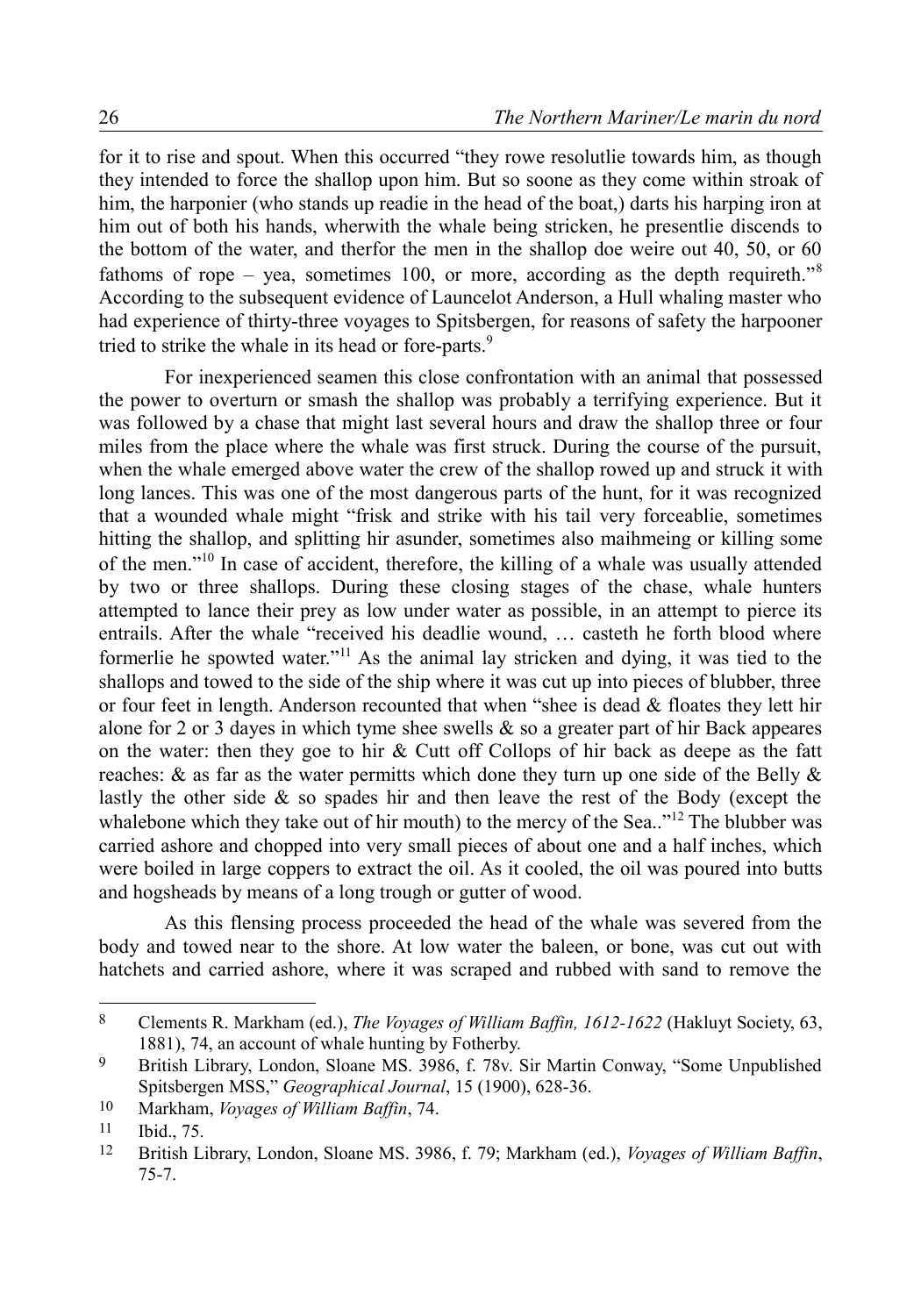grease. When clean it was sorted into five different kinds and made up into bundles. Anderson's account indicates that young and old whales were killed indiscriminately, leading to significant variations in the amount of oil and presumably bone that was acquired: "an ordinary whale will yield 12 tun of oyle: some 20 tun, if large and taken at a seasonable time $^{13}$  $^{13}$  $^{13}$ 

For English seamen this was a novel enterprise which brought together a complex of activities that linked fishing and hunting with an industrial and extractive process. To some extent the novelty of whaling, especially in a northern fishing port such as Hull, was qualified by the way in which it was assimilated into long-distance fishing trades and walrus hunting. Although the latter occurred on land, near to the shore, it made use of similar equipment for hunting and processing. Thus it gave the Hull men experience of seafaring in the Arctic, while equipping them with skills that could be adapted to whaling. After being killed with lances, the hide of the walrus was removed and its blubber was "chopped and put into … coppers, and then it is tryed and reduced to oile."[14](#page-4-1) Experience and a knowledge of conditions in the Arctic, including some understanding of the weather and of the behaviour of whales, were of fundamental importance to the development of the whaling trade. Those who undertook such voyages, it was noted in the early seventeenth century, "must not onely bee bold and resolute, but also discreet and wary."[15](#page-4-2) The accumulation of locally shared information on Arctic venturing, combined with the publication of accounts of voyages to Spitsbergen, may deserve greater emphasis than they have hitherto received, in assisting the growth of the trade during these years. Nonetheless whaling was laden with risk. As a German observer subsequently reported, whale hunting was like "the chances of gaming …, (while) some see and catch more than they desire, … others but at a half mile distance from them see not one, which is very common."[16](#page-4-3) For the English, furthermore, the risks were inadvertently complicated by the presence of competing interests in the same sound or bay.

The work-cycle that whalemen developed at Spitsbergen called for a combination of individual initiative with group cooperation, subject to the constraints of a brief, everreceding Arctic summer. While July evenings might be warmed by constant sunlight, generally Spitsbergen was a cold and comfortless environment; in 1621 the Venetian ambassador in London described it as the "mother of ice" which, apart from whale hunting, was "barren and useless."<sup>[17](#page-4-4)</sup> Whaling ships arriving in Bell Sound towards the end of May could still find snow covering the land, and the bays and sounds littered with straggling ice. Launcelot Anderson reported that vessels "sayld between great masses of Ise of 17 or 20 fathome thick, part of which stood as high … as their main masts, off

<span id="page-4-0"></span><sup>13</sup> British Library, London, Sloane MS. 3986, ff. 79-79v.

<span id="page-4-1"></span><sup>14</sup> Markham, *Voyages of William Baffin*, 79.

<span id="page-4-2"></span><sup>15</sup> Samuel Purchas, *Hakluytus Posthumus or Purchas His Pilgrimes*, 20 vols. (Glasgow, 1906), 13: 27.

<span id="page-4-3"></span><sup>16</sup> White, *A Collection of Documents on Spitzbergen*, 33.

<span id="page-4-4"></span><sup>17</sup> *Calendar of State Papers Venetian 1621-23*, 424.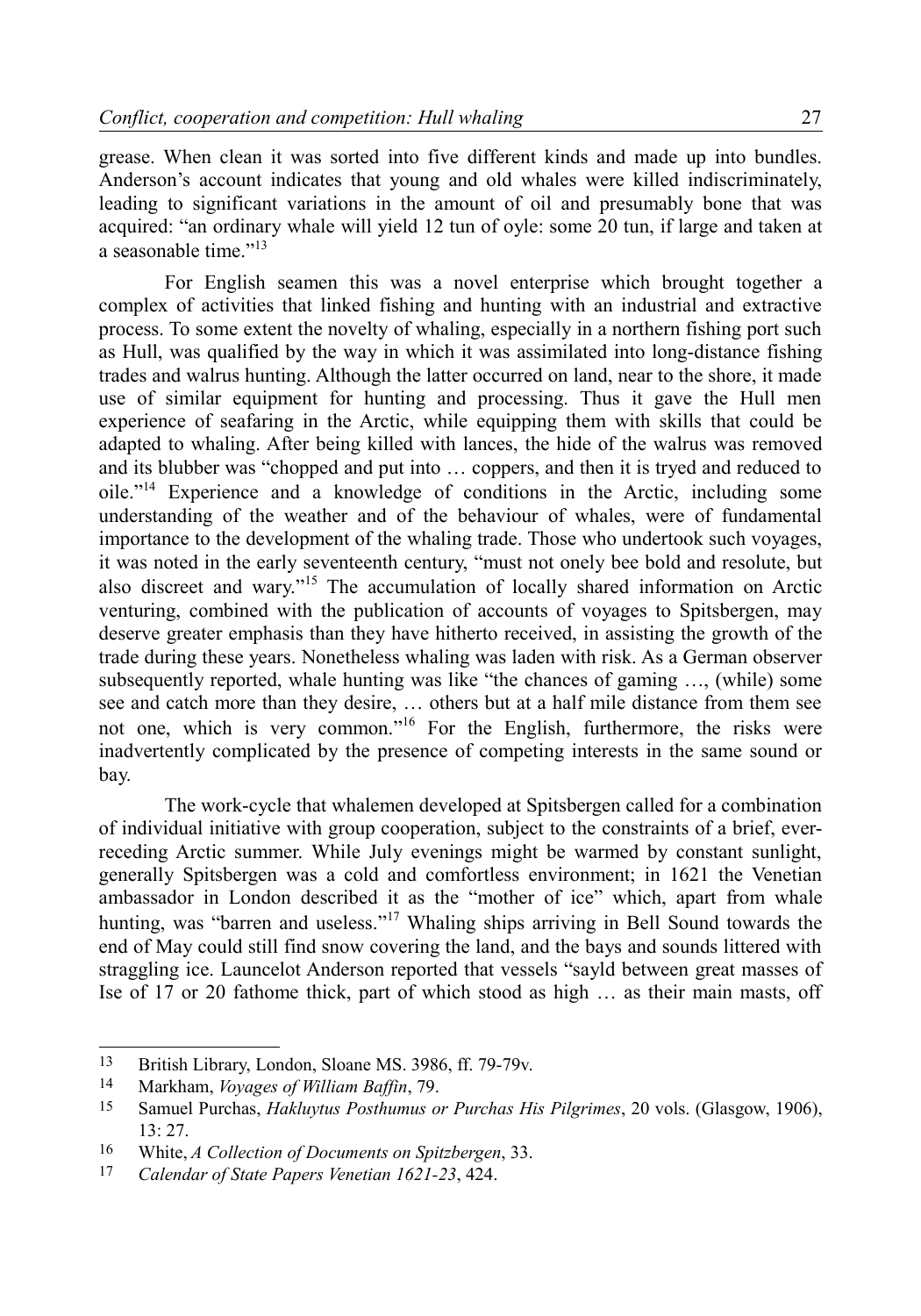which run spouts of faire fresh water, when the sun shines upon them."<sup>[18](#page-5-0)</sup> Bad weather, storms and fog, disrupted whale hunting and delayed the departure of vessels for home. By mid-August wintry conditions might have returned with the first snow fall. Robert Fotherby's account of the trade in the early seventeenth century provides a rare hint of the physical and psychological impact of these conditions among men who were undoubtedly keen to leave the region. Snow in the middle of August was noisome to the crews of whaling vessels, many of whom probably lacked specialized winter clothing, but "so did it also begin to astonish their mindes."[19](#page-5-1) In such circumstances the masters of whaling ships tried to take advantage of the opportunities presented by the northern summer, when night scarcely turned dark. Fotherby noted that men worked around the clock at boiling blubber, with no rest except on Sunday, while later in the century a German observer reported that whale hunting could continue until mid-night during July.<sup>[20](#page-5-2)</sup>

In spite of the potential hazards of Arctic whaling, however, there is little evidence of serious casualties among the Hull men involved in it. Loss of life and other accidents were either unusual or so commonplace as to be barely worth recording; and on balance, the former is more likely.<sup>[21](#page-5-3)</sup> In effect the whaling trade was as safe as most other sectors of English commercial enterprise during this period. In part this reflected the ability of whalemen to reduce the level of risk at Spitsbergen through organization and cooperation. Masters also had an important role to play in maintaining the morale and well-being of crew members, particularly in promoting a sense of community among men with varied experiences and from diverse backgrounds. To some extent this may have been articulated through consultation and consensus, customary characteristics of the fishing trade, though the structure and values which underpinned such methods were subject to strain as a result of competition at Spitsbergen between rival interests.

Nevertheless the inherent dangers of the whaling trade were starkly demonstrated in 1630 when eight Englishmen were accidentally left at Spitsbergen by the *Salutation* of London. The men got through the winter by feeding on "Frittars or Graves of the Whale," the unwanted left-overs from boiling the blubber, while trapped in a "labyrinth of perpetual misery."[22](#page-5-4) Nine months after the departure of the *Salutation*, they were saved by the arrival of two Hull ships in Bell Sound on 25 May 1631. According to a report by Edward Pellham, published under the title of *Gods Power and Providence*, "the Hull men now comming neere our Tent, haled it with the usuall word of the Sea, crying 'Hey': he answered againe with 'Ho.'<sup>[23](#page-5-5)</sup> The deliverance of these accidental castaways might have

<span id="page-5-0"></span><sup>18</sup> British Library, London, Sloane MS. 3986, f. 78v.

<span id="page-5-1"></span><sup>19</sup> Markham, *Voyages of William Baffin*, 97.

<span id="page-5-2"></span><sup>&</sup>lt;sup>20</sup> The German observer was Frederick Martens of Hamburg who wrote an interesting account of a voyage to Spitsbergen in 1671. White, *A Collection of Documents on Spitsbergen*, 9-10; Markham (ed.), *Voyages of William Baffin*, 59.

<span id="page-5-3"></span><sup>&</sup>lt;sup>21</sup> Disasters could occur on northern voyages: during 1585 two Hull vessels lost 15 men during a fishing voyage to Vardø. F.W. Brooks (ed.), *Miscellanea, vol. V* (Yorkshire Archaeological Society, 116, 1951 for 1949), 4.

<span id="page-5-4"></span><sup>22</sup> White (ed.), *A Collection of Documents on Spitzbergen*, 273.

<span id="page-5-5"></span><sup>23</sup> Ibid., p. 281. Launcelot Anderson was one of the Hull masters involved. His later evidence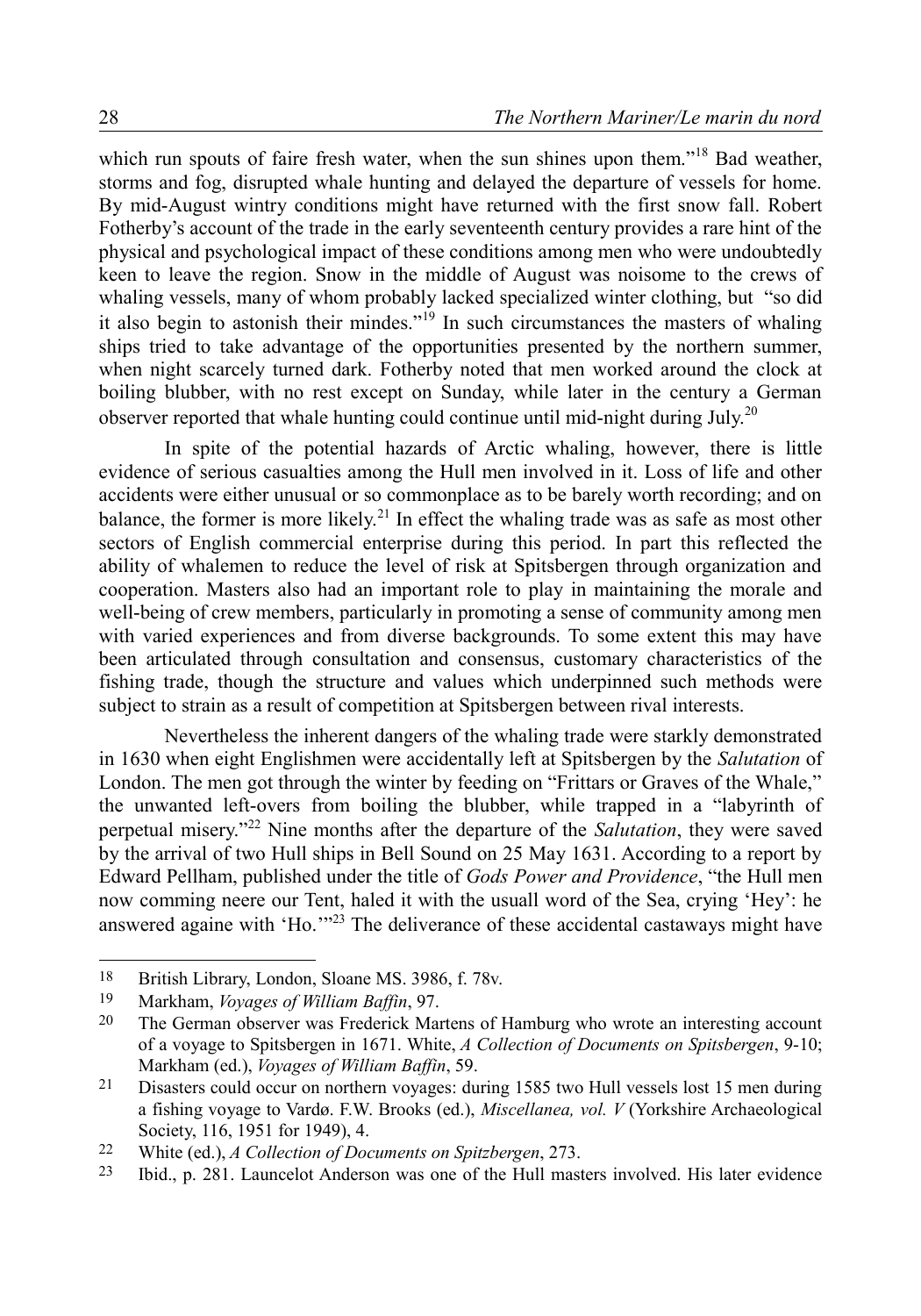been a manifestation of godly power, but it also underlined the endurance, hardihood and community among English whalemen.

# **2. The emergence of a new trade**

Despite the availability of large numbers of right whales in Arctic waters, the emergence of English whaling was a protracted, uncertain process that ended in failure during the 1660s. Thereafter, until the revival of the trade in the eighteenth century, the domestic market for whale products was effectively taken over by suppliers in Dutch and German ports. During its early phase of development, English whaling was faced with several interlocking problems concerning the acquisition of suitable skills from experienced Basque whalemen, and the establishment of an effective infrastructure capable of sustaining the growth of a new and demanding trade. Interest in the whaling trade during the later sixteenth century appears to have been limited to members of the Muscovy Company, and grew out of their efforts to find a north east passage to Cathay. In 1577 the Company was granted a monopoly to hunt whales in northern waters with the assistance of Basque harpooners.<sup>[24](#page-6-0)</sup> A few years later Robert Hitchcock drew attention to the perceived profitability of the trade in a "Pollitique Platt" for the development of fisheries. The "killyinge of the Whaile", he claimed, "is bothe pleasaunt and profitable, and without greate charges: yelding greate plentie of Oyle, the tunne wherof is worth tenne pound. One of the Shippes maie bryng home to his Porte fiftie Tunne, the whiche is worthe five hundreth pounde."<sup>[25](#page-6-1)</sup> Little came of the Company's initative, however, probably because of its greater concern to develop commercial relations with Russia and Persia. Consequently when the Company's interest in whaling revived during the early seventeenth century, it was in circumstances that quickly led to bitter rivalry with a variety of competing interests.

The opening up of the northern whaling trade was thus accompanied by tangled claims and counter-claims to rights of navigation and territorial possession which were focused on Spitsbergen and other islands in the Arctic. Spitsbergen and Bear Island to the south were discovered by the Dutch captain, Willem Barents, in June 1596 during his third expedition in search of a north east passage. Exploration of the islands was of secondary concern to the purpose of the venture and the limited reconnaissance of Spitsbergen, possibly restricted by ice, had confusing consequences for its identification. While some of the Dutch described it as the New Land, and others Spitsbergen, to convey an image of its sharp, mountainous profile, Barents claimed that it was part of Greenland, a name which the English were to employ alongside the use of "King James' Newland."[26](#page-6-2) A map of Barents' route shows part of the coastline of Het Nieuwe Land with several

<span id="page-6-0"></span>adds to the published account of Pellham. British Library, London, Sloane MS. 3986, f. 78.

<sup>24</sup> Vaughan, *The Arctic*, 124; T.S. Willan, *The Early History of the Russia Company 1553-1603* (Manchester, 1956, repr.; New York, 1968), 133-4.

<span id="page-6-1"></span><sup>25</sup> R.H. Tawney and Eileen Power (eds.), *Tudor Economic Documents*, 3 vols. (London, 1924), 3: 246-7.

<span id="page-6-2"></span><sup>26</sup> Marijke Spies, *Arctic Routes to Fabled Lands: Oliver Brunel and the Passage to China and Cathay in the Sixteenth Century* (Amsterdam, 1997), 142-3; Conway, *No Man's Land*, 11-16.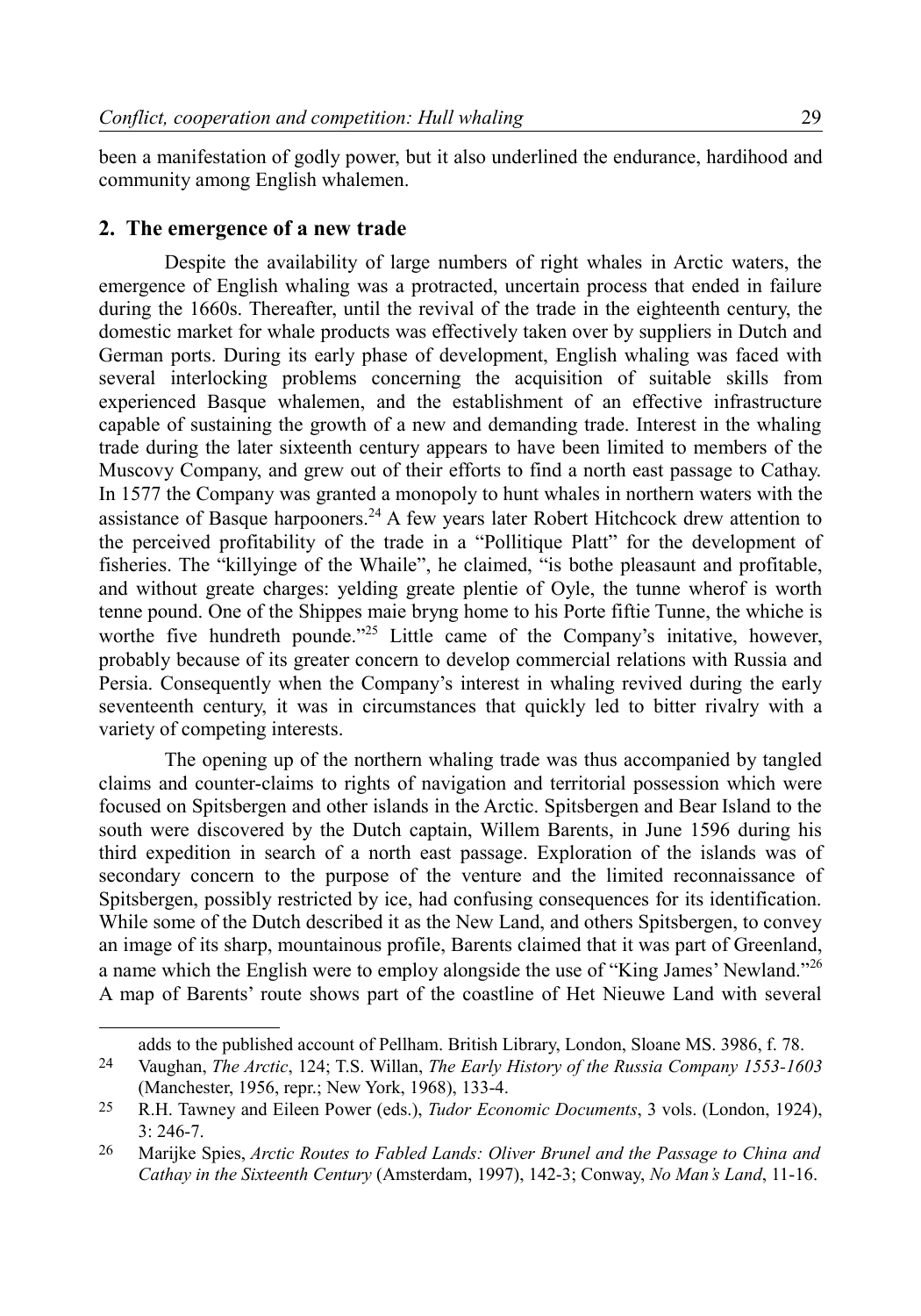inlets and bays, and the surrounding sea teeming with whales and walruses. Although the death of Barents during the course of the expedition appears to have dampened interest in exploration, reports of the rich marine life in Arctic waters may have encouraged Dutch fishing activity off the north coast of Norway and Russia.

The Dutch were joined by Hull fishermen and traders. The Hull men had longstanding interests in the fishing trade, within and beyond the North Sea. In addition the overseas trade of the port was growing during the later sixteenth and early seventeenth centuries. Hull merchants played a leading role in the development of Anglo-Baltic commercial relations, which laid the basis for the emergence of a specialized trade in timber, and they were also involved in pioneering trading ventures with Russia. Such commercial activity was reflected in the growth of shipping: the average size of vessels from Hull engaged in trading with the Baltic region appears to have doubled during the period from 1580 to 1640. Within this changing commercial environment, enterprising traders and shippers promoted northern voyages that combined fishing with small-scale trade. From 1570 onwards, indeed, vessels from the port appear to have been sailing to Vardø in Finnmark, returning with cargoes of fish and whale oil.<sup>[27](#page-7-0)</sup> Claims that Hull ships were engaged in whaling at Spitsbergen as early as 1596 are unsubstantiated, however, and seem improbable, though William Scoresby subsequently noted that by 1598 they were involved in hunting whales off Iceland and near the North Cape of Norway.<sup>[28](#page-7-1)</sup> In reality much of the interest and activity of the Hull men in northern waters during these years lay in walrus hunting; whale products which were landed in the port were probably acquired through the medium of trade.

The activities of the Dutch appear to have revived the interest of the Muscovy Company in the exploration and exploitation of the Arctic. Bear Island was found by an expedition sent out by Francis Cherry, a prominent member of the Company, in  $1603$ <sup>[29](#page-7-2)</sup>

<span id="page-7-0"></span><sup>27</sup> Vaughan, *The Arctic*, 79; Edward Gillett and Kenneth A. MacMahon, *A History of Hull* (Oxford, 1980), 144-5. Trinity House records contain evidence of voyages regularly during the 1580s and 1590s, see Brooks, *Miscellanea,* 2, 4-6, 8-9, 11. *Victoria County History, Yorkshire East Riding* (London, 1969), 1: 135-6. (Hereafter cited as *V.C.H.*). Some of these vessels may have carried fairly small cargoes, T.S. Willan, *The Early History of the Russia Company 1553-1603* (Manchester, 1956, repr.; New York, 1968), 138-40. On trade and shipping see also Ralph Davies, *The Trade and Shipping of Hull 1500-1700* (East Yorkshire Local History Series, 17, 1964), 10-12, 22-23. Later evidence, discussed below, indicates the involvement of York merchants in some of this northern enterprise, though their precise role is difficult to determine. Relations between Hull and York were close, but occasionally difficult.

<span id="page-7-1"></span><sup>28</sup> Scoresby has been used by historians as the starting date of Hull whaling, but he provided no evidence to back up his claim. William Scoresby, *An Account of the Arctic Regions with a History and Description of the Northern Whale-Fishery*, 2 vols. (Edinburgh & London, 1820, repr.; Newton Abbot, 1969), 2: 20,124. Although Henry Elking, *A View of the Greenland Trade and Whale-Fishery* (London, 1722), 41 claimed that the English whaling trade began in 1598, he did not identify the Hull men as being involved in the trade. Ralph Davis, *The Trade and Shipping of Hull*, 6, 11-12.

<span id="page-7-2"></span><sup>29</sup> Purchas, *Hakluytus Posthumus*, 13: 11; Kenneth R. Andrews, *Trade, Plunder and Settlement:*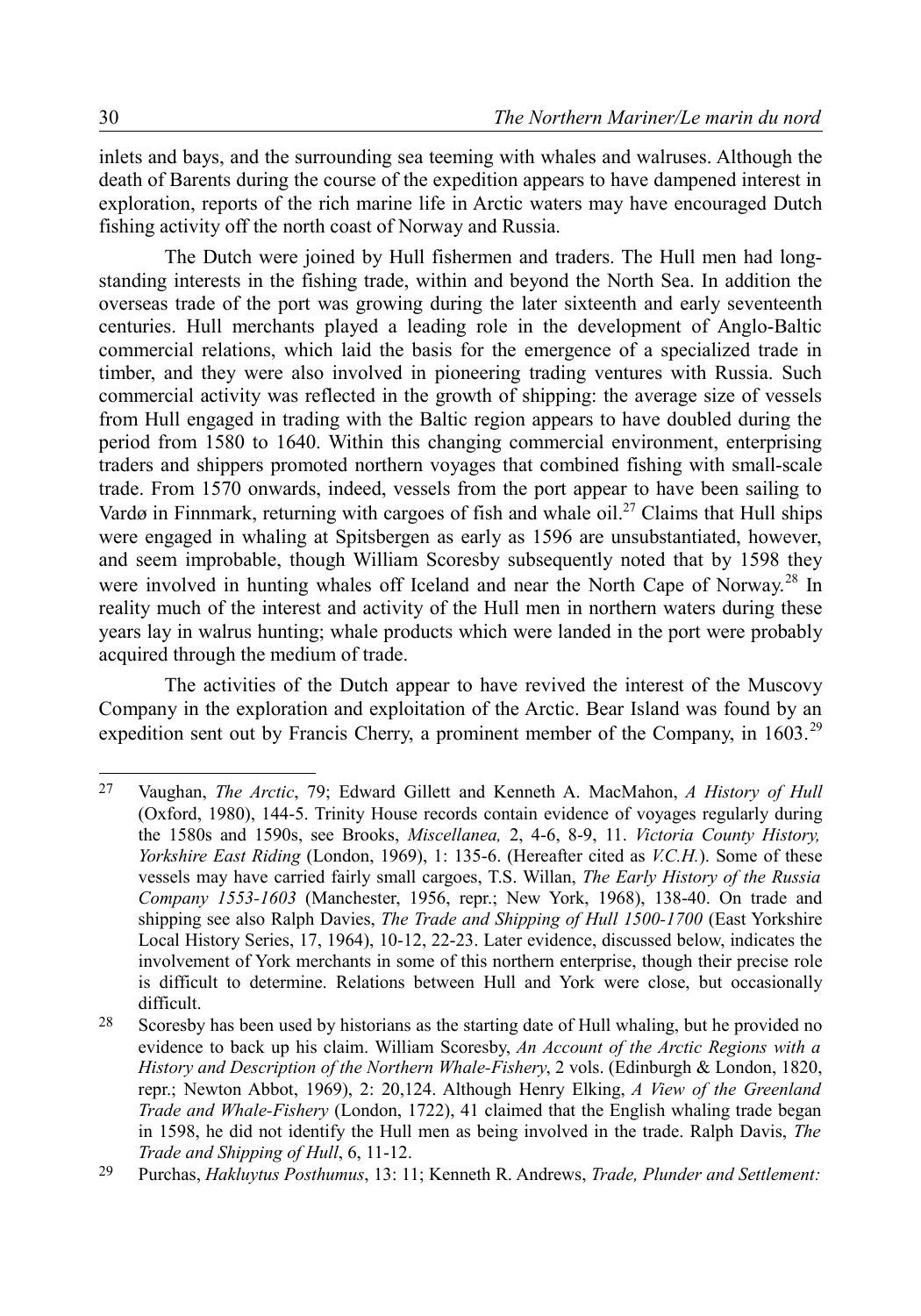Known to the English as Cherry Island, the local walrus fishery was subject to rapid exploitation by Cherry's vessels. The commercial potential of the trade also attracted the interest of Hull merchants and mariners, some of whom were irregularly employed by members of the Company. William Gourden of Hull served as the factor aboard Cherry's expedition of  $1603$ <sup>[30](#page-8-0)</sup> But the presence of competing interests at Cherry Island was unwelcome to leading figures in the Company. In 1609, after a clash between the two sides, the Company formally asserted its right to the island. After several years of intensive hunting, however, this seems to have been a hollow gesture. By 1609 the scarcity of walruses apparently "made the Companie look out for further Discoveries."<sup>[31](#page-8-1)</sup> Some vessels from Hull continued to visit the island. In 1610, for example, William Gourden was hired by Thomas Swanne, to serve aboard the *Patience*, "as spokesman for Russia or pilot for Cherrie Yland," though he refused to sail, allegedly, because of a subsequent agreement to go on another voyage for Robert Coldcoale.<sup>[32](#page-8-2)</sup>

The Company's search for new discoveries included Spitsbergen which Henry Hudson sighted during the course of an expedition in 1607 to reconnoitre a polar route to the South Sea.<sup>[33](#page-8-3)</sup> Two years later Thomas Marmaduke of Hull may have been at Spitsbergen in search of new walrus hunting grounds. Thomas Anderson, a whaling master from Hull, later claimed that Marmaduke discovered Spitsbergen in 1609, after failing to find any walruses at Bear Island. Marmaduke returned in 1611 "to Kill Sea Horse, but killed no Whale," when he reportedly "went all alonge the Coast".<sup>[34](#page-8-4)</sup> These voyages, based on a combination of fishing and exploration, gave the Hull men a prior claim to the discovery of Spitsbergen which was used thereafter during their dispute with the Muscovy Company. However, Marmaduke's ventures were accompanied by more ambitious expeditions sent out by the Company, including one led by Jonas Poole in 1610 which explored the west coast of Spitsbergen, and led to the naming of Bell Sound and Ice Sound.[35](#page-8-5) The following year the Company despatched its first whaling venture to the region, assisted by six Basque harpooners. The venture nearly ended in disaster when the two vessels set out by the Company were shipwrecked off Spitsbergen. The Company's men and possessions were rescued by the *Fortune* of Hull, under the command of Marmaduke, who had "spent all the yeere in Horne Sound, and got little goods."<sup>[36](#page-8-6)</sup> His lack of success was offset partly by the rescue of the Muscovy Company's goods, for

*Maritime Enterprise and the Genesis of the British Empire, 1480-1630* (Cambridge, 1984), 341-2.

- <span id="page-8-1"></span>31 Purchas, *Hakluytus Posthumus*, 13:.11; Conway, *No Man's Land*, 31.
- <span id="page-8-2"></span>32 Brooks (ed.), *Miscellanea*, 25; Purchas, *Hakluytus Posthumus*, 13: 20-1, 194, 281-4.
- <span id="page-8-3"></span>33 Sir Martin Conway, "Hudson's Voyage to Spitsbergen in 1607," *Geographical Journal*, 15(1900), 121-30.
- <span id="page-8-4"></span>34 Anderson appeared as a witness for Great Yarmouth during a dispute with the Greenland Company in April 1643. TNA, State Papers, 16/497/68. (Hereafter cited as S.P.).
- <span id="page-8-5"></span>35 Purchas, *Hakluytus Posthumus*, 13:11-12; Sir Clements R. Markham, *The Lands of Silence: A History of Arctic and Antarctic Exploration* (Cambridge, 1921), 123-4.
- <span id="page-8-6"></span>36 Purchas, *Hakluytus Posthumus*, 13: 14-15; Conway, *No Man's Land*, 46-8.

<span id="page-8-0"></span><sup>30</sup> Purchas, *Hakluytus Posthumus*, 13: 291 includes an account by Gourden (or Gorden) of the voyage. *V.C.H.*, 1: 136.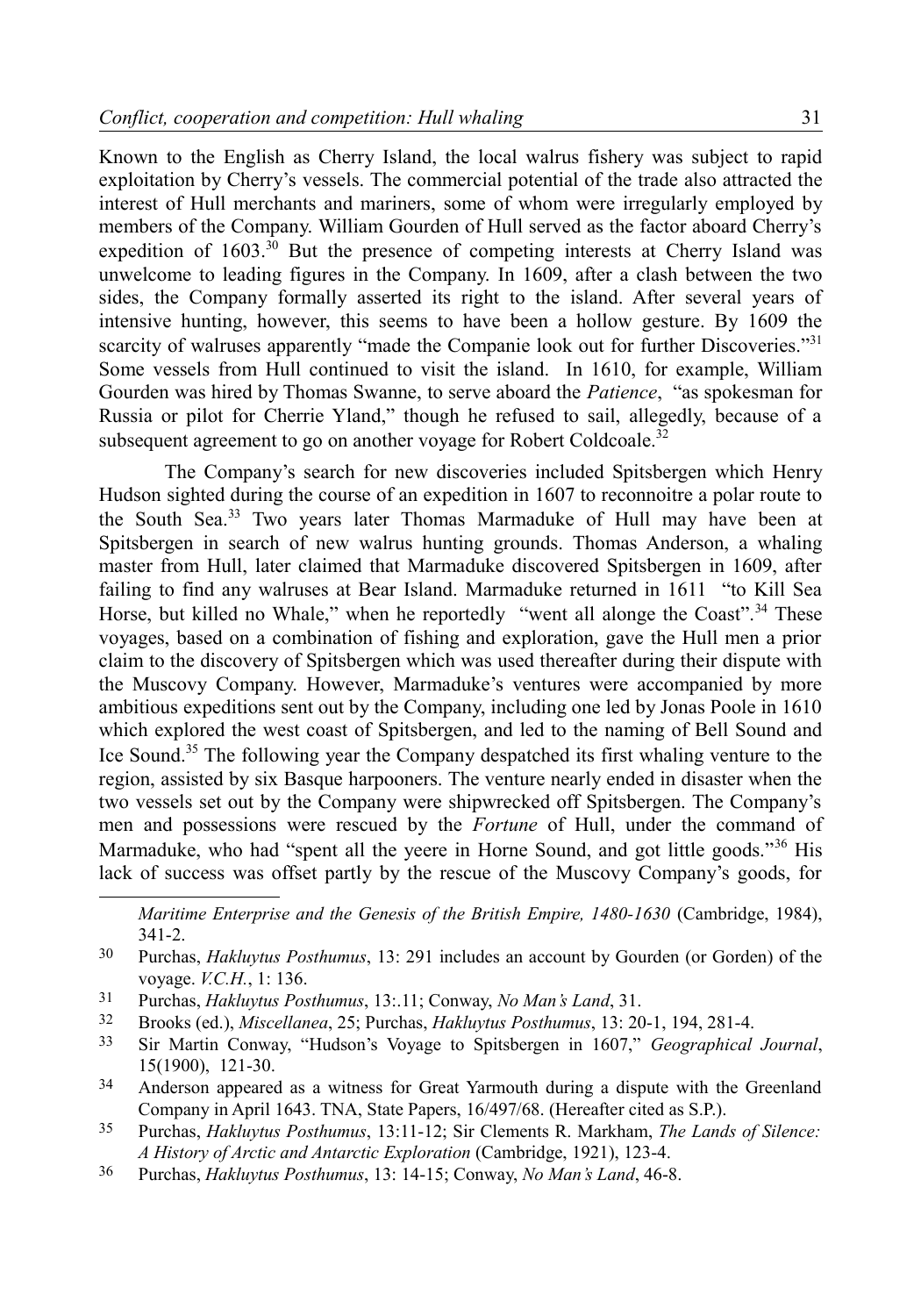which he subsequently claimed compensation at £5 per ton, and by the discovery of Trinity Island to the south west of Spitsbergen; known also as Jan Mayen Island, it was soon being used as a walrus and whale hunting station by vessels from Hull.

Looking back from the vantage point of the early 1630s, Sir William Monson claimed that English whaling at Spitsbergen, under the instruction of the Biscayners, "hath been discovered and prosecuted with little charge and great profit to the merchant."[37](#page-9-0) Indeed the arrival of competing English interests at Spitsbergen inaugurated a boom in the trade which had far-reaching consequences. When Marmaduke returned to Spitsbergen in 1612, possibly sailing as far as 82° north in a reconnaissance of the region, there were at least five other vessels engaged in hunting whales, including one from Holland, another from the Spanish port of San Sebastian, and two from London set out by the Company.[38](#page-9-1) In these circumstances Marmaduke's men attempted to secure a stake in the new trade by symbolically setting up a cross, with the royal standard attached to it, on part of the shore known as Red Beach. Evidence of fires made by the Hull men on the beach was found by a Muscovy Company expedition in 1614. Robert Fotherby, the author of an account of this voyage, also described how a party of Hull mariners restored a cross "which… they found there fallen downe, and had been formerly set up, in the time of Master Marmadukes first discovery, by one Lawrence Prestwood, … with two or three names more, and it had the date of the seventeenth of August 1612. Upon this crosse they nailed the Kings armes."[39](#page-9-2) No evidence survives of the Hull men's returns for 1612, though the Company seems to have experienced a profitable whaling season. It sent out two vessels, with crews of 100 men including Biscayners, at a charge of between £3,000 and £4,000. This was a substantial investment in a new venture, but it was reported later in the year that the expedition "prospered strangely, got within nine degrees of the pole, saw 700 whales, and brought home 17.<sup>7[40](#page-9-3)</sup>

In 1613 at least seven Dutch vessels, and eight from San Sebastián, were engaged in whaling at Spitsbergen. The Company, which received a new charter during the year giving it exclusive rights to fishing in the region, set out a fleet of seven vessels, including a well-armed ship of 260 tons with 21 ordnance. This armament enabled the Company's ships to expel the Dutch, Spanish and French, while claiming the land, which was ceremoniously named "King James his New Land."<sup>[41](#page-9-4)</sup> The vice-admiral of the expedition was Marmaduke, who was emerging as one of the most experienced shipmasters involved in Arctic venturing. William Baffin, who served as chief pilot during the voyage, later recounted that Marmaduke was reprimanded for his eagerness to explore

<span id="page-9-0"></span><sup>37</sup> M. Oppenheim (ed.), *The Naval Tracts of Sir William Monson*, 5 vols. (Navy Records Society, 1902-14), 3: 236.

<span id="page-9-1"></span><sup>38</sup> Purchas, *Hakluytus Posthumus*, 13: 15; Markham, *Lands of Silence*, 124; Sir W. Martin Conway (ed.), *Early Dutch and English Voyages to Spitsbergen in the Seventeenth Century* (Hakluyt Society, 2nd Series, 11, 1904), 4-5; Hugh Calvert, *A History of Kingston upon Hull* (Chichester, 1978), 145.

<span id="page-9-2"></span><sup>39</sup> Fotherby may have come from Grimsby. Markham, *Voyages of William Baffin*, 80, 93.

<span id="page-9-3"></span><sup>40</sup> *Calendar of State Papers Domestic 1611-18*, 140. (Hereafter cited as *C.S.P.D.*).

<span id="page-9-4"></span><sup>41</sup> Purchas, *Hakluytus Posthumus*, 13: 15.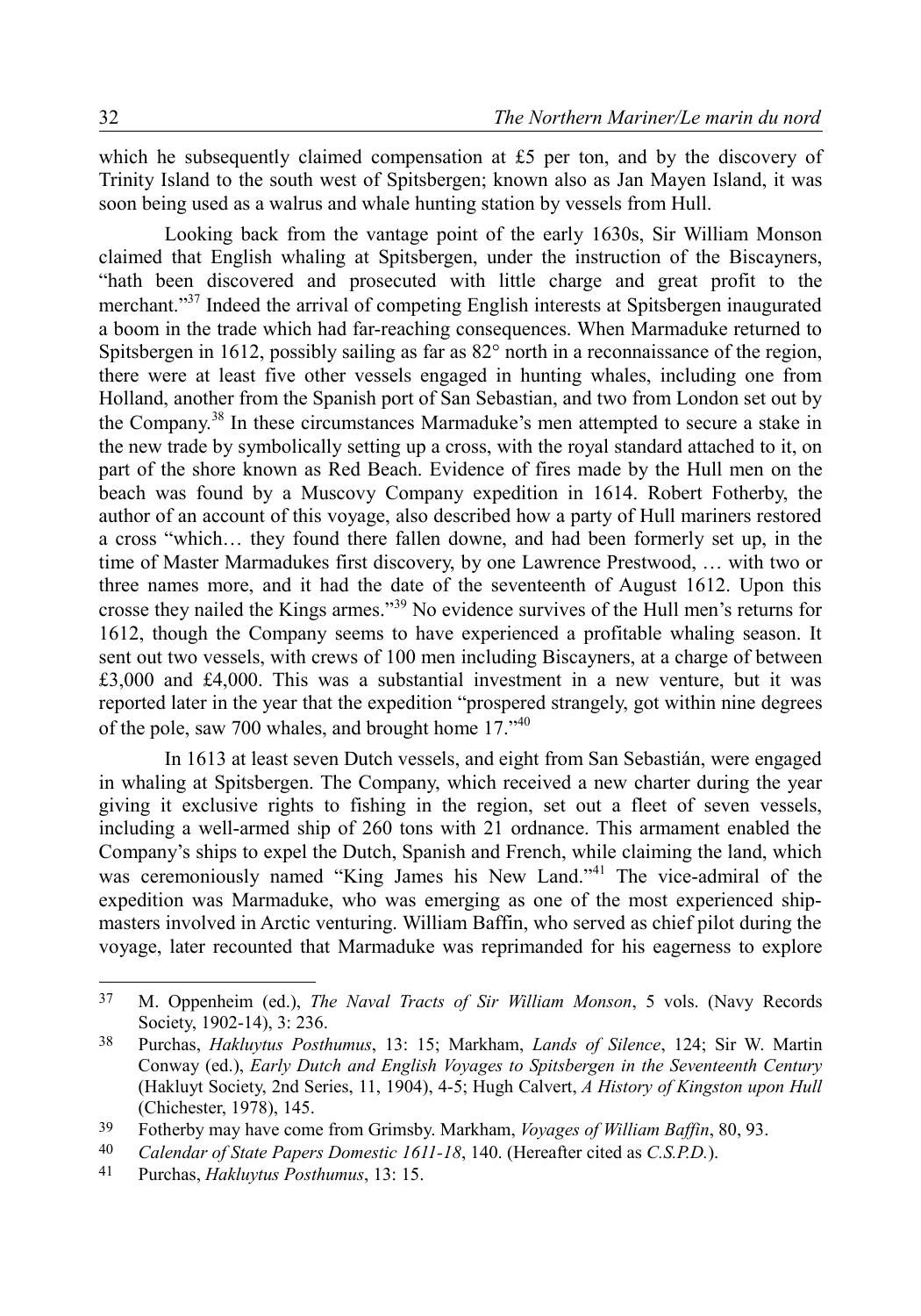the area, allegedly to the hindrance of its primary purpose. Nonetheless the Company's vessels killed 38 whales, and Marmaduke's ship returned with an impressive lading of 184 tons of oil and  $5,000$  pounds of whale-bone.<sup>[42](#page-10-0)</sup> While the English reported an abundance of whales and walruses at Spitsbergen, they were unable to kill too many of the latter. The Company's returns for 1613 reinforced a growing appreciation of the economic potential of the trade, despite the danger of a dispute with the Dutch: "The profit is very rich," Sir John Throckmorton reported in October 1613, "and 2 or 3 of our London ships lately come from thence approve the same."<sup>[43](#page-10-1)</sup>

The Muscovy Company sought to strengthen its claim to the Spitsbergen trade through politics and diplomacy. Thus the Dutch claim to prior discovery, based on Barents' voyage of 1596, was challenged on the grounds that Sir Hugh Willoughby had discovered Spitsbergen in 1553. The Dutch, according to this view, were merely following in the footsteps of the Company. Moreover the Company insisted that it began the whaling trade at Spitsbergen during 1611: "This trade of whale fishing being thus discouvered, begunne, & Continued by the Merchants, they houlde it proper, & peculiar to themselves, aswell bye naturall rights  $\&$  intereste as by President,  $\&$  Example of other Nations."<sup>[44](#page-10-2)</sup> In 1614 the Dutch ambassador in London and the governor of the Company debated the issue before the Privy Council. According to the English record, it was "evidently proved, and in a manner without contradiction, that … (they) were first discoverers of that navigation and that trade of fishing: that privately they were possessed of that island, and there had planted and erected … (the royal) standard, thereby to signify and notify to the world the property."<sup>[45](#page-10-3)</sup> In practice the Company's claim was theoretical and unenforceable. But the parties to this dispute were more concerned with access and utility than with actual possession; essentially this involved control over the bays and harbours at Spitsbergen, and the unrestricted use of the shore as a base for the processing of whale blubber. Despite the prospect of conflict between the English and Dutch at Spitsbergen, a concern to "conserve mutual correspondence" favoured compromise in London.[46](#page-10-4) Anglo-Dutch rivalry over the whaling trade persisted, occasionally flaring into open conflict, but it was gradually defused by a demarcation of separate spheres of interest at Spitsbergen. Faced with the prospect of English hostility in the bays and harbours of the south-west, the Dutch turned their attention to the northern coasts of the archipelago. Although this unwritten agreement failed to protect the Company from the damaging impact of Dutch competition, as late as 1654 several Dutch vessels were reportedly reluctant to sail into Duck's Cove at Spitsbergen because it was

<span id="page-10-0"></span><sup>42</sup> Markham, *Voyages of William Baffin*, 49-50, 63.

<span id="page-10-1"></span><sup>43</sup> *Historical Manuscripts Commission, Downshire*, 4: 214.

<span id="page-10-2"></span><sup>&</sup>lt;sup>44</sup> "A Briefe Narration of the discoveries of the Northern seas: to approve his Majesties right to Greenland written in anno 1613," in *The New World: A Catalogue of an Exhibition of Books, Maps, Manuscripts and Documents* (London, 1957), 87; Vaughan, *The Arctic*, 81-2.

<span id="page-10-3"></span><sup>45</sup> *Letters From and To Sir Dudley Carleton, Knt. During His Embassy in Holland, From January 1615/16 to December 1620* (London, 1775), 6-7.

<span id="page-10-4"></span><sup>46</sup> *Letters From and To Sir Dudley Carleton*, 7; British Library, London, Yelverton MS. 48155, ff. 40-41v.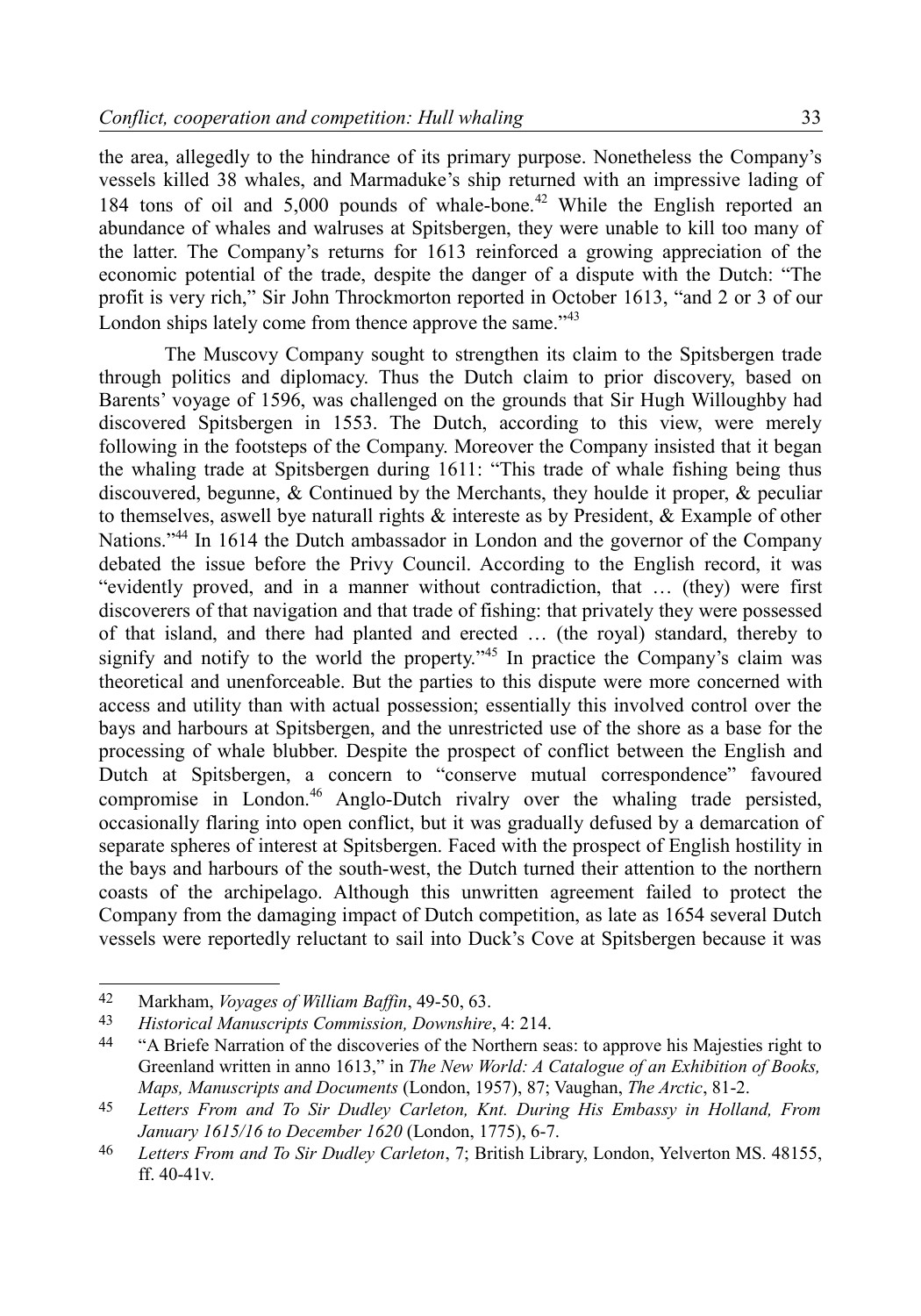recognized as an English harbour.<sup>[47](#page-11-0)</sup>

After a prolonged and uneasy gestation, the English whaling trade was born during the early seventeenth century. It depended on the opening up of rich hunting grounds off Spitsbergen, encouraged by the competition between the Muscovy Company and the Hull men which cut across the international rivalry between the English, Dutch, Spanish and French. It was also subject to the acquisition of new skills, and the development of carefully timed patterns of voyaging, aimed at exploiting the narrow opportunity of the short Arctic summer, when the ice about Spitsbergen melted. Although the employment of experienced Basque whalemen, who served as harpooners aboard ships sent out by the Muscovy Company, was an essential part of this learning process, the situation in provincial ports, like Hull, appears to have been different.<sup>[48](#page-11-1)</sup> There is, indeed, scant evidence for the presence of the Basques aboard Hull vessels. Local masters and mariners who were engaged in the whaling trade may have acquired some of their skills through the agency of men, such as Marmaduke, who were occasionally employed by the Company; others may have been forced to proceed with the uncertainties of improvisation. Even for the Basques, the Spitsbergen trade in the early seventeenth century was new, the development of which rested to some extent on trial and error. Under these conditions the rapid growth of English whaling may have been imperceptibly aided by a common perception that it was a form of fishing. The Muscovy Company captured the essence of this view in its comment on "The nature of this Fishinge being rather a hunting by armed Men above water, then a fishing under water".<sup>[49](#page-11-2)</sup> In the later 1620s, when the Hull men defended their right to participate in the whaling trade at Spitsbergen, against the exclusive claims of the Company, they did so on the grounds "that they live at sea and are fishers."[50](#page-11-3) In effect English whaling started life as a fishing trade, with finely-balanced opportunities for its future development.

It was within this context that Hull merchants and mariners sought to develop the trade of Arctic whaling. Although the evidence is often confusing and contentious, reflecting the controversies that surrounded the emergence of the English trade, it is clear that Hull ships were among some of the earliest vessels to visit Spitsbergen and Trinity Island for a commercial purpose. A memorandum drawn up in 1617, defending the right of the Hull men to hunt whales in the northern seas, linked this with difficulties in the fishing trade at Vardø. Thus "Maryners of Hull with their Shipps (to their great chardge) did first discover manie profitable Ilandes about Greneland when they were expulsed frome their fishinge at Wardehowse, where before they had good employment for viii or x shipps yearlie."[51](#page-11-4) This appears to refer to the arrest of five Hull vessels fishing off

<span id="page-11-0"></span><sup>47</sup> Markham, *Lands of Silence*, 127; Conway, *No Man's Land*, 135.

<span id="page-11-1"></span><sup>48</sup> Markham, *Voyages of William Baffin*, 59 where the Basques are described as "our whale strikers."

<span id="page-11-2"></span><sup>49</sup> S.P. 18/65/62.

<span id="page-11-3"></span><sup>50</sup> Robert C. Johnson et al. (eds.), *Commons Debates 1628*, 6 vols. (New Haven & London, 1977-83), 3: 343-4.

<span id="page-11-4"></span><sup>51</sup> S.P. 14/94/71&72.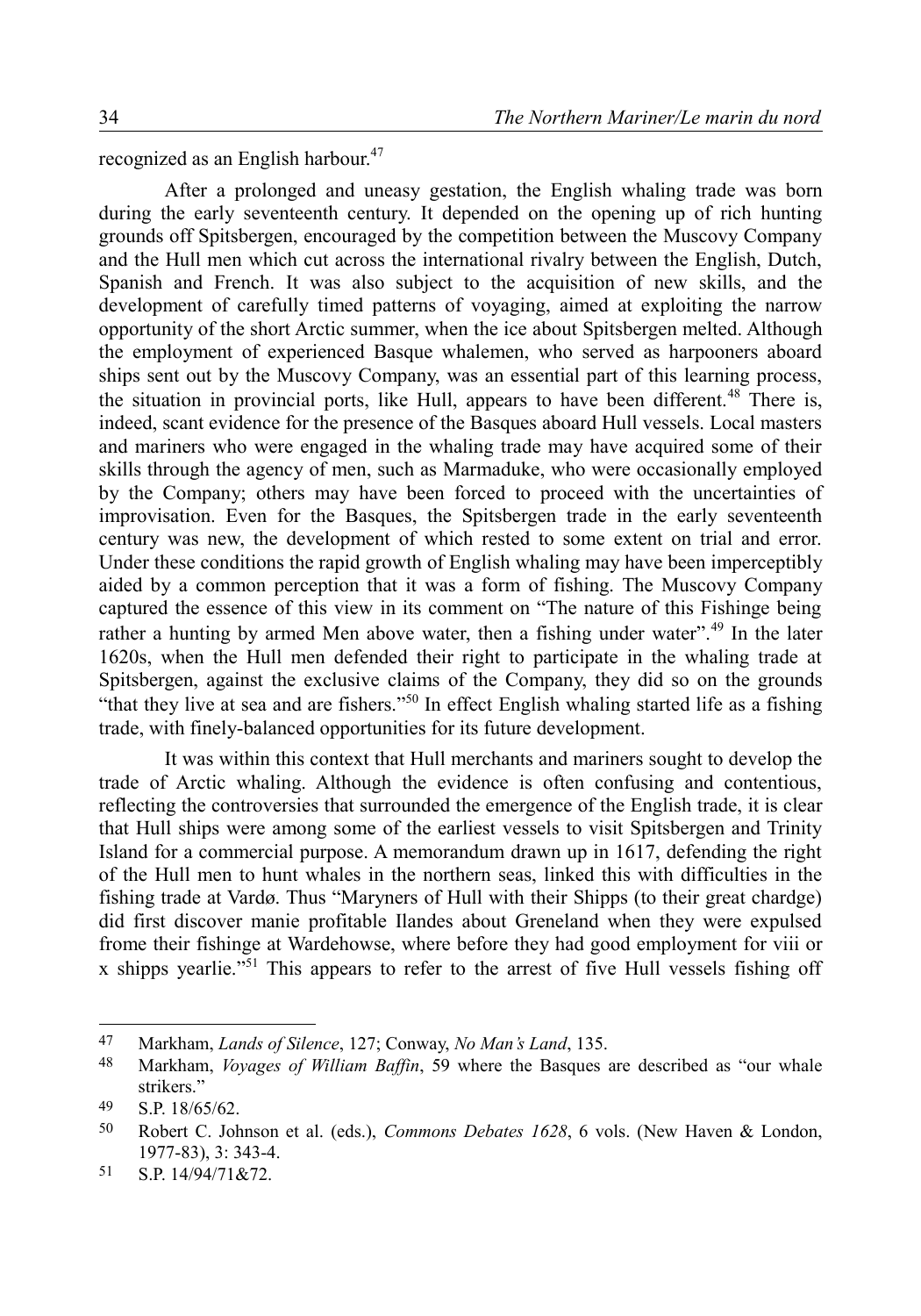Vardø during 1599, at the order of the King of Denmark.<sup>[52](#page-12-0)</sup> In response the Hull men began to search for alternative fishing grounds and suitable sites for walrus hunting. Evidently much of this maritime probing, which paved the way for Hull's entry into the whaling trade, was obscure and unrecorded. Furthermore the customs records for the port during the first two decades of the seventeenth century only survive for 1602/3, 1608/9, 1613/14 and 1618/19. These accounts provide no evidence of whaling activity prior to 1613, though the judgements of Hull Trinity House indicate that at least one vessel, the *Phoenix*, was involved in a whaling voyage to Spitsbergen during the year.<sup>[53](#page-12-1)</sup> Thereafter the customs evidence indicates the landing of whale-bone from the "northe parts" in 1614, and of whale oil from Trinity Island during 1619.[54](#page-12-2) In association with other evidence, therefore, it can be argued that the Hull men turned to Arctic whaling sometime between 1612 and 1619; that this development grew out of their interests in fishing and walrus hunting; and that it was focused on Trinity Island, Spitsbergen and Edge Island to the east  $55$ 

# **3. Competition and conflict with the Muscovy Company**

The rapid growth of the English whaling trade during the early seventeenth century placed the merchants and mariners of Hull on a collision course with their rivals in the Muscovy Company. At the outset this appears to have been an unbalanced struggle between a powerful London company, the governor of which, Sir Thomas Smith, was one of the most prominent and well-connected merchants in the city, and a small group of little known, almost anonymous, provincial traders. But the Hull men pursued their case with great tenacity, earning a reputation as the most troublesome of the Company's opponents.[56](#page-12-4) After years of unresolved competition and occasional conflict their right to participate in the whaling trade at Spitsbergen, as well as their claim to Trinity Island, was officially recognized by the Privy Council. This did little, however, to deal with the underlying issue concerning access to the bays and harbours of Spitsbergen, which remained a source of tension between the Company and provincial traders through to the 1640s and 1650s.

During the early decades of the seventeenth century the Company aggressively defended its charter, in an effort to protect its monopoly over English enterprise in Arctic

<span id="page-12-0"></span><sup>52</sup> *V.C.H.*, 1: 136.

<span id="page-12-1"></span><sup>53</sup> Brooks, *Miscellanea*, 30.

<span id="page-12-2"></span><sup>54</sup> The *Phoenix* and the *Seabright* returned with 7 and 5 tons of train oil during September 1614; the *Grace* and the *Heartsease* returned from Trinity Island with ladings of whale oil, walrus bone and hides. TNA, Port Books E.190/313/8 and 190/314/14.

<span id="page-12-3"></span><sup>55</sup> Conway, *No Man's Land*, 102-3, 126, 129, 364-5 argues that the Hull men frequented the eastern region, seldom coming into contact with the Company's men, during these early years. Duck's (or Duke's) Cove on Edge Island may have been named after Marmaduke. However the evidence from Purchas indicates that some Hull vessels were visiting the bays of western Spitsbergen; and Bottle Cove, in Bell Sound, was soon to become their main whaling station.

<span id="page-12-4"></span><sup>56</sup> Purchas, *Hakluytus Posthumus*, 13: 19-20, 33-4, 284.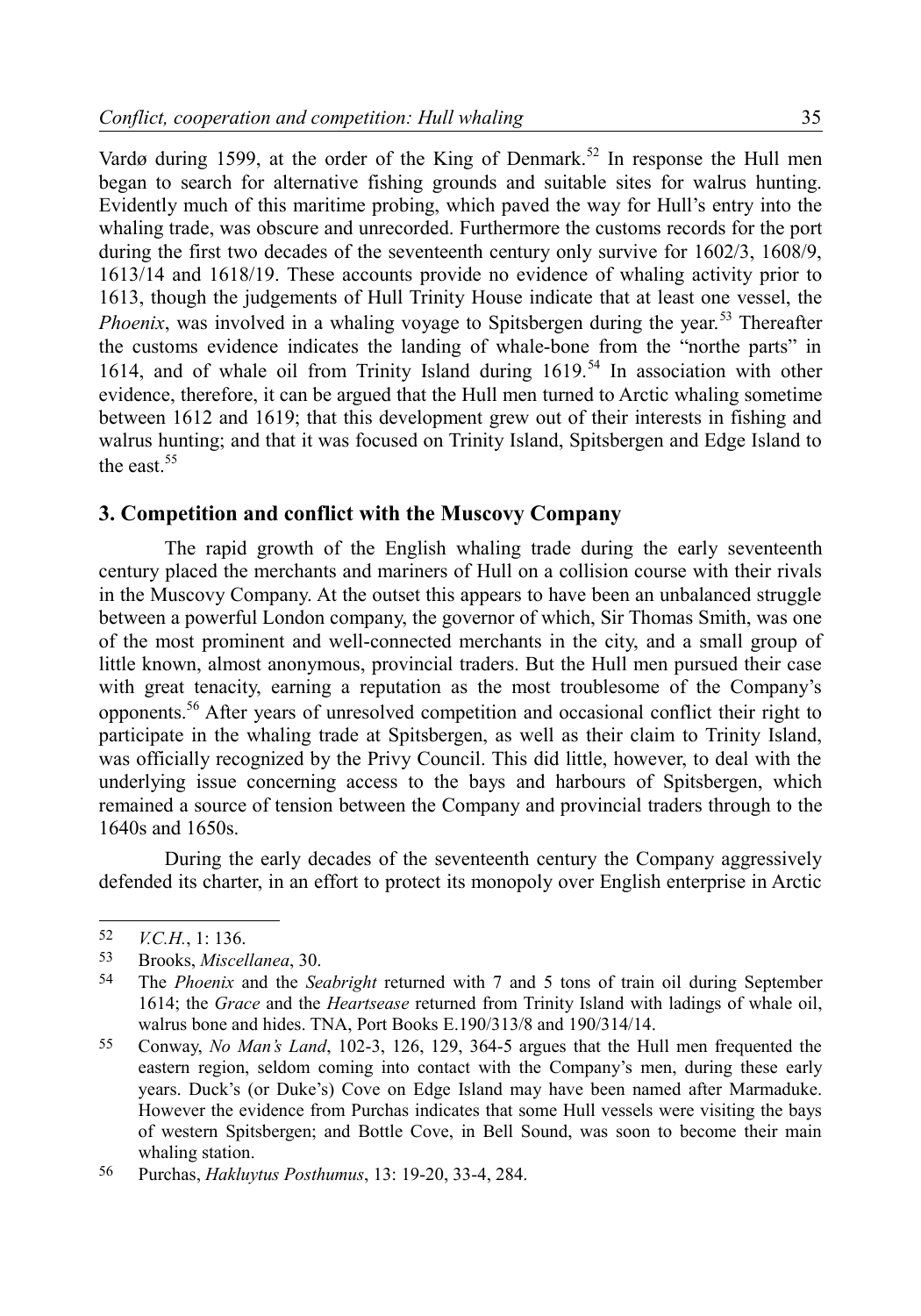regions. In March 1613 these rights were confirmed by the crown: Spitsbergen, Bear Island and other islands in the north were explicitly identified as coming within its jurisdiction. They appeared to be reinforced by proclamations of 1614 and 1619, restricting the import of whale-bone to the Company, and of 1636 which included oil.<sup>[57](#page-13-0)</sup> Determined to assert its authority over the new trade, during the whaling season of 1613 an expedition sent out by the Company forced other vessels, including four English ships, to leave Spitsbergen. Diplomatic complaints by the Dutch were met with the claim of prior discovery by the English. Claiming a right of *jure domini*, which was intended to support the jurisdiction of the Company, the Privy Council insisted that "it is not lawfull for any other of his Majestie's subjectes, much lesse for strangers, to fishe or abide there."[58](#page-13-1) But the Company's action invited retaliation. In 1614 the House of Commons was informed that the Dutch "have sent an army to force a trade in Greenland in despite of the English".[59](#page-13-2) At the same time the Hull men seem to have been in the process of bringing their complaints against the Company before the Commons. The sudden dissolution of parliament meant that the "Hull business" was not heard, but the possibility of using it as a forum for provincial grievances was soon to be revived.<sup>[60](#page-13-3)</sup>

Although the Company continued its ambitious attempts to develop the whaling trade at Spitsbergen, it was forced to send out large expeditions, accompanied by at least one well-armed vessel, in order to protect its interests. Little evidence survives of the activities of the Hull men during this difficult period. According to Thomas Edge, an agent for the Company who wrote an account of English whaling at Spitsbergen, they "still followed the steps of the Londoners, and in a yeere or two called it their Discovery".<sup>[61](#page-13-4)</sup> In 1617 it was reported that "the Hull men set a small ship or two to the East-wards of Greenland," possibly in search of new whaling grounds. $62$  At the end of September the Privy Council issued warrants for the arrest of Nicholas Gatonby, master of the *Patience* of Hull, and Robert Coldcoale, merchant, to answer allegations that they had infringed the Company's jurisdiction at Spitsbergen. Both men appeared before the Council on 10 October, when a committee was established to examine the issues in dispute between the two sides. $63$ 

The case for Hull was laid out in a carefully worded paper that was probably submitted to the committee in November 1617. It drew on a variety of arguments which tried to distinguish between the interests of the northern port and those of the Company,

<span id="page-13-0"></span><sup>57</sup> *C.S.P.D. 1611-18*, 178; James F. Larkin and Paul L. Hughes (eds.), *Stuart Royal Proclamations. Volume 1: Royal Proclamations of King James I 1603-1625* (Oxford, 1973), 315-6, 432-3.

<span id="page-13-1"></span><sup>58</sup> *Acts of the Privy Council 1613-14*, 322. (Hereafter cited as *A.P.C.*).

<span id="page-13-2"></span><sup>59</sup> Maija Jansson (ed.), *Proceedings in Parliament 1614 (House of Commons)* (Memoirs of the American Philosophical Society, Vol. 172)(Philadelphia, 1988), 430.

<span id="page-13-3"></span><sup>60</sup> Jansson, *Proceedings in Parliament 1614*, 382, 401.

<span id="page-13-4"></span><sup>61</sup> Purchas, *Hakluytus Posthumus*, 13: 19-20. Though it is possible that under Marmaduke's leadership some of the Hull men were exploring farther east. Conway, *No Man's Land*, 31-2.

<span id="page-13-5"></span><sup>62</sup> Purchas, *Hakluytus Posthumus*, 13: 19-20.

<span id="page-13-6"></span><sup>63</sup> *A.P.C. 1616-17*, 329-30, 341-2, 344.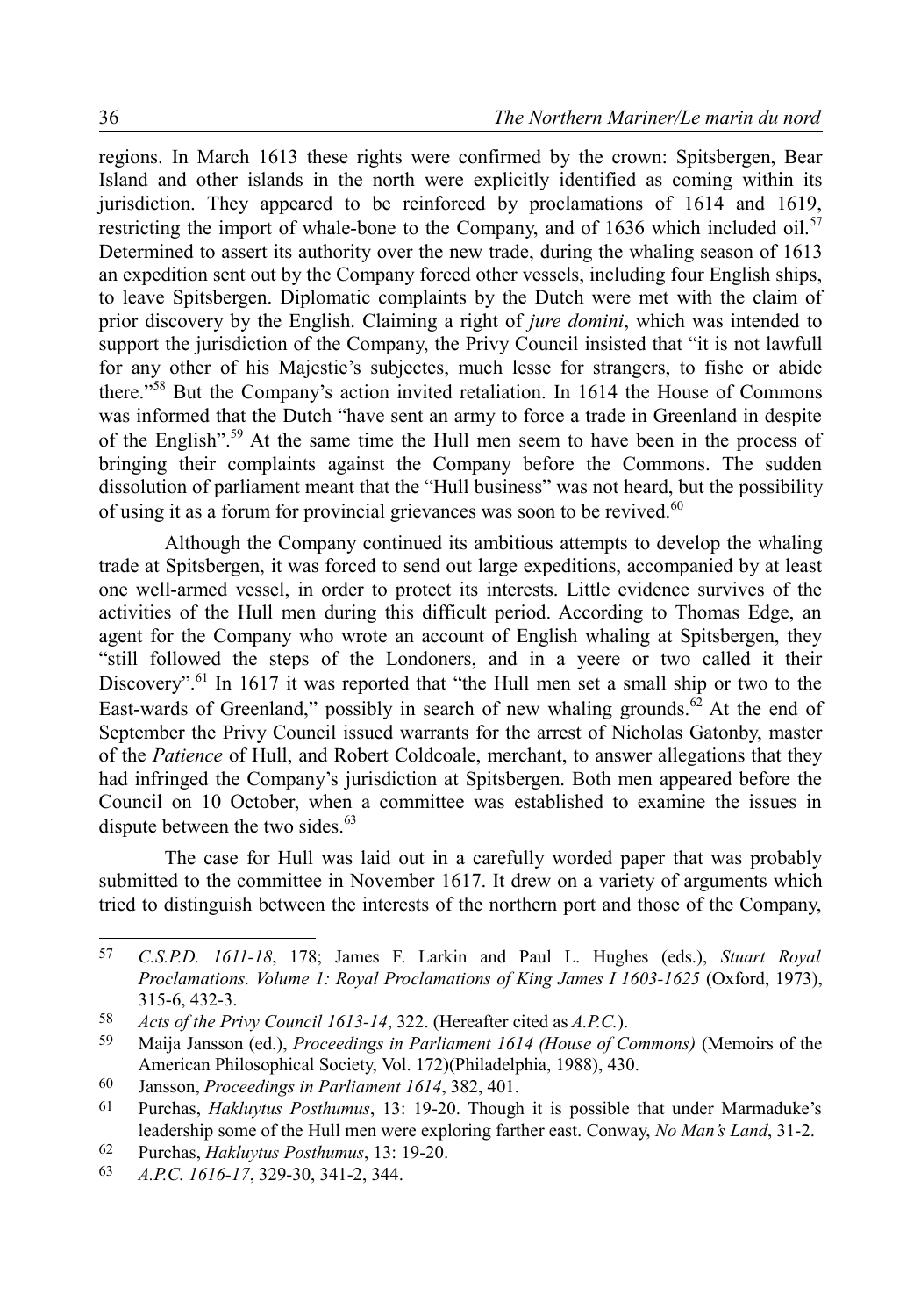while drawing attention to the importance of the whaling trade for the local and regional economy. Not only were mariners from Hull the first to discover many islands about Spitsbergen, but also "the places where Hull shipps take the whale was never in the actuall possession of … (the) Companie, but 80 or 90 Myles distant from anie contynent or Island granted by Charter" to it.<sup>[64](#page-14-0)</sup> In addition it was claimed that the Hull men had been involved in the trade for as long as the Company. Moreover, while the latter attempted to restrict English whaling, the Dutch and others continued to visit Spitsbergen without hindrance. In an attempt to forestall concern at the impact of competition on the domestic market for whale products, it was pointed out that the Hull men disposed of their oil in the north; any surplus was usually exported without prejudice to the Company's interests. Finally the paper drew attention to the growing significance of the whaling trade, and its widespread economic and social ramifications. Between 200 and 300 householders were investors in a planned whaling venture, at a charge of about £3,000. If the voyage was restrained, at the request of the Company, they would be utterly undone; and the damage might be even wider. By the "meanes of this voiage onelie, … most of the Artificers are employed of the whole towne, as Bearebrewers, Coopers, Smythes, Bakers, Butchers, Taylors, Shewmakers, Ropemakers &c. As are also besyde a great nomber of seamen and maryners, above 100 landmen who being cast out of their rurall service in respect of the great povertie latelie falne upon the Countree might sterve if they should want this employment."[65](#page-14-1) This was a skilful presentation which may have been intended to serve several purposes. While it provided a justification for Hull's right to participate in the whaling trade, by not directly challenging the Company's claim to Spitsbergen it seemed to leave the door open for negotiation and compromise.

The Company, however, was unwilling to give ground. By the terms of its charter the Hull men, and any others who were involved in the Spitsbergen trade without the Company's approval, were interlopers whose activities threatened the development of English whaling. In January 1618 the Company warned that if the problem was not dealt with, the trade would be overthrown. The merchants and mariners of Hull were also identified as the "most troublesome, and the greatest hinderers of the Companie".<sup>[66](#page-14-2)</sup> While it was forced to despatch large expeditions to Spitsbergen, their northern rivals were able to set out "smale vessells att little Charge … and under sell" the Company in the domestic market.[67](#page-14-3) The Privy Council attempted to resolve the dispute through negotiation. Although the Company offered to "admit the Hull men … into the joynt stocke … for the fishing of the whale without clogging them with any charge or inconvenience incident to the trade of Russia, … on the other side those of Hull … doe rather desire the … Company may come into joynt stocke with them of the coast townes, wherein they soe persist that neither partie will by any reason or perswasion be drawne to

<span id="page-14-0"></span><sup>64</sup> S.P. 14/94/71.

<span id="page-14-1"></span><sup>65</sup> S.P. 14/94/71.

<span id="page-14-2"></span><sup>66</sup> British Library, London, Lansdowne MS. 142, f.390; *A.P.C. 1618-19*, 2, 40-41.

<span id="page-14-3"></span><sup>67</sup> British Library, London, Lansdowne MS. 142, f.389v.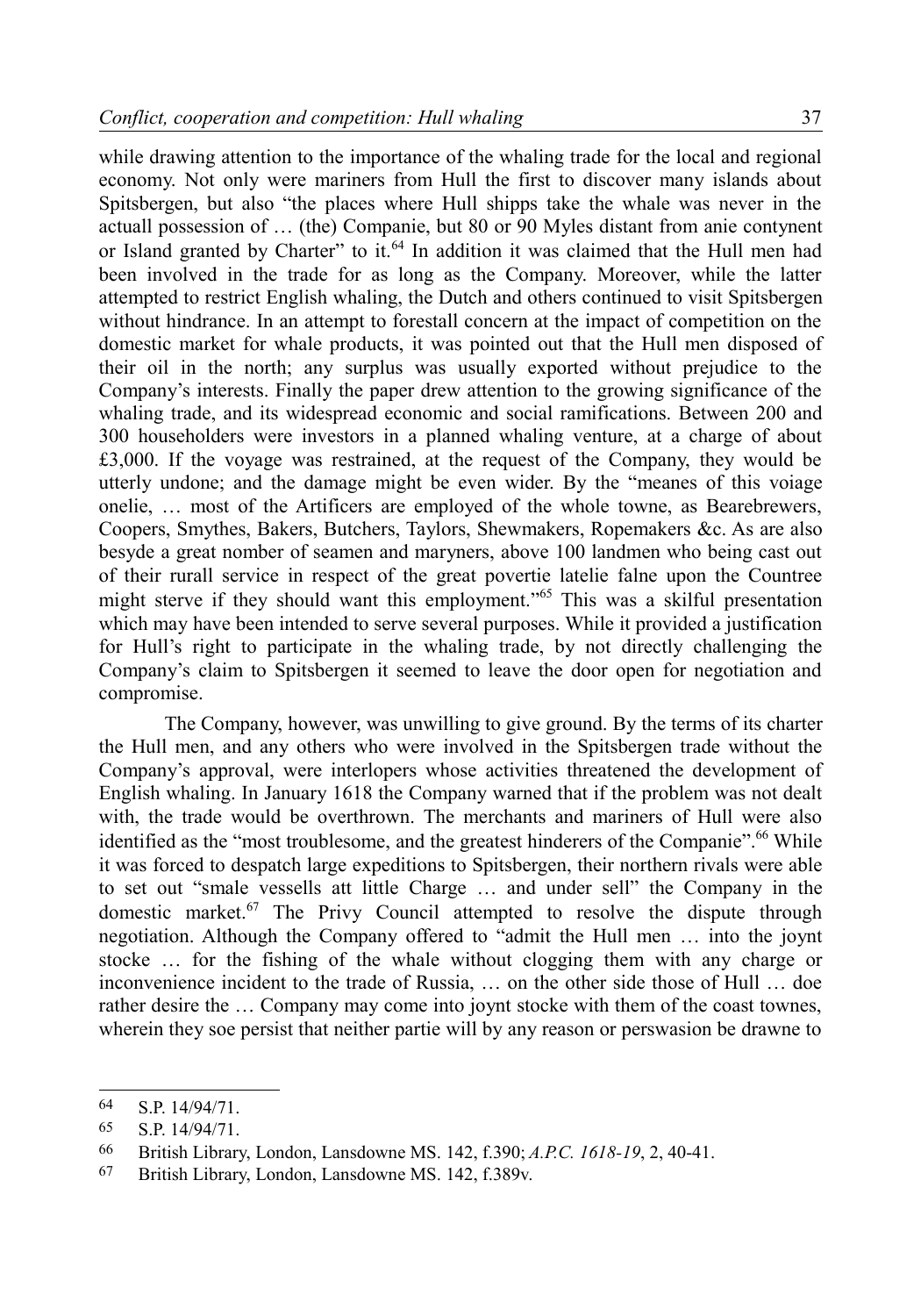other conformitie."[68](#page-15-0)

With the prospect of a mutually acceptable agreement receding, and a new whaling season approaching, the Council resorted to the expediency of a short term solution. In doing so, it acknowledged that Trinity Island "was first possessed and frequented" by the Hull men, and "consequently the fishing of the whale at that island and all other comodities of that place doth by … right of discovery appertaine unto them".[69](#page-15-1) The council's intervention enabled the merchants of Hull and King's Lynn, who evidently represented the interests of the coast towns, to set out up to 300 tons of shipping to hunt whales at Trinity Island, on condition that any whale-bone brought back to England would be exported.<sup>[70](#page-15-2)</sup>

Even this temporary agreement failed to work effectively. Although the Hull men seem to have stayed away from Spitsbergen in 1618, the Company alleged that Thomas Marmaduke, who was fishing off Cherry Island, persuaded several Dutch vessels to attack its ships in Bell Sound. In reality the Dutch needed little incentive or justification for hostile action against the English. They also appear to have clashed with the Hull men at Trinity Island, which they named and claimed as Jan Mayen Island on the grounds of prior discovery. The following year the Company was faced with the prospect of renewed competition along the west coast of Spitsbergen with some of the Hull men, who seem to have been in the process of abandoning whale hunting at Edge Island and Trinity Island. In 1619 Marmaduke was whaling in Horn Sound, though he lost two shallops and six men, while his own vessel was seriously damaged by the ice.<sup>[71](#page-15-3)</sup> Thereafter Hull ships began to use Bottle Cove, on the northern shore of Bell Sound, as a regular whaling station, in a region that was coveted by the Company.

Faced with such mounting difficulties, the Company began to lose interest in the whaling trade. In 1618 it claimed losses of more than £66,000 against the Dutch.<sup>[72](#page-15-4)</sup> By 1620 it is likely that less than a handful of members of the Company remained involved in the trade. During the early 1620s it farmed out the whaling trade to a small group of members, led by Ralph Freeman, a leading London merchant who had wide ranging commercial and shipping interests.<sup>[73](#page-15-5)</sup> The new organization, known as the Greenland Company, inherited the dispute with the Hull men. Seeking to take advantage of the Company's difficulties, the latter were prepared to resort to more overt means of political

<span id="page-15-0"></span><sup>68</sup> *A.P.C. 1618-19*, 46.

<span id="page-15-1"></span><sup>69</sup> *A.P.C. 1618-19*, 2, 40-41, 46. The discovery of Jan Mayen Island was bitterly contested between the English and Dutch. Günter Schilder, "Development and Achievements of Dutch Northern and Arctic Cartography in the Sixteenth and Seventeenth Centuries", *Arctic*, 37(1984), 509-10.

<span id="page-15-2"></span><sup>70</sup> *A.P.C. 1618-19*, 46.

<span id="page-15-3"></span><sup>71</sup> Conway, *No Man's Land*, 32, 126.

<span id="page-15-4"></span><sup>72</sup> *C.S.P.D. 1611-18*, 572-3.

<span id="page-15-5"></span><sup>73</sup> Maurice Ashley, *Financial and Commercial Policy under the Cromwellian Protectorate* (2nd edition; London, 1962), 119; William Robert Scott, *The Constitution and Finance of English, Scottish and Irish Joint-Stock Companies to 1720*, 3 vols. (Cambridge, 1910-12), 2: 69-70; Andrews, *Trade, Plunder and Settlement*, 334-5.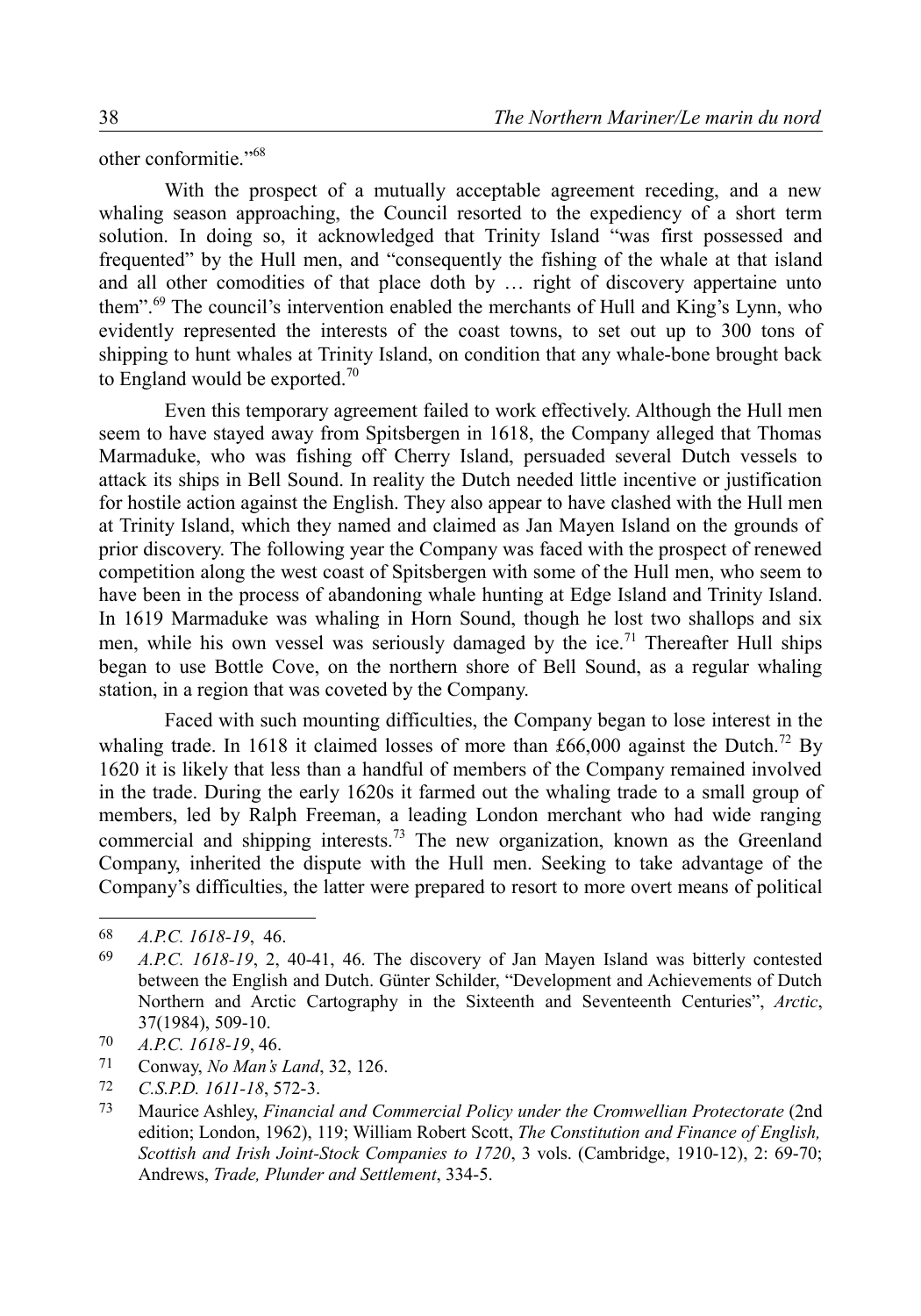lobbying to advance their case. During the parliament of 1621, when a bill for the freedom of fishing on the coasts of North America was being discussed, John Lister, M.P. for Hull, with the support of Sir Thomas Wentworth, the member for Yorkshire, urged that Spitsbergen be included.<sup>[74](#page-16-0)</sup>

Although these tactics bore little immediate fruit, evidently some of the Hull men were preparing for a confrontation with the Londoners. Early in 1623 the Privy Council was informed that Nicholas Gatonby, Thomas Anderson and Richard Warner, with others of Hull, "have given out that they are resolved and doe intend to make a voyage this yeare from thence to Greeneland with diverse shipps, purposing to encroach and enter upon the … companie's discoveries and privileges and thereof make great boast in London."<sup>[75](#page-16-1)</sup> On 4 April 1623 the council ordered the mayor of Hull to take bonds of £1,000 from several masters, in an effort to prevent them from sailing to Spitsbergen or the islands to the east. The council's instructions provoked an unyielding response from the mayor and customs officials in the port. Claiming to speak for "the bodye of this whole towne, and manie of the countrie adjoyninge," these local office-holders warned the council that "the Restrainte of their tradinge thither conserneth no lesse then the utter ruyne not onelie of them, their wives, and children, but of a nomber of people more interessed in that voiedge, for that they now have to their great chardges prepared  $\&$ Addressed themselves with three or foure small shipps of purpose to have traded this yeare (as for manie other yeares they formerlie have done) into those partes, whereof (as they affirme) they can well prove themselves to have beene the first discoverers.<sup>7[76](#page-16-2)</sup>

Prompted by local concerns the council again resorted to compromise, presenting various propositions to the members of the Greenland Company for the conduct of the forthcoming whaling season. No details of these proposals survive, but later evidence suggests that the Company agreed to allow a specified volume of Hull ships to participate in the trade, possibly at a carefully selected location at Spitsbergen. The following year the Company allowed the Hull men to hunt for whales in Duck's Cove. In 1625, however, they were excluded from Spitsbergen by a fleet sent out by the Company. Boats and other equipment left in Duck's Cove in 1624 were also seized.<sup>[77](#page-16-3)</sup>

The Hull men responded by sending out a large expedition to Spitsbergen during 1626, possibly with the intention of provoking a conflict with the Company's vessels. Early in June the Company's fleet, under the command of captain William Goodlad, arrived at Spitsbergen. Unaware of the presence of their rivals from Hull the vessels separated, sailing to their appointed harbours along the coast. Goodlad, aboard the admiral of the expedition, the *Hercules*, a well-armed man-of-war, carrying 22 ordnance, stayed close to the ice in Bell Sound, probably to provide protection for the other vessels

<span id="page-16-0"></span><sup>74</sup> Wallace Notestein, Frances Helen Relf, Hartley Simpson (eds.), *Commons Debates 1621*, 7 vols. (New Haven, 1935), 2: 386, 297-8. L.M. Stanewell (ed.), *Calendar of the Ancient Deeds, Letters, Miscellaneous Old Documents, &c. in the Archives of the Corporation* (Kingston-upon-Hull, 1951), 177.

<span id="page-16-1"></span><sup>75</sup> *A.P.C. 1621-23*, 459; Stanewell, *Calendar*, 180-1.

<span id="page-16-2"></span><sup>76</sup> S.P. 14/143/10.

<span id="page-16-3"></span><sup>77</sup> Conway, *Early Dutch and English Voyages to Spitsbergen*, 175.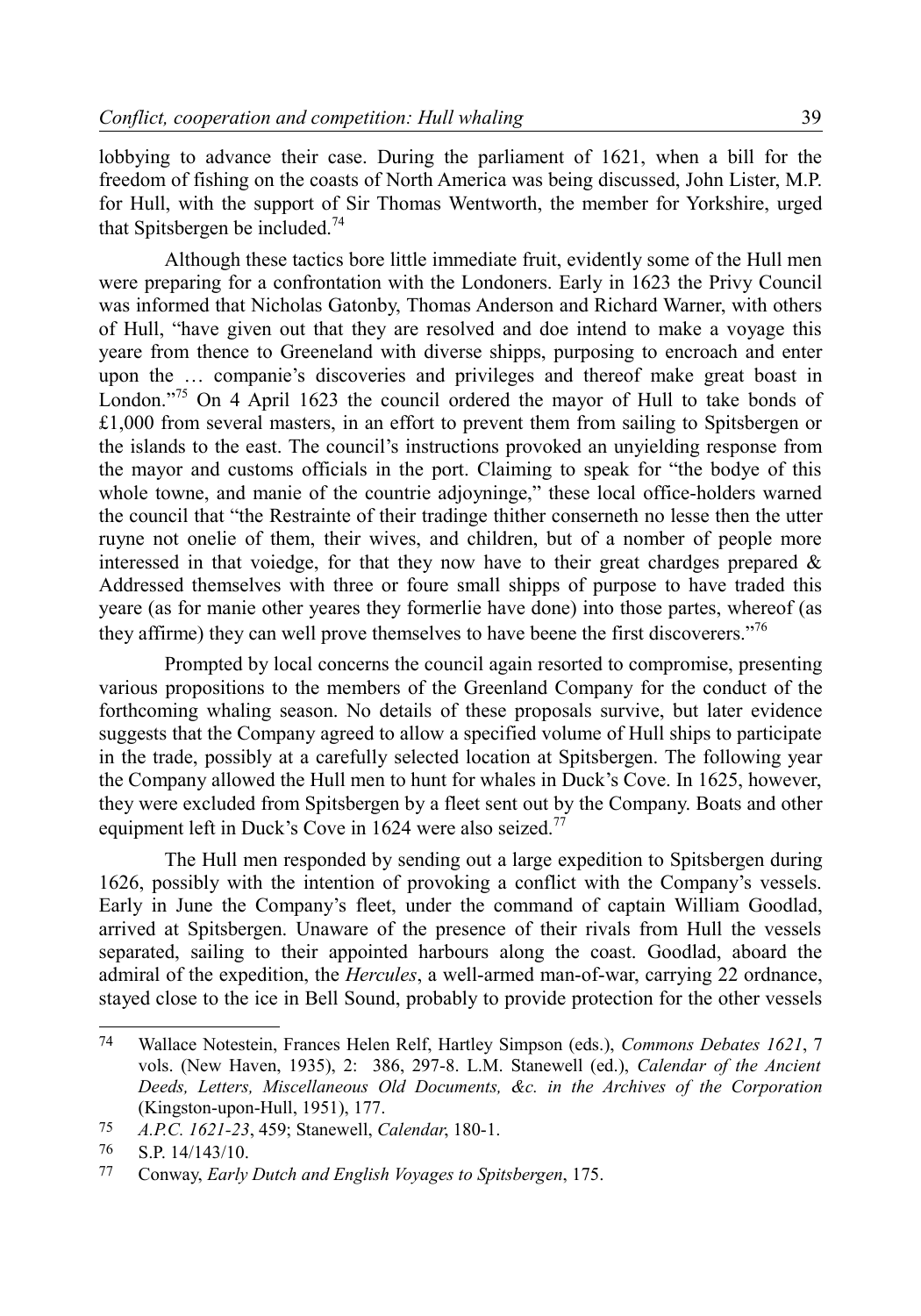in nearby bays. Towards the end of June he sailed to Whale Head harbour, where he met several Hull ships which "had killed some whales there and boyled them," in defiance of the Company's claim over the region.<sup>[78](#page-17-0)</sup> Goodlad also alleged that some of the Hull men seized and spoiled provisions left ashore by a previous expedition. These included eleven or twelve shallops and several oil coolers.[79](#page-17-1) In Duck's Cove houses and "the forte and platforme of a fortificacion or Castle," which had been transported to Spitsbergen by the Company's vessels during 1624 and 1625, were "razed and spoiled."[80](#page-17-2) In a neighbouring bay Goodlad encountered a fleet of nine ships from Hull and York; when he demanded satisfaction for the damage to the Company's property, they prepared to attack his vessel.

According to Goodlad's account of the ensuing clash, based partly on information received from several of the Hull men, when they sighted the *Hercules* the masters of the northern ships "called a Councell toucheinge the … choice of their Admirall and Rear Admirall, and not agreeing caste the dice for the same, and soe it fell to (Richard) Prestwood to bee Admirall and (Richard) Perkins Rear Admirall."[81](#page-17-3) A confusing and hotly disputed exchange of shots led to a skirmish between the two sides that lasted for about two hours, after which the Hull ships yielded. Although Thomas Anderson and Jeremy Gascoigne, two of the Hull masters, informed Goodlad "that all the Masters … had bounde themselves, one to the other to fighte againste" the Londoners, Prestwood "had threatened to sue the bonds of them ... because they would not fighte".<sup>[82](#page-17-4)</sup> After yielding, the Hull ships were forced to leave Spitsbergen, mid-way through the whaling season. They returned home with about 162 tons of oil and 200 tons of blubber. The oil was estimated to be worth £15 a ton, the blubber was worth £8 a ton. Goodlad noted that this was about "a thirde parte of their ladeinge, wheras there were whales enoughe there to have laded both the Hull and Yorke shippes and Londoners, had they not disagreed".<sup>[83](#page-17-5)</sup> He also claimed that the Company suffered losses of between £7,000 and £10,000 as a result of the hostility of the Hull men.

On their return Perkins and Prestwood were ordered to appear before the Privy Council; they were discharged on 15 November, following the establishment of a committee to examine and settle the dispute. Later in the year representatives of both sides appeared before the committee to debate the future of the trade. The Company restated its exclusive rights over whaling at Spitsbergen and Cherry Island, as well as over islands yet to be discovered in the region. But this was disputed by the northern merchants on the grounds that "in point of lawe the King had not devested himselfe unto them of the sole fishing of those parts, to the exclusion of himselfe and all his other

<span id="page-17-0"></span><sup>78</sup> *C.S.P.D. 1625-26*, 475. TNA, High Court of Admiralty, Examinations, William Goodlad, 19 April 1627, H.C.A. 13/46, ff.78v-82. Joan Thirsk and J.P. Cooper (eds.), *Seventeenth-Century Economic Documents* (Oxford, 1972), 479-80.

<span id="page-17-1"></span><sup>79</sup> TNA, High Court of Admiralty, Examinations, H.C.A. 13/46, ff.79-81; S.P. 16/39/67.

<span id="page-17-2"></span><sup>80</sup> TNA, Kew, High Court of Admiralty, Examinations, H.C.A. 13/46, ff. 79-80.

<span id="page-17-3"></span><sup>81</sup> Ibid., ff. 79v-80.

<span id="page-17-4"></span><sup>82</sup> Ibid., ff. 79v-80.

<span id="page-17-5"></span><sup>83</sup> Ibid., ff. 80v-82.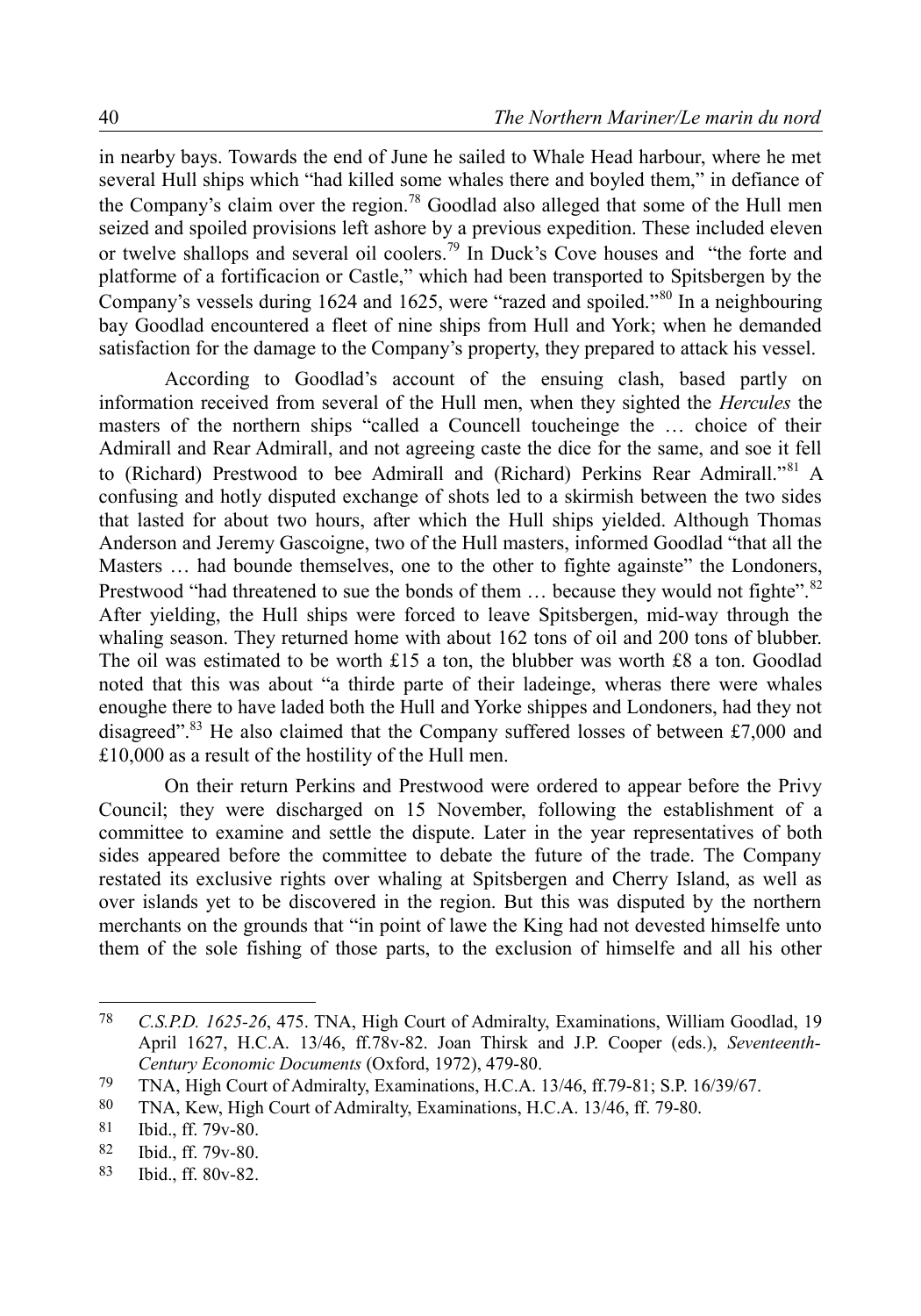subjects for ever."<sup>[84](#page-18-0)</sup> Following further discussion with the attorney-general a temporary agreement was reached in January 1627 which was to last for one year. Drawing on previous arrangements, it was agreed that the merchants of Hull and York would be allowed to send out 600 tons of shipping to Spitsbergen, out of a total of 3,000 tons, on condition that they paid a fifth part of the Greenland Company's farm of the trade. Though temporary, the Privy Council hoped that it would lead to a long term settlement by encouraging "the parties to adventure in a joint stock according to their proporcions, it being  $\ldots$  the readiest way to bring the businesse to a full accommodation".<sup>[85](#page-18-1)</sup> With this aim in view, the Council attempted to enforce the agreement during 1627. In April it issued instructions to prevent any vessels leaving Great Yarmouth for Spitsbergen. The following month it ordered the mayor of Hull to stop the *Primrose* from departing on a whaling voyage, because it exceeded the port's allocation of shipping.<sup>[86](#page-18-2)</sup> The mayor's failure to prevent the *Primrose* from sailing underlines the fragility of the agreement. Adam Marmaduke, the ship's master, refused to allow the mayor's agent aboard, leaving behind a new shallop, without which the mayor had assumed that the ship "could not well goe to sea, or at least make any voyage."[87](#page-18-3)

During 1628 the dispute concerning the privileges of the Greenland Company was investigated by parliament. Despite an English claim to Spitsbergen which allegedly reached back to King Arthur, and the availability of bays and harbours that were large enough for the English to exploit peacefully, competition between rival interests was threatening the ruin of the whaling trade: "while we have differed thus", members of the House of Commons were informed, "the Hollanders have beat us all out."<sup>[88](#page-18-4)</sup> In May 1628 the complaints of the Hull men, which linked local grievances with wider economic concerns, were heard by the Committee of Grievances. The clash with the Company's vessels in 1626 was presented as an unprovoked attack, during which two members of the Hull fleet lost their arms.<sup>[89](#page-18-5)</sup> At the same time, while the Company was trying to exclude the Hull men from whaling at Spitsbergen, Dutch and Scottish vessels hunted there without restraint. The Company's privileged position, moreover, was damaging to trade and the domestic market. According to the Hull men, the Company's control of the trade enabled it to "let ... (oil) go at what price they please."<sup>[90](#page-18-6)</sup> Consequently the price of oil had increased from £12 to £24 a ton in recent years.

The Greenland Company's attempt to defend its privileges was weakened by an acknowledgement of the Committee of Grievances that Trinity Island was discovered by the Hull men in 1609. It was also confused by Sir Thomas Wentworth's claim that

<span id="page-18-0"></span><sup>84</sup> *A.P.C. 1626*, 305-351, 367-8, 395.

<span id="page-18-1"></span><sup>85</sup> *A.P.C. 1627*, 14; *C.S.P.D. 1627-28*, 10, 113.

<span id="page-18-2"></span><sup>86</sup> *A.P.C. 1627*, 199-200, 273-4.

<span id="page-18-3"></span><sup>87</sup> S.P. 16/64/58.

<span id="page-18-4"></span><sup>88</sup> Robert C. Johnson et al. (eds.), *Commons Debates 1628*, 6 vols. (New Haven & London, 1977-83), 3: 433-5.

<span id="page-18-5"></span><sup>89</sup> Ibid., 343-4.

<span id="page-18-6"></span><sup>90</sup> Ibid., 343-4, 433.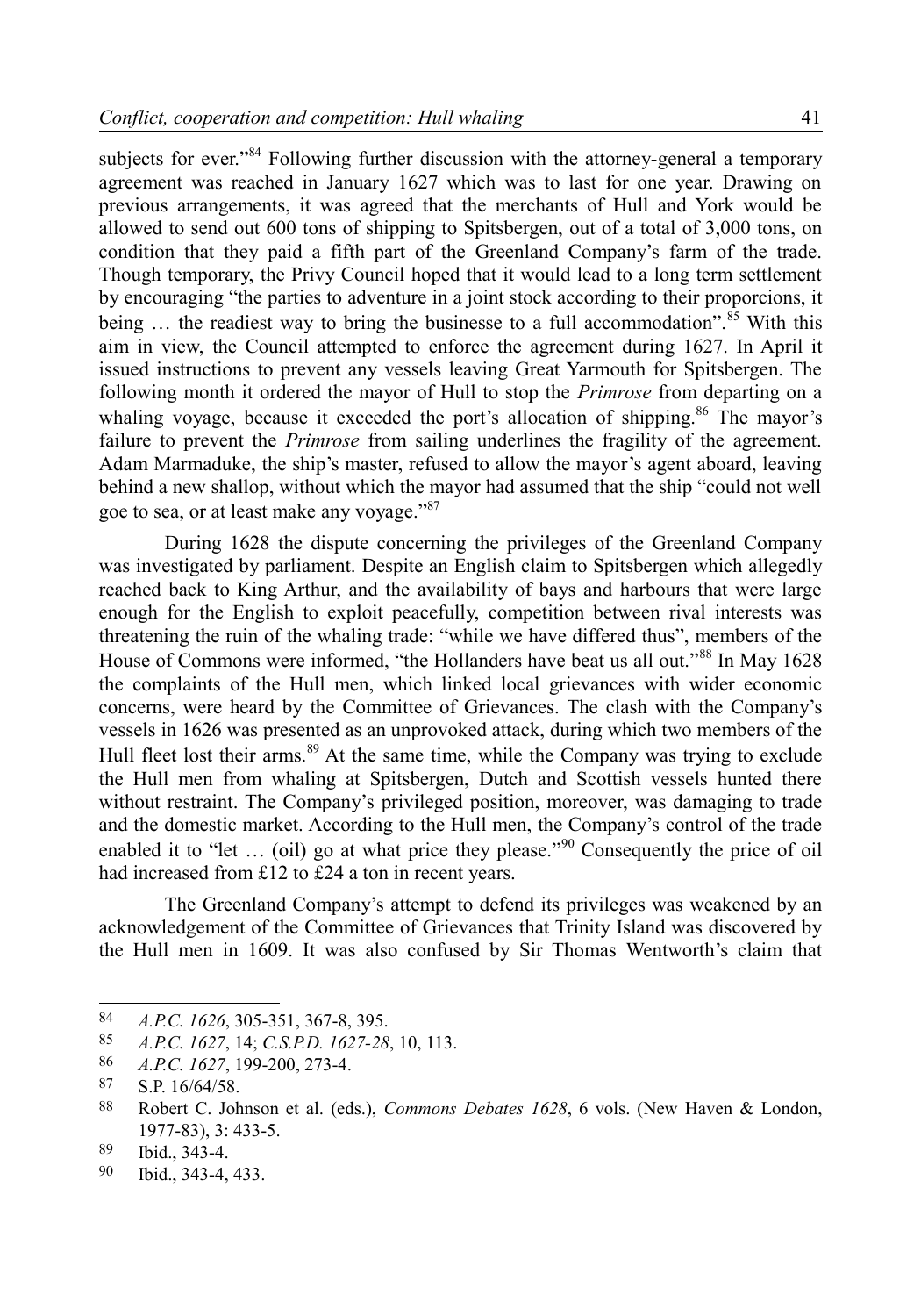Spitsbergen had been found by them "as soon as the Muscovy Company."<sup>[91](#page-19-0)</sup> While speaking as one of the members for Yorkshire, who was representing local interests, Wentworth's growing authority in the Commons meant that his statement, though contentious, could not be lightly dismissed. Indeed it appeared to set the tone for the Committee's discussion of the Company's case. Sir Edward Coke, a former attorney-general and lord chancellor, asserted that parts of its patent were void.<sup>[92](#page-19-1)</sup> Sir Nathaniel Rich, a prominent London merchant with wide ranging interests in transatlantic trade and colonization, urged the Company "to let the shipping (be) open," warning that if its "patents proved bad," then it would have to pay compensation to the Hull men.<sup>[93](#page-19-2)</sup> In this unfavourable atmosphere it was reported that the Muscovy Company was willing to transfer the whaling trade into the hands of the latter, on the condition that they "would undertake to defend and maintain that fishing against strangers …; but those of Hull refused to undertake the same."[94](#page-19-3) After further discussion the Committee resorted to a short term compromise, based on previous agreements, which would allow "those of Hull … to send this year 500 ton of shipping to that fishing."[95](#page-19-4) However this did not prevent it from reporting, later in the year, that the Company's monopoly over the whaling trade at Spitsbergen was a grievance. In June it was agreed that a petition to this effect should be drawn up by a group of MPs, and presented to the king.<sup>[96](#page-19-5)</sup>

The Company survived this attack on its privileges, but by the later 1620s it was evident that the dispute with Hull was only serving to benefit overseas competitors, particularly the Dutch. In such circumstances both sides appear to have reached an agreement that enabled the Hull men to participate in the whaling trade in association with, or under the auspices of, the Company. No direct evidence survives for this arrangement, but the surviving customs records for Hull during the period from 1629 to 1640 indicate that ships returning from Spitsbergen, with ladings of oil and bone, were entered for the Greenland Company.<sup>[97](#page-19-6)</sup> It seems likely therefore that the Hull men were either leasing or sharing a proportion of the trade with their former rivals in London. While the Company continued to complain to the Privy Council during the 1630s about the activities of interlopers from Great Yarmouth, its competition with Hull appeared to be over.

# **4. The consolidation and character of a new trade**

During the 1620s and 1630s the whaling trade became a regular part of Hull's

- <span id="page-19-4"></span>95 Ibid., 611, 620.
- <span id="page-19-5"></span>96 Ibid., 467-8, 474, 476.
- <span id="page-19-6"></span>97 TNA, Port Books, E. 190/316/12; 190/317/6; 190/318/1A. In March 1635 the Privy Council instructed that Nathaniel Edwards be admitted to the trade of the Greenland Company "upon lyke condicons as the Marchants of the Citie of York, and the Towne of Kingston upon Hull are." TNA, Privy Council Registers, P.C. 2/44, ff. 503-4.

<span id="page-19-0"></span><sup>91</sup> Ibid., 616, 619.

<span id="page-19-1"></span><sup>92</sup> Ibid., 610, 616.

<span id="page-19-2"></span><sup>93</sup> Ibid., 616, 619.

<span id="page-19-3"></span><sup>94</sup> Ibid., 619-20.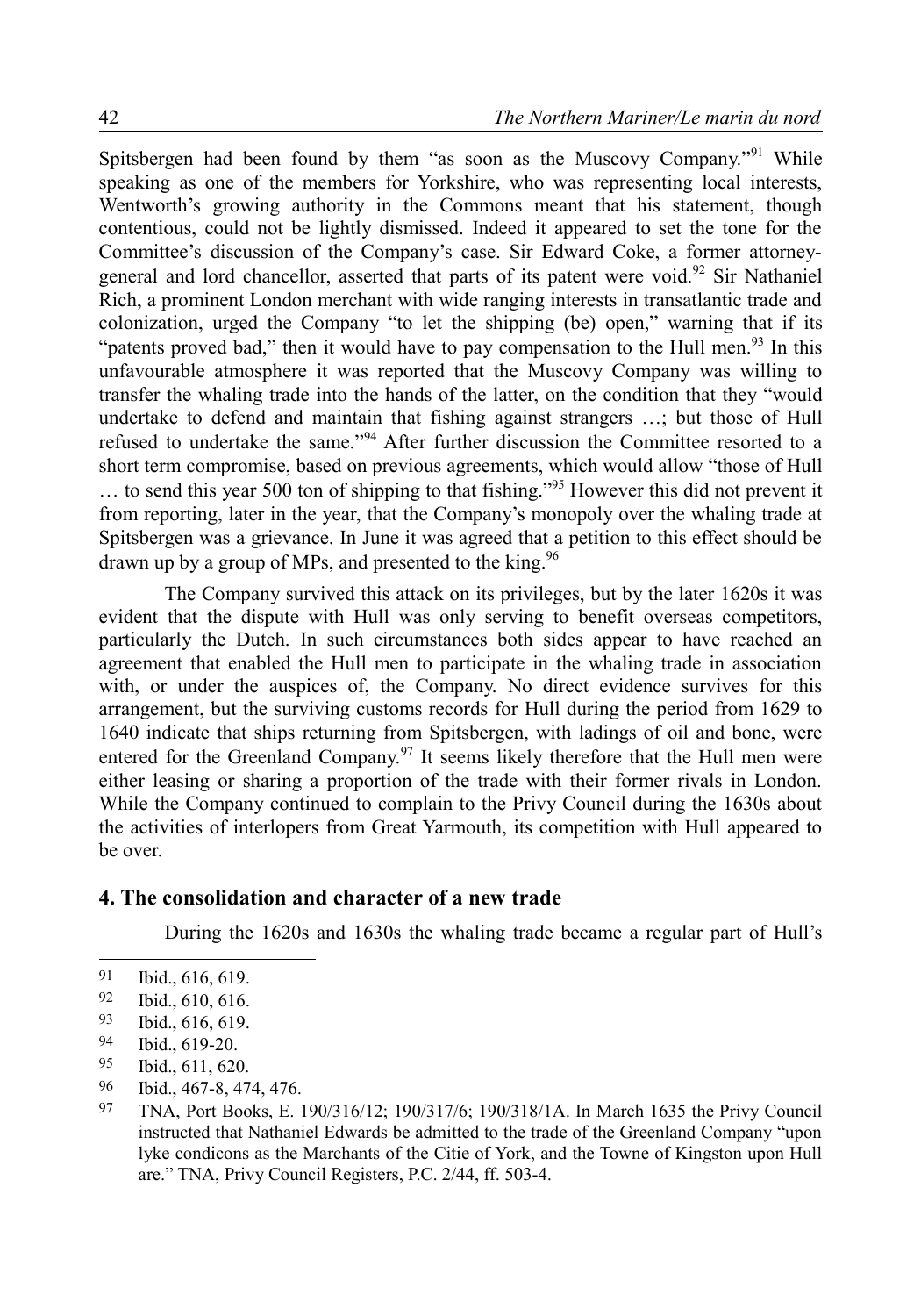commercial and maritime enterprise, attracting as many as nine vessels in some years. Local interest in whaling grew out of the northern fishing trade at Vardø and the surrounding region; in particular, it represented an extension of walrus hunting which attracted the Hull men to island locations. But commercial whaling in the Arctic developed within a highly competitive environment that was international and national in scope. Although a provincial English port, such as Hull, may not have been in a strong position to cope with European rivalry, it was better placed to deal with domestic competition from London whaling interests. Compared with their rivals in London, the Hull men had a head start for the voyage to Spitsbergen. Departing early in May, the Hull ships could be at Spitsbergen by the end of the month or early June, giving them an important advantage in the selection of bays for whale hunting. The surviving evidence, indeed, indicates that the Londoners sometimes arrived to find the Hull men on location and engaged in whaling, in areas that the Company struggled to protect from competing interests.[98](#page-20-0)

Although geographical advantage facilitated the growth of the whaling trade in Hull, the driving force behind its development lay in the demand for whale products across an extensive and accessible hinterland. The merchants of Hull enjoyed unrestricted access to a widespread market for oil in northern England, through a far-reaching river network, that ranged from the soap manufacturers of York to the clothiers of West Yorkshire towns, such as Leeds and Wakefield.<sup>[99](#page-20-1)</sup> The expansion of the textile industry, which was reflected in an impressive increase in cloth exports from Hull to the Low Countries during the 1620s and 1630s, was probably vital to the maintenance of the whaling trade, especially given the threat to the local manufacture of soap following the establishment of the Society of Soapers of Westminster in 1632: not only did the new Society close down the soapworks in York, it also sought to end the use of whale oil in the manufacture of soap.<sup>[100](#page-20-2)</sup> Although local and regional markets for whale-bone were smaller and more scattered, the growth of the cutlery trade in Sheffield created another outlet for whale products which was within reach of Hull by relatively cheap river transport.

The surviving customs records for Hull, supplemented by other material, provide invaluable evidence for the development of the trade during the 1620s and 1630s. Table 1 contains details of the number of vessels landing cargoes of whale oil and bone in Hull, with annual totals for both of the latter, based on these records. It also includes estimates, that must be viewed as notional, for the average volume of oil returned by each vessel, and for the number of whales killed at Spitsbergen or Trinity Island.

<span id="page-20-0"></span><sup>98</sup> Purchas, *Hakluytus Posthumus*, 13: 14-15, 281-2; TNA, High Court of Admiralty, Examinations, H.C.A. 13/46, ff. 78v-82.

<span id="page-20-1"></span><sup>99</sup> On internal trade, see T.S. Willan, *The Inland Trade: Studies in English Internal Trade in the Sixteenth and Seventeenth Centuries* (Manchester, 1976), 15-17.

<span id="page-20-2"></span><sup>100</sup> Jackson, *British Whaling Trade*, 20-1.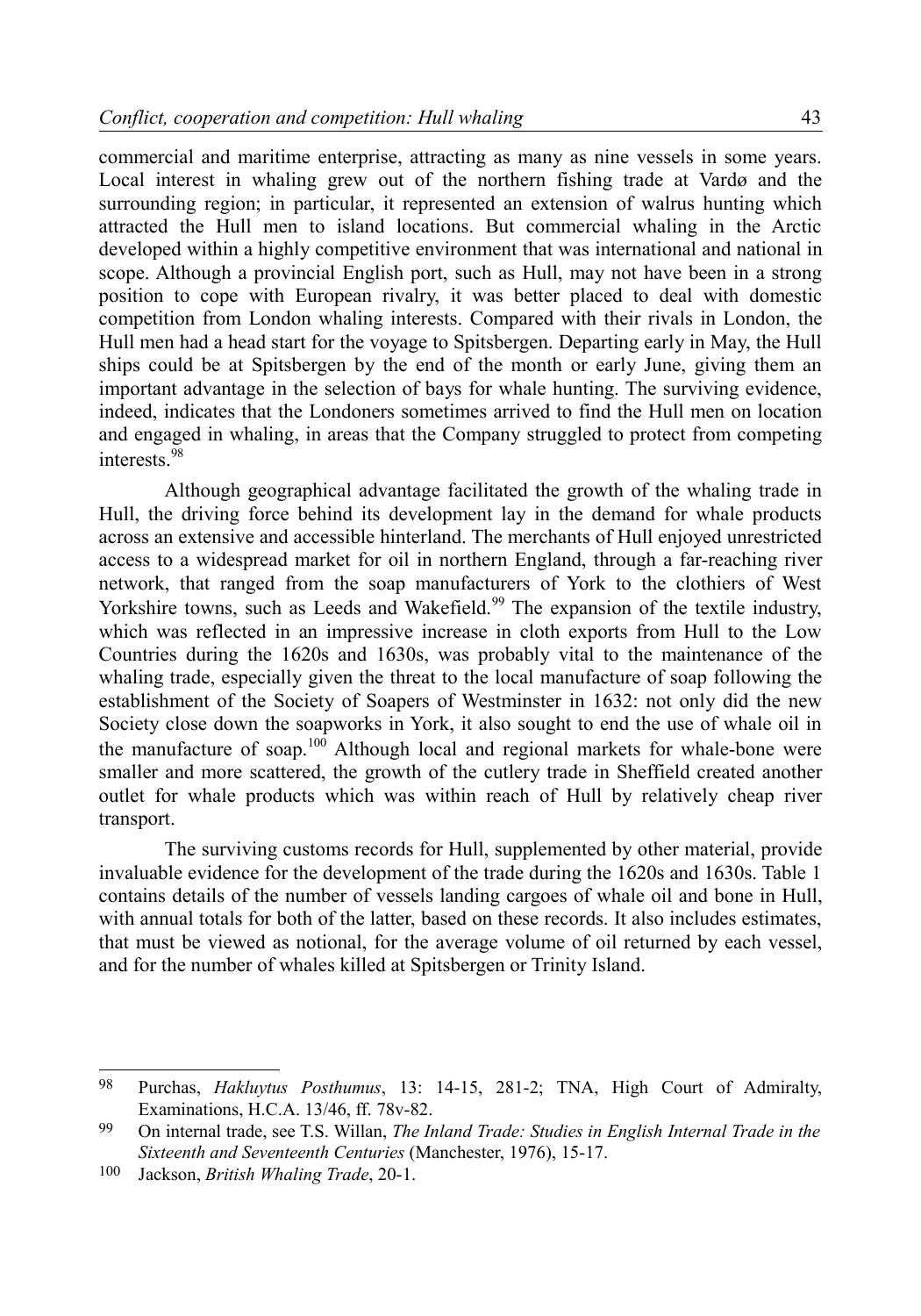|                               | 1618/9 | 1622/3                   | 1629/30   | 1630/1 | 1632/3    | 1633/4             |                          | 1636/7 1639/40 |
|-------------------------------|--------|--------------------------|-----------|--------|-----------|--------------------|--------------------------|----------------|
| Number of vessels             |        | 4                        |           | 4      |           |                    |                          |                |
| Amount of oil $\frac{1}{1}$   | 65     | 264                      | 275       | 327    | 315       | $163$ <sup>+</sup> | 131                      | 187            |
| Amount of bone <sup>2</sup>   |        | $\overline{\phantom{a}}$ | 3,900     | 5,000  | 3,700     |                    | $\overline{\phantom{0}}$ | 6,800          |
| Estimated whales <sup>3</sup> | $3-6$  | $13 - 22$                | $14 - 23$ | 16-27  | $16 - 26$ | $8 - 14$           | $6 - 11$                 | $9 - 16$       |
| Average oil per vessel        | 32.50  | 66.00                    | 68.75     | 81.75  | 78.75     | 40.75              | 65.50                    | 62.50          |

Table 1: Hull whaling vessels and cargoes, 1618-1640

 $1$  Tons  $+A$ nd 8 hogsheads.

<sup>2</sup>Pounds

 $3$  Maximum/Minimum

*Source*: The National Archives Public Record Office, Kew (hereafter cited as TNA), Port Books E.190/314/14; 190/315/3; 190/316/10 & 12; 190/317/6 & 7; 190/318/1A& 7.

Although Hull was one of the leading centres for the English whaling trade during the first half of the seventeenth century, the scale of enterprise in the port was modest. However interest in the trade was sustained during a difficult period, when the English struggled to meet the challenges of a new way of seafaring. To a considerable degree this was a speculative phase in the development of the whaling trade, during which competing interests attempted to secure rapid profit from the exploitation of the marine life of the Arctic, at the risk of endangering the resource base on which it depended. Thus the customs records for Hull strongly suggest that by the early 1620s its main interest in the Arctic was concentrated on whaling at Spitsbergen rather than Trinity Island. According to William Scoresby the latter was abandoned during this period because of the prodigious destruction of its whale and walrus populations due to over-hunting.<sup>[101](#page-21-0)</sup> William Goodlad, one of the Greenland Company's captains, indicated that prior to 1624 the Hull men used Bottle Cove as their base at Spitsbergen.<sup>[102](#page-21-1)</sup> Thereafter they extended their activities, visiting other bays and harbours usually within the confines of Bell Sound, which tended to be the resort of most English whaling vessels during these years. Within these surroundings the Hull men were involved in bay-whaling, which was distinct from the open-sea hunting that the Dutch developed during the 1640s and 1650s in response to the declining number of whales at Spitsbergen.<sup>[103](#page-21-2)</sup>

English whaling remained a specialized trade, restricted to a small number of ports, throughout the seventeenth century. In Hull, as the data in Table 1 suggest, at least four vessels were regularly engaged in the trade during the 1620s and 1630s. In some years the total was much greater; during 1626 there were nine vessels from Hull and York at Spitsbergen, forming a substantial complement to the other English ships.[104](#page-21-3) Little

<span id="page-21-0"></span><sup>101</sup> Scoresby, *An Account of the Arctic Regions*, 2: 54-5.<br>102 TNA High Court of Admiralty Examinations Wi

<span id="page-21-1"></span><sup>102</sup> TNA, High Court of Admiralty, Examinations, William Goodlad, 19 April 1627, H.C.A. 13/46, ff. 78v-82; Conway, *No Man's Land*, 142; Calvert, *History of Kingston upon Hull*, 147.

<span id="page-21-2"></span><sup>103</sup> Jenkins, *History of the Whale Fisheries*, 25-6 argues that the bay fishery at Spitsbergen was exhausted as early as 1623.

<span id="page-21-3"></span><sup>104</sup> Conway, *No Man's Land*, 142; S.P. 16/39/67.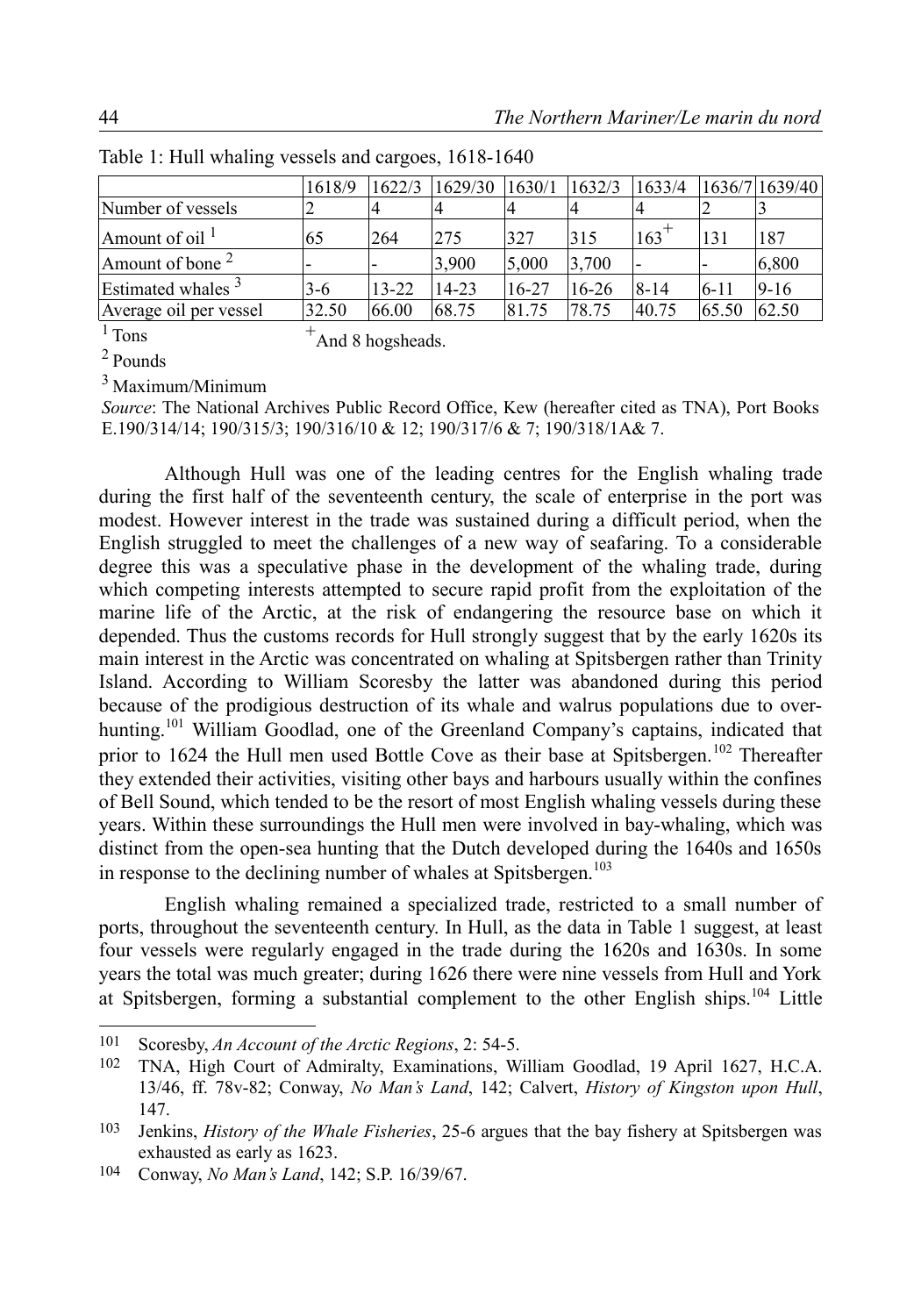evidence survives for the type of shipping used in the whaling trade at this time, or of its tonnage, armament and manning. Many of the vessels were probably in the region of between 100 and 150 tons, sufficient to carry three or more shallops for use in whale hunting.<sup>[105](#page-22-0)</sup> Some were armed to a greater or lesser degree, but few were as well-equipped as vessels sent out by the Muscovy or Greenland Company. Among the Company's fleet of 1626, one vessel carried 22 pieces of ordnance which were apparently more than sufficient to compel the ships of Hull to yield.<sup>[106](#page-22-1)</sup> During this early phase of development most of the shipping involved in whaling was made up of unspecialized trading vessels, though a number may have been strengthened or modified in various ways as a defence against ice. Consequently the use of vessels for the whaling trade in Hull appears to have varied from year to year. During the seven years, from 1622 to 1640, for which customs records survive, between 16 and 19 vessels were entered from Spitsbergen; out of these totals about one quarter was recorded more than once. Ships such as the *Friendship* made annual voyages to Spitsbergen from 1629 to 1634, while others, like the *Advice*, *Adventure* or *Bonadventure*, seem to have undertaken only one voyage during the same period.<sup>[107](#page-22-2)</sup>

Unfortunately the men who served aboard these vessels, who formed part of the first generation of English whalemen, are almost invisible. Little evidence survives for the manning of, or recruitment to, Hull whaling ships; nor is much known about conditions of work, discipline and pay. It seems likely, in the light of Dutch and French manning levels, that whaling vessels sent out from Hull each carried a company of between 30 and 55 men.<sup>[108](#page-22-3)</sup> In some years, such as 1626 when nine ships were at Spitsbergen, the trade may have made significant demands on the local labour force. To some extent the demand for labour was met partly by employing experienced mariners alongside inexperienced landsmen, or "green hands," who may have included butchers and rural labourers from the hinterland of the port.<sup>[109](#page-22-4)</sup> This pattern of employment allowed the supporters and promoters of the whaling trade to argue that it contributed to the maintenance of the poor. In 1617 the Hull men claimed to be providing work for 100 landsmen, cast out of rural service as a result of a recent dearth.<sup>[110](#page-22-5)</sup>

Within Hull recruitment may have been encouraged by methods of payment that gave the company of whaling vessels a share in part of the returns from the voyage. Aboard Hull ships it became customary for members of the crew to receive "oar and fin money" in addition to a wage.<sup>[111](#page-22-6)</sup> John Drew received  $£6$  15s, including oar and fin

<span id="page-22-0"></span><sup>105</sup> Surveys from this period suggest that many vessels in Hull were about 100 tons. Brooks, *Miscellanea*, xxiii-xxiv. *V.C.H*., 1: 138.

<span id="page-22-1"></span><sup>106</sup> TNA, High Court of Admiralty, Examinations, H.C.A. 13/46, ff. 78v-82.

<span id="page-22-2"></span><sup>107</sup> Based on customs records. TNA, Port Books E.190/316/10&12; 190/317/6&7.

<span id="page-22-3"></span><sup>108</sup> Bruijn, "From Minor to Major Concern," 46; J. Thierry du Pasquier, "The Whalers of Honfleur in the Seventeenth Century," *Arctic*, 37 (1984), 535.

<span id="page-22-4"></span><sup>109</sup> Also known as "Greenmen". Jackson, *British Whaling Trade*, 72.

<span id="page-22-5"></span><sup>110</sup> S.P. 14/94/71.

<span id="page-22-6"></span><sup>111</sup> F.W. Brooks (ed.), *The First Order Book of the Hull Trinity House 1632-1665* (Yorkshire Archaeological Society, 105, 1942 for 1941), xv.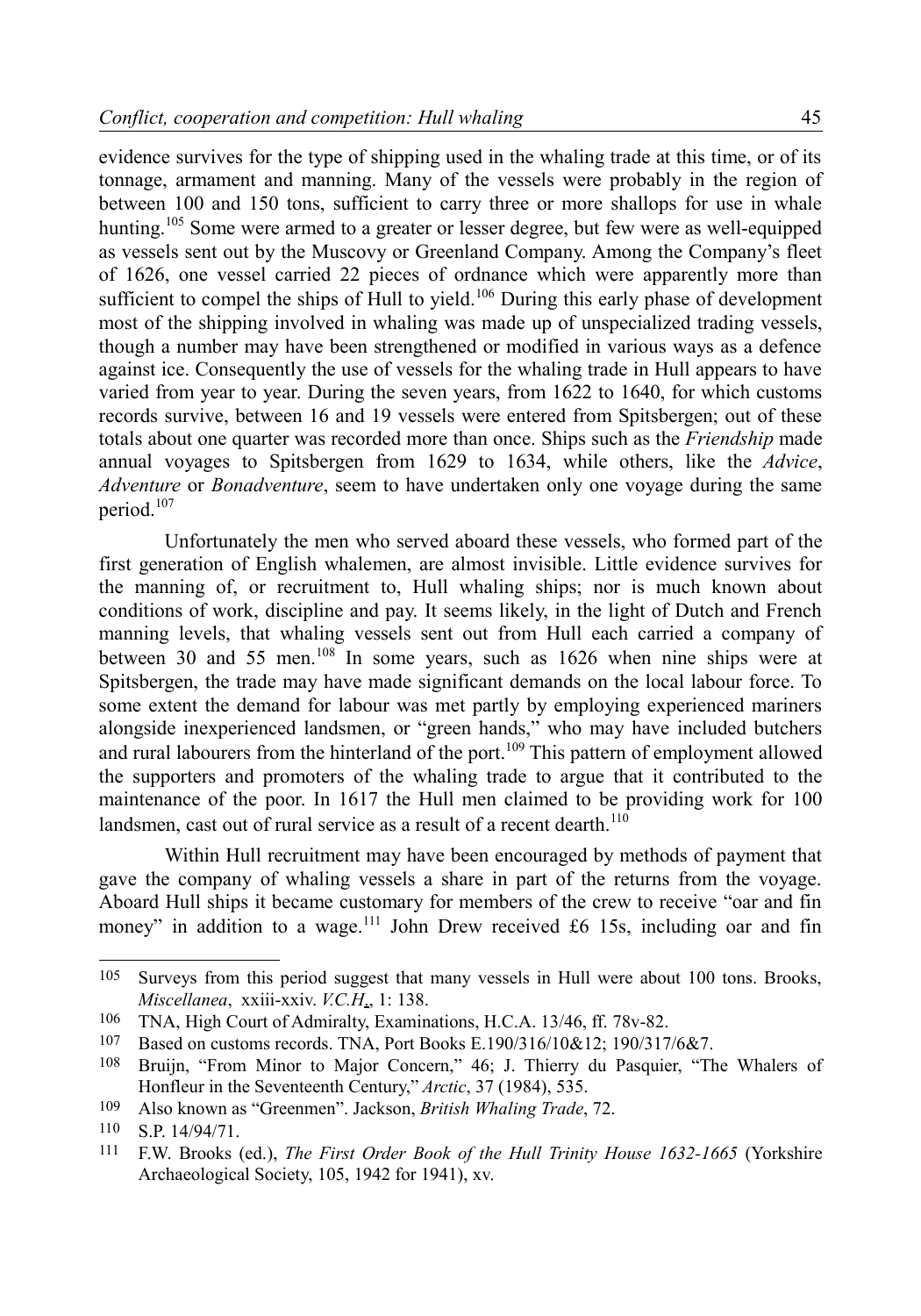money, in 1638, after serving on a voyage to Spitsbergen, despite allegations that he was an unsatisfactory cook. In 1635 a mariner who served on a whaling voyage received £6 19s 6d, including whale money.[112](#page-23-0) In some cases wages were supplemented by other perquisites. According to the customs accounts, in September 1633 James Lupton, master of the *Increase*, was allowed one hogshead of oil and 500 pounds of bone for portage. About the same time Richard Perkins, master of the *Mayflower*, and the rest of his company, received 600 pounds of "wrack whaile Fynns."<sup>[113](#page-23-1)</sup> As in other branches of overseas trade, however, issues of pay and service were also a source of tension between merchants, masters and mariners, occasionally provoking contentious cases which were adjudicated by Trinity House.<sup>[114](#page-23-2)</sup>

Conditions of work and pay were probably inherited from the fishing trade, and adapted to meet the needs of whaling. A similar process of adaptation may have influenced the management and financial organization of the new trade, though this is difficult to substantiate in detail given the paucity of the surviving evidence. During the early seventeenth century a small group of masters played a leading role in the development and organization of the trade, bearing risks and responsibilities, as well as undertaking a variety of managerial functions. Masters such as Thomas Marmaduke were instrumental in opening up the Arctic to commercial exploitation, contributing to the much disputed discovery of Trinity Island and to the exploration of the Spitsbergen archipelago. Thomas Anderson, who appears to have been regularly in charge of whaling voyages during the 1620s and early 1630s, was also interested in the search for the north east passage.<sup>[115](#page-23-3)</sup> Little of this venturing was written down, though it formed part of a maritime oral culture in the port which served to vindicate local rights and claims against the Muscovy Company.

The surviving customs records indicate that there was a solid core of masters in Hull who acquired substantial experience of the whaling trade during the 1620s and 1630s. At least three or four masters, including Thomas and Launcelot Anderson, Richard Perkins and John Fowldes, appear to have been regularly engaged in voyages to Spitsbergen, while another ten or eleven were intermittently involved in the trade. Although details of the working careers of such men are scant, most masters possessed varied experiences of whaling, serving as mates and harpooners on previous voyages. Indeed it was not uncommon for some masters to continue to play a direct role in whale hunting as one of the harpooners. For example, John Pybus, aged 44, of Greenwich, who was employed as master aboard the *Adventure* of Hull in 1656, had served under other masters on five previous voyages to Spitsbergen, and as "Master & harponeere" on another eleven.<sup>[116](#page-23-4)</sup>

Little is known about the merchants who sent these vessels out, or of their

<span id="page-23-0"></span><sup>112</sup> Ibid., 18, 32; Jenkins, *History of the Whale Fisheries*, 150-1.

<span id="page-23-1"></span><sup>113</sup> TNA, Port Books, E.190/317/6.

<span id="page-23-2"></span><sup>114</sup> Brooks, *Miscellanea*, 30, 43-4.

<span id="page-23-3"></span><sup>115</sup> *C.S.P.D. 1619-23*, 328.

<span id="page-23-4"></span><sup>116</sup> TNA, High Court of Admiralty, Examinations, H.C.A. 13/71, ff. 587-588v.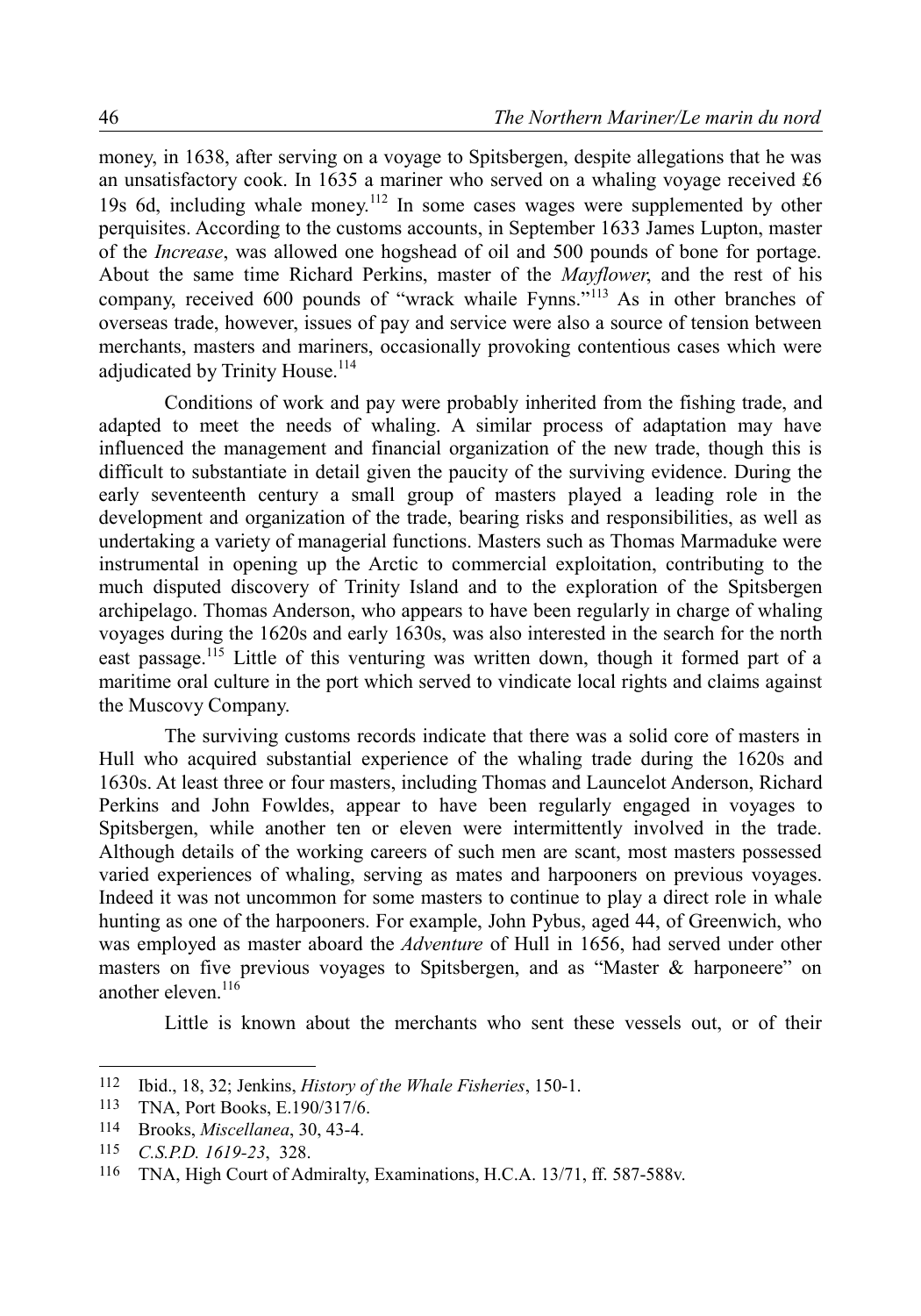relationship with the masters they appointed to look after their interests. Merchants of Hull and York promoted the new trade, but their identities and commercial activities remain elusive. Unfortunately the customs records for Hull are of limited value in trying to fill in these gaps. While the accounts for 1619 indicate the arrival of two ladings of whale oil, walrus tusks and decaying walrus hides for Samuel Dalton and company, those for the late 1620s and early 1630s, as well as for 1640, record the entry of goods in the name of the Greenland Company.[117](#page-24-0) In 1633 Richard Perkins and an associate were described as "agents of the Greenland merchants of York and Hull," who had shipped men for a voyage in Richard Prestwood's ship, but no more specific details of their employers were provided.<sup>[118](#page-24-1)</sup> Earlier accounts for 1623 also list the landing of oil and bone under the names of ships' masters. The remaining records for 1634 show the entry of whale products for Percival Levitt and company, and Robert Coldcoale and company. Levitt was involved in the trade at least until 1643 when he sent out the *Whale*, under the command of Launcelot Anderson, to Spitsbergen.<sup>[119](#page-24-2)</sup> While this material demonstrates that Arctic whaling attracted the attention of prominent traders in Hull, such as Samuel Dalton, it is singularly uninformative regarding the extent of their interests in the trade.

To a considerable degree the organization of the whaling trade in Hull during these years appears to have encouraged an overlap in function between merchants and masters, which was strengthened by a shared interest in shipowning. This was not uncommon, of course, either in other trades or ports, but it was reinforced by the peculiar characteristics and development of the whaling trade in Hull. On the one hand successful masters acquired extensive economic interests in the trade, while on the other hand the members of merchant families were employed as ship-masters on voyages to Spitsbergen. Richard Perkins and Richard Prestwood, who were selected by dice to lead the Hull men against the ships of the Greenland Company in 1626, owned and set out, in partnership with others, at least four of the nine local vessels.<sup>[120](#page-24-3)</sup> Perkins appears to have been regularly involved in the trade, becoming one of the most successful whaling-masters in Hull during the 1620s and 1630s. He returned from Spitsbergen in 1623 with a lading of 92 tons of oil, 72 tons in 1630, 107 tons in 1631, 122 tons in 1632, and 121 tons in 1637. The figures in Table 2 strongly suggest that there were few masters who were able to match the consistency of this record. Representatives of merchant families who became involved in the whaling trade as masters included the Raikes brothers, who acquired a powerful hold over the timber trade with Norway during the 1630s. William Raikes served as master of the *Consent* in 1634, returning with a lading of 45 tons of oil for Percival Levitt and company; Robert Raikes was master of the *Neptune* which brought back a lading of 74 tons of oil for the Greenland Company during  $1640$ .<sup>[121](#page-24-4)</sup>

<span id="page-24-0"></span><sup>117</sup> TNA, Port Books, E.190/316/10; 190/318/7.

<span id="page-24-1"></span><sup>118</sup> Brooks, *The First Order Book*, 3.

<span id="page-24-2"></span><sup>119</sup> Ibid., 63-4.

<span id="page-24-3"></span><sup>120</sup> TNA, High Court of Admiralty, Examinations, H.C.A. 13/46, ff. 78v-82.

<span id="page-24-4"></span><sup>121</sup> TNA, Port Books, E.190/315/3; 190/316/10&12; 190/317/6&7; *V.C.H*., 1:142-3.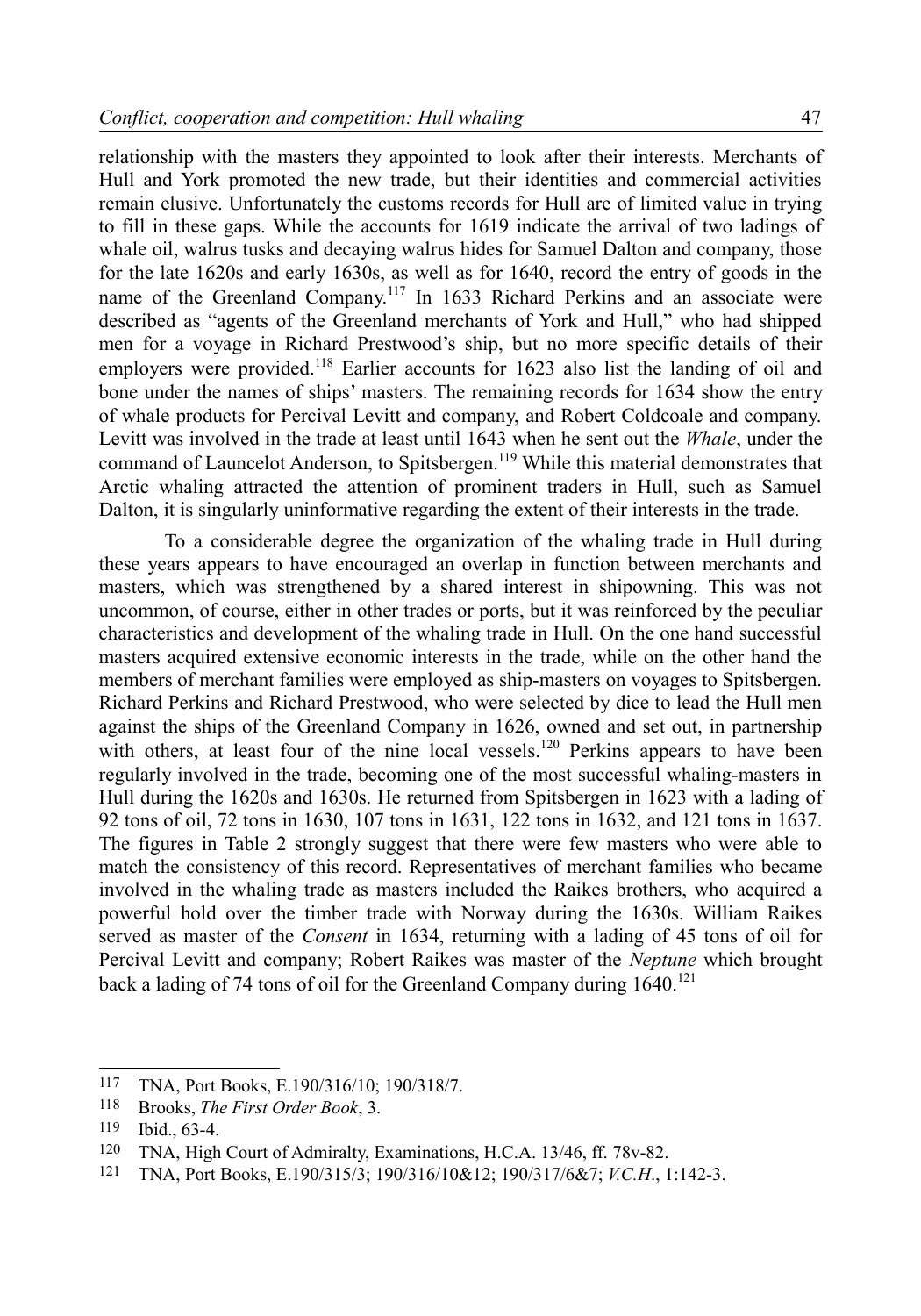|                        | 1622/23                  | 1629/30                  | 1630/31 | 1632/33          | 1633/34 | 1636/37                  |  |
|------------------------|--------------------------|--------------------------|---------|------------------|---------|--------------------------|--|
| (Tons of oil)          |                          |                          |         |                  |         |                          |  |
| Thomas Anderson        | 76                       | $45\frac{1}{2}$          | 110     | 26               |         |                          |  |
| John Fowldes           | -                        | $85\frac{1}{2}$          | 37      | 54               | 60      | $\overline{\phantom{a}}$ |  |
| James Lupton           | $\overline{\phantom{0}}$ | $\overline{\phantom{0}}$ |         | 113              | 39      | $\,$                     |  |
| <b>Richard Perkins</b> | 92                       | 72                       | 107     | $122\frac{1}{2}$ |         | 121                      |  |

| Table 2: Returns of whale oil for selected Hull masters, 1622 to 1637 |  |  |  |
|-----------------------------------------------------------------------|--|--|--|
|-----------------------------------------------------------------------|--|--|--|

*Source*: TNA, Port Books E.190/315/3; 190/316/10&12; 190/317/6&7; 190/318/1A.

These men formed part of the wider commercial and shipping community in Hull, whose interests were represented by the nomination and election of officials to Trinity House. In 1641 William Raikes, master and ship-owner, was nominated to succeed Sir John Lister as an elder brother, though he failed to secure election. The following year he was elected to the post. Thereafter he was elected to serve as a warden in 1643, 1652 and  $1658$ <sup>[122](#page-25-0)</sup> Robert Coldcoale, a ship-master who was also interested in the whaling trade, was elected to serve as steward in 1651. Richard Perkins also served as an elder brother; however one year after the outbreak of the civil war, in August 1643, he was discharged from office on the grounds that he "had been absent for two years, residing in the enemy's quarters." He was re-admitted in 1648.<sup>[123](#page-25-1)</sup>

The data in Table 1 indicate that the 1620s and early 1630s were the high point of the whaling trade in Hull during the seventeenth century. Evidently the volume of oil landed in Hull increased rapidly during the early 1620s, though this was from a low base, and grew steadily, despite occasional interruption, until about 1632, after which it appears to have experienced a severe decline. From a peak of 327 tons for 1631, the volume of oil fell by half in 1634. Despite a slight recovery during 1640, the amount of oil landed in Hull still represented less than 60 percent of the total for 1631. Although the figures for whale-bone in Table 1 appear to follow a similar chronological pattern, with the exception of the total for 1640, they need to be interpreted cautiously, particularly given the likelihood that bone might have been collected by scavenging dead carcasses floating at sea or along the shore at Spitsbergen. At this stage, moreover, bone was of much less value and importance than oil. In 1624 the Muscovy Company complained that its price in London had recently fallen from two shillings to two pence a pound.<sup>[124](#page-25-2)</sup> Prices recovered with the growing use of whale-bone in female clothing, but throughout the seventeenth century it remained essentially a by-product of the trade in oil.

During the 1620s and 1630s the surviving evidence indicates that annual average ladings of oil per vessel ranged from 40 to 88 tons; apart from 1634, Table 1 demonstrates that the annual average lading did not fall below 60 tons. From the 1770s to the 1830s, when the whaling trade was of greater significance in Hull, average ladings of oil for individual vessels apparently amounted to 88 tons *per annum*. [125](#page-25-3) Of course these

<span id="page-25-0"></span><sup>122</sup> Brooks, *The First Order Book*, 50, 55, 62, 110, 144.

<span id="page-25-1"></span><sup>123</sup> Ibid., 53, 56-8. 87, 106.

<span id="page-25-2"></span><sup>124</sup> *C.S.P.D. 1623-25*, 342.

<span id="page-25-3"></span><sup>125</sup> James Joseph Sheahan, *History of the Town and Port of Kingston-upon-Hull* (2nd edition;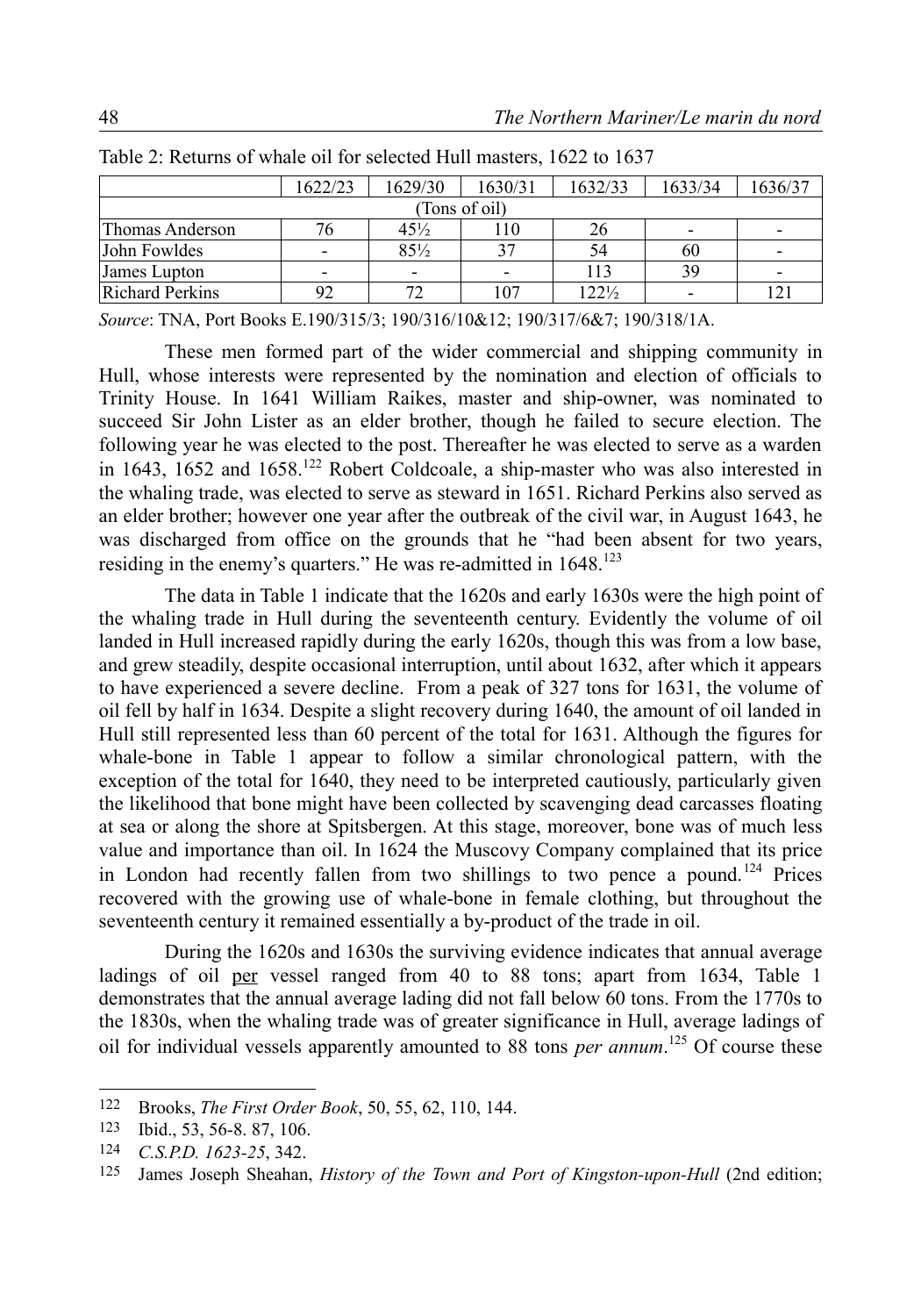average figures mask wider variations in the annual ladings of Hull whaling vessels, as is indicated by the data in Table 2. In most years, for which customs records survive, the differences between ladings for individual vessels were often two- or three-fold. Occasionally they were even greater. In an extreme case Richard Perkins entered a cargo of 122½ tons of oil, aboard the *Mayflower*, on 5 September 1633; five weeks later Thomas Anderson entered a lading of 26 tons aboard the *Adventure*. [126](#page-26-0)

Crude estimates for the number of whales killed at Spitsbergen, based on annual ladings of oil, are presented in Table1. According to modern calculations, between 20 and 30 tons of oil could be acquired from an adult right whale; however, Launcelot Anderson who had more than thirty years of experience in the whaling trade during the first half of the seventeenth century, claimed that the amount of oil ranged from 12 to 20 tons for each whale.<sup>[127](#page-26-1)</sup> As the actual amount was obviously subject to variation, depending on differences in weight and the efficiency of the extractive process, the estimates in Table 1 err on the side of caution, in order to take account of possible defects and difficulties in the boiling of the blubber. On the assumption that each whale produced either a minimum of 12 or a maximum of 20 tons of oil, therefore, it seems highly likely that the Hull ships rarely killed more than 25 or 26 whales annually at Spitsbergen during the 1620s and 1630s, and in some years the number was much less. Collectively the data point to a striking consistency in the average annual catch, which usually ranged between three and five whales for each vessel, though in practice the variation may have been between one and seven or more. By comparison modern estimates suggest that during the second half of the seventeenth century, Dutch and German vessels killed an average of four or five whales *per annum*. [128](#page-26-2)

During the course of the 1620s and 1630s the Hull men secured a stake in the whaling trade which they sustained with varying degrees of success. Although their participation in the trade was modest, it was locally recognized and valued not least for its contribution to the wider commercial and shipping economy. Local merchants and mariners fought long and hard to protect these interests. They continued to do so despite increasingly unfavourable conditions during the 1630s and beyond. Such persistence suggests that profit was to be made from the new trade, though insufficient evidence survives to calculate with precision the rate of return for Hull whaling vessels. Moreover there were considerable differences in cargoes of oil brought back to Hull, ranging from just under 20 to more than 120 tons *per* vessel. As the price of one ton of oil varied between £12 and £20 during these years, gross earnings for individual ships could fluctuate from £220 to £2,500, excluding the value of bone.<sup>[129](#page-26-3)</sup> While it is clear that the

<span id="page-26-0"></span>Beverley, 1866), 362.

<sup>126</sup> TNA, Port Books, E.190/317/6; Jenkins, *History of the Whale Fisheries*, 317.

<span id="page-26-1"></span><sup>127</sup> British Library, London, Sloane MS. 3986, f. 79.

<span id="page-26-2"></span><sup>128</sup> Richard Vaughan, "Historical Survey of the European Whaling Industry", in H.C.s' Jacob, K. Snoeijing, R. Vaughan (eds.), *Arctic Whaling* (Groningen, 1984), 126 (this is average catch per ship). Jenkins, *History of the Whale Fisheries*, 155 records an average of 7 to 11 whales per ship for Hamburg vessels from 1669 to 1698.

<span id="page-26-3"></span><sup>129</sup> In the early eighteenth century it was argued (by Henry Elking, *A View of the Greenland Trade and Whale-Fishery* (London, 1722), 59) that the cost of setting out a whaling vessel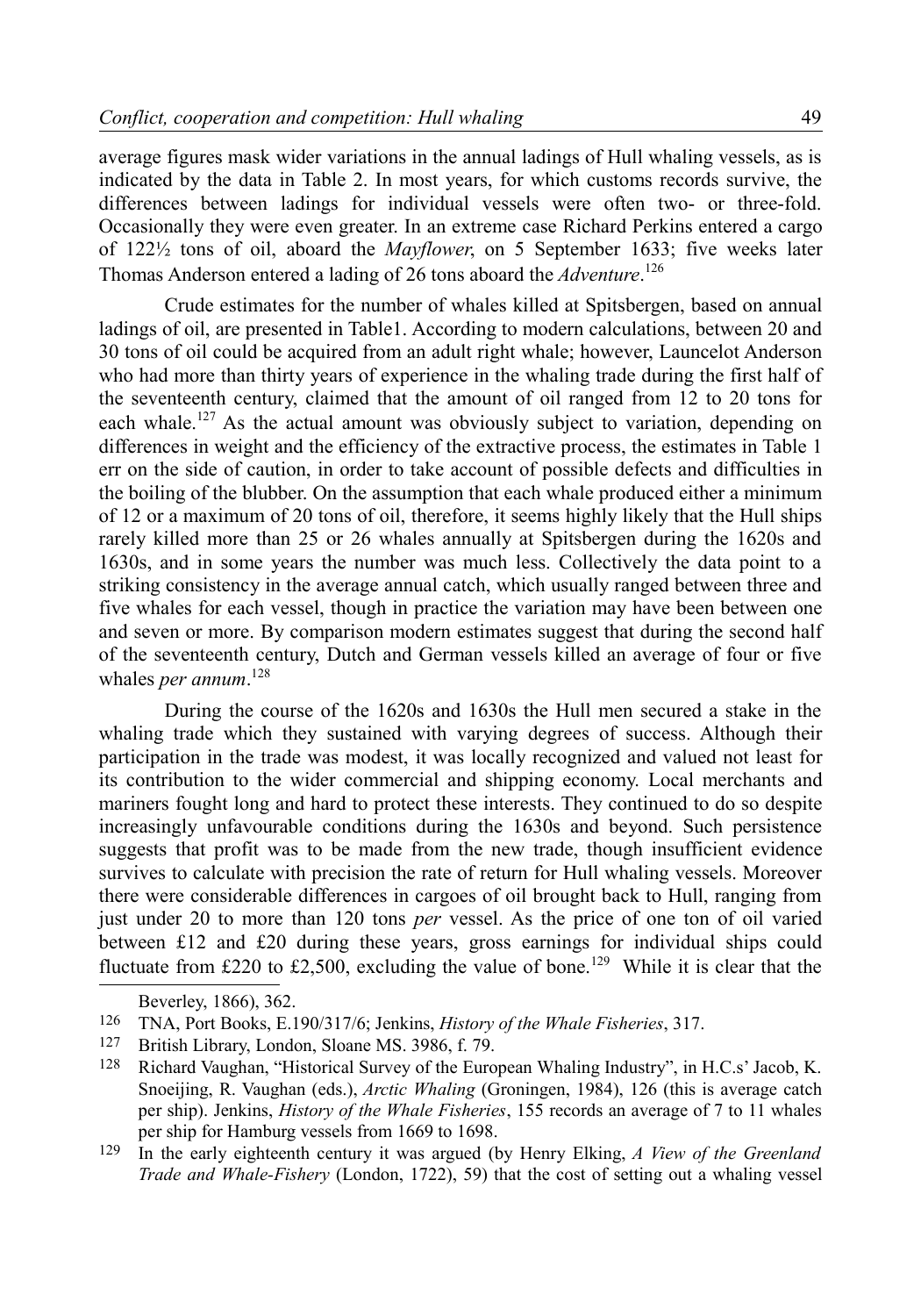Hull men experienced some poor years, such as 1634 when returns were low, as late as 1640 some vessels were entering valuable cargoes of oil from Spitsbergen: Launcelot Anderson's lading of 87 tons, for example, might have been worth between £1,040 and £1,740. How much of this was profit depended not only on the costs of the venture, about which little is known, but also on the prevailing price of oil in the domestic market. To a considerable degree this was linked with the demand for oil from the manufacture of soap, which became increasingly uncertain during the 1630s as a result of attempts by the Westminster soap-makers to use alternative raw materials in the manufacturing process. In April 1639 when Charles 1 visited York, to try and rally support against the Scots invasion, local traders and the merchants of Hull seized the opportunity to accuse the Westminster company of exploiting its monopoly to import soap, creating "a want of vent for oils brought ... from Greenland."<sup>[130](#page-27-0)</sup> The merchants successfully petitioned for the reestablishment of a soap house in York, which the Hull men agreed to supply with oil at a lower price than that charged by the Greenland Company. But the implementation of these arrangements, which incidentally suggested that the agreement between the Hull men and the Company was breaking down, was thrown into disarray by the rapidly developing political crisis and the outbreak of the civil war during 1642.

#### **5. Crisis and competition: the failure of a new trade**

The civil war sowed dissension and division, inflicted widespread economic and social damage, and severely disrupted overseas commercial enterprise. Although the whaling trade survived the conflict, by the later 1640s it was in a battered and beleaguered condition. English vessels continued to sail to Spitsbergen during these years, but the trade became increasingly intermittent and ineffective, and possibly limited to less than a handful of ships. During the 1640s and 1650s English whaling collapsed under the burden of mutual hostility between competing and contentious interests.<sup>[131](#page-27-1)</sup> The later 1640s witnessed a revival of the conflict between the Hull men and their longstanding rivals in London. Within the context of an unprecedented and radical political environment, the provincial merchants resurrected old grievances against the Greenland Company, which they sought to portray as a monopolizing and oppressive body that was damaging the trading interests of the commonwealth. Following the abolition of the monarchy, these grievances created a common platform for various groups in London and other provincial ports to use against the Company. As in the past, however, such divisions and distractions only served to benefit overseas competitors. While the English squabbled

amounted to £600. If this applied to the 1620s and 1630s it would suggest that Hull vessels would need to return with ladings of at least 50 tons of oil, assuming a price of £12 per ton, to break even. During these years 16 out of 26 ladings were of 54 tons or above. Critically, however, this notional calculation depends on the price of oil in the domestic market which may have fallen below £12 for some of this period, for reasons noted above.

<span id="page-27-0"></span><sup>130</sup> The Greenland Company warned that the jobs of 1,000 mariners were at risk if the Soapmakers banned the use of whale oil. *C.S.P.D. 1634-35*, 392-4 (which includes a reference to Thomas Washer, soap-boiler, who was imprisoned for making soap with oil); *C.S.P.D. 1639*, 45, 363-4, 474.

<span id="page-27-1"></span><sup>131</sup> Jenkins, *History of the Whale Fisheries*, 142-5.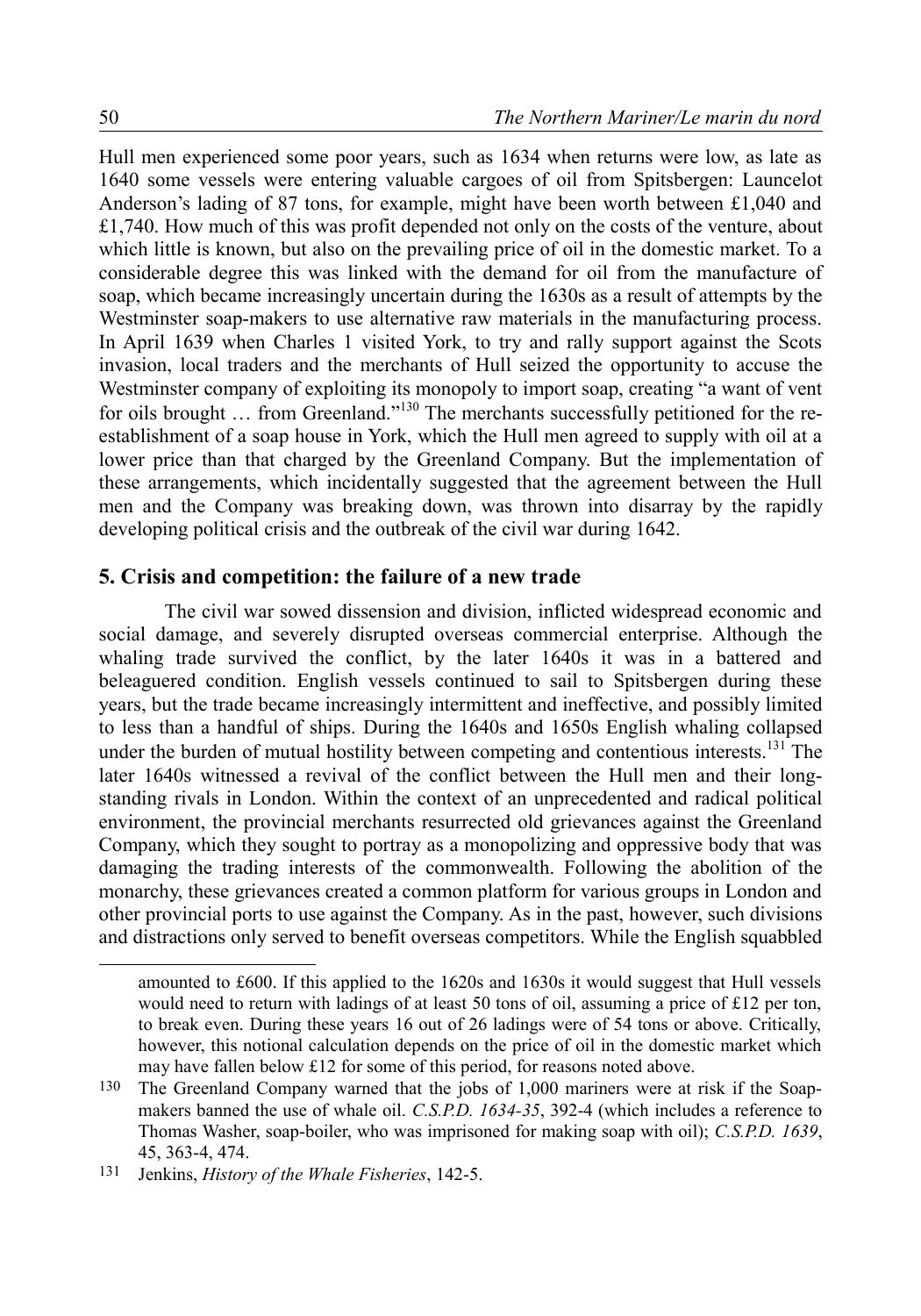amongst themselves for access to sounds and bays at Spitsbergen, the Dutch turned to open-sea whaling, inaugurating a new stage in the Arctic trade, which was no longer tied to shore bases. Under these conditions the whaling trade was abandoned in Hull: by the 1650s and 1660s its market was being supplied with oil and bone by Dutch and German shippers.

The confirmation of the Company's monopoly by the Navy Committee in 1645 failed to deflect the campaign of its rivals in favour of opening up the whaling trade.<sup>[132](#page-28-0)</sup> This loose alliance of potentially competing interests presented itself as an amalgam of independent traders, who were defending the interests of the freemen of England against the unjust pretensions of a privileged city institution. The Hull men played a leading part in launching the attack against the Company. In December 1649 Thomas Anderson and Nicholas Gatonby, two experienced whaling masters, who described themselves as "poor men," sought compensation from the Company for damage to their property at Spitsbergen, which they probably sustained during the  $1620s$ <sup>[133](#page-28-1)</sup> In January 1650 Richard Perkins was ordered to attend the powerful Admiralty Committee to give evidence in the dispute. After reviewing the details of the case, the committee decreed that the Company's actions against the Hull men were "oppressive and fit to be relieved by the justice of Parliament.<sup>"[134](#page-28-2)</sup> Despite efforts by the Council of State to persuade both sides to compromise, the dispute dragged on for several years, acting as a focal point for wider grievances concerning the organization and regulation of the whaling trade.

By the early 1650s a group of whaling masters and merchants, including representatives from Hull, London and Great Yarmouth, were publicly seeking support for their case within and beyond parliament. In January 1654 they presented a petition to parliament, published as *The Case of many Freemen of England that have adventured, and desire to adventure, to fish in Greenland*. [135](#page-28-3) Although it drew on long-standing claims by the Hull men, the petition was tailored to the new political environment of republican government. Under such conditions corporate ventures established during the rule of monarchy were vulnerable to a variety of charges, particularly as, in the eyes of their enemies, they appeared to rest on a discredited and defunct royal prerogative. Thus the Muscovy Company stood accused of unjustly assuming the sole right of the whaling trade, against the prior claims of the Hull men: "The fishing of *Greenland*," it was robustly asserted, was "discovered above 40 years since, by some Merchants of *Hull*."[136](#page-28-4) Furthermore the Company used force and imprisonment, including the seizure of property, allegedly with the connivance of the Privy Council, in order to prevent its rivals from whaling at Spitsbergen. Consequently for many years it effectively monopolized the trade, arbitrarily raising the prices of oil and bone, "to the great oppression of the people, the discouragement of Mariners, and preventing the increase of Shipping and Seamen,

<span id="page-28-0"></span><sup>132</sup> Jackson, "The Rise and Fall of English Whaling," 55-67.

<span id="page-28-1"></span><sup>133</sup> *C.S.P.D. 1649-50*, 431, 479, 482, 486, 509.

<span id="page-28-2"></span><sup>134</sup> *C.S.P.D. 1649-50*, pp. 492, 514. *C.S.P.D. 1650*, 84.

<span id="page-28-3"></span><sup>135</sup> S.P. 18/65/60.

<span id="page-28-4"></span><sup>136</sup> S.P. 18/65/60.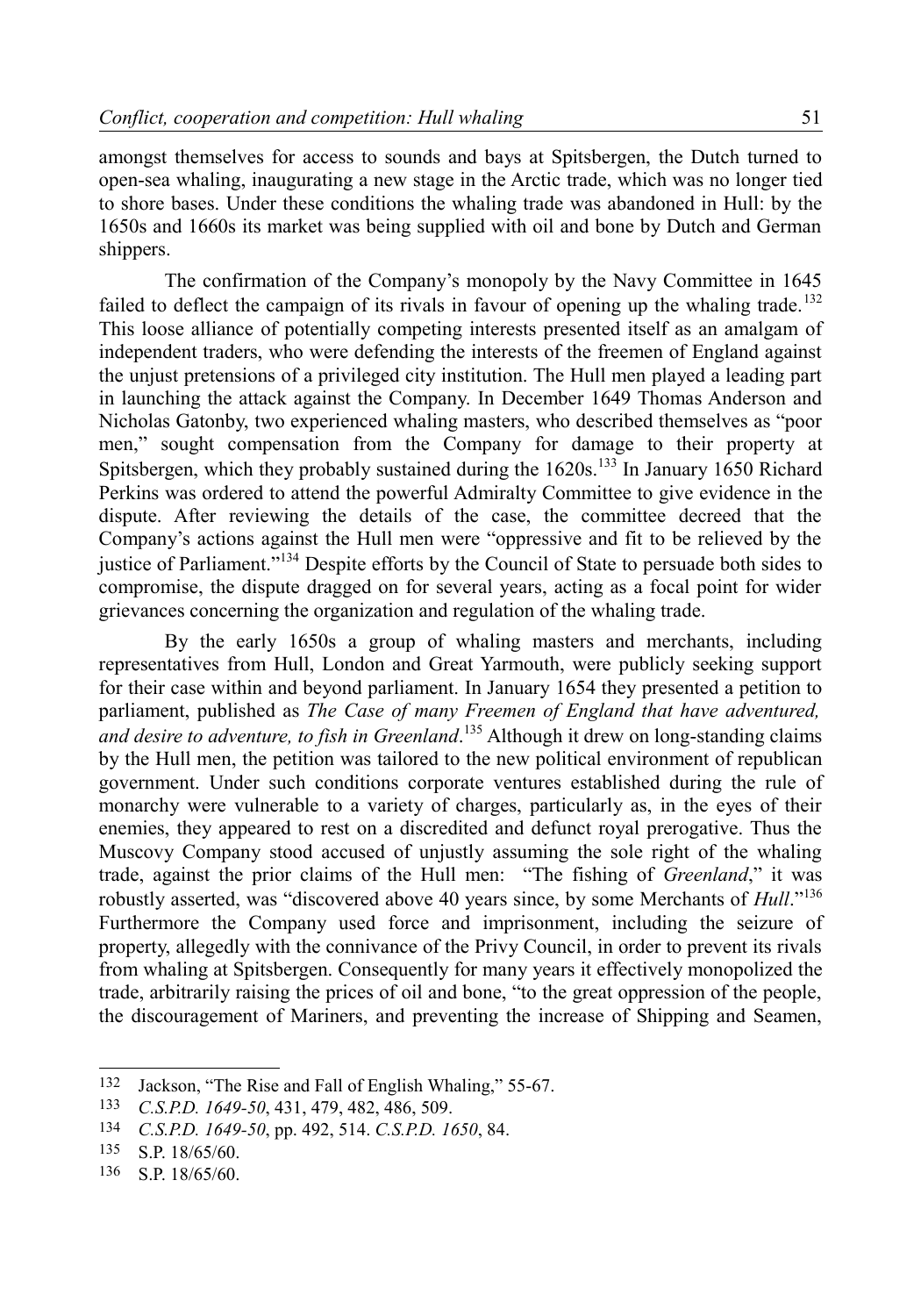and (the) decay of trading in this Nation."[137](#page-29-0) These circumstances also enabled the Dutch to increase their role as suppliers of oil and bone to the English market. Although Anglo-Dutch commerce was disrupted by war during the early 1650s, it did little to reduce their growing importance in the trade. Shortly after the end of the conflict twelve Dutch vessels apparently entered Hull with cargoes of oil; during October 1654, indeed, "in regard of the late disappointment of the Greenland fleet, and the great want of oil to carry on the trades of cloth and soap," it was proposed in parliament that "licence be given to fetch it out of Holland."[138](#page-29-1) The Company's control of the whaling trade thus led to high prices, the oppression of independent traders, and an alarming dependence on overseas markets.

These general complaints provided a necessary context for the more pressing concerns of the petitioners regarding access to Horn Sound and Bell Sound at Spitsbergen. Since the inception of the whaling trade, the English had used the bays and harbours in both Sounds as their main hunting grounds. By the early 1650s, however, the Company was insisting on its sole right to hunt for whales in these waters, while offering to leave other parts of Spitsbergen "free for all other English men to adventure unto."<sup>[139](#page-29-2)</sup> According to the independent traders this was a self-interested and empty gesture, intended to allow the Company to retain control over the best whaling grounds at Spitsbergen, which were "the only certain places for fishing, most of the other Harbours being many times inaccessible by reason of the Ice".<sup>[140](#page-29-3)</sup> The Company's warning of the danger of conflict and bloodshed, if other vessels were allowed to hunt in Horn Sound and Bell Sound, was bluntly dismissed by the petitioners. Both regions, they insisted, "have commonly fish enough for more fishers then ever have adventured thither: The Harbour of *Bell-sound* being 15 miles in breadth, and 30 miles in length or more; so that several Companies may fish in the aforesaid Harbour, and make their Oyl, and yet never molest each other."<sup>[141](#page-29-4)</sup>

In denying the Company's claims, the petitioners went on to question whether its proposals were for the good of the commonwealth. Given its recent record, the independent traders warned that the Company would be unable to meet domestic demand for oil and bone, leading to shortages and higher prices. In response to the Company's claim that the whaling trade would collapse without its continued participation, which was dependent on the retention of its rights, the petitioners asserted that "several persons of good estates" were prepared "to set out Shipping for *Greenland*, … of double the Burden that the said Company have … set out, … if the trade might be declared to be wholly free for every English man."<sup>[142](#page-29-5)</sup> Apparently an expedition of several vessels, amounting to about 1,100 tons, was under preparation for Spitsbergen. Some ships had

<span id="page-29-0"></span><sup>137</sup> S.P. 18/65/60.

<span id="page-29-1"></span><sup>138</sup> John Towill Rutt (ed.), *Diary of Thomas Burton, Esq.*, 4 vols. (London, 1828), 1: xlix.

<span id="page-29-2"></span><sup>139</sup> S.P. 18/65/61.

<span id="page-29-3"></span><sup>140</sup> S.P. 18/65/60.

<span id="page-29-4"></span><sup>141</sup> S.P. 18/65/60.

<span id="page-29-5"></span><sup>142</sup> S.P. 18/65/60.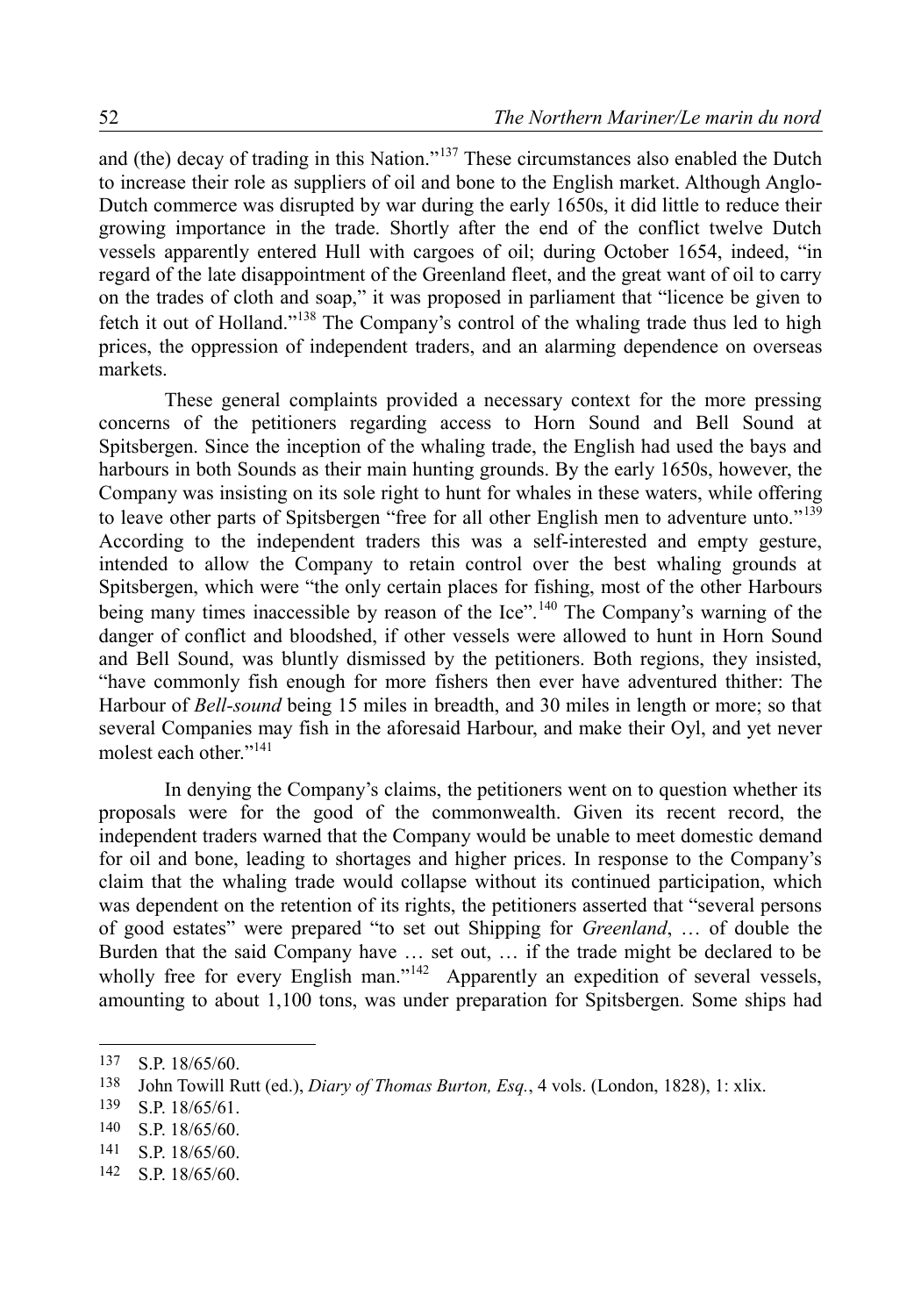already departed. But the petitioners warned that these voyages would be overthrown if the Company's proposals regarding Bell Sound and Horn Sound were accepted.

In the eyes of these self-appointed representatives for the freemen of England, the opening up of the whaling trade at Spitsbergen was linked with the economic improvement of the commonwealth. The debate over different forms of commercial organization had been heard before, and the argument that the economy was "cheaper served by many men, then by a particular Company," was well rehearsed; nonetheless, the appeal for free whaling at Spitsbergen, on the grounds that it was "the proper right of every free born English man," had far-reaching and radical implications that ranged well beyond the issues in dispute.<sup>[143](#page-30-0)</sup> The attack on an oppressive monopoly which was seen to discourage trade and shipping, combined with an emphasis on rights and freedom, suggests that the authors of *The Case of many Freemen* were influenced by the campaign of the Levellers in London during the later 1640s. Among other demands for reform, that appealed to the industrious "middling sort," the Levellers called for overseas trade to be free from "all monopolizing and engrossing by companies or otherwise."<sup>[144](#page-30-1)</sup> In representing, if not directly articulating, the anxieties and ambitions of independent traders and ship-masters, this hostility to commercial privilege possessed considerable relevance for whaling merchants and masters. It was a common thread that linked potentially competing interest in London, Hull and Great Yarmouth. Among such men, who were struggling to make ends meet, the reliance on birthright and liberty was intended to strengthen the case against the Company's continued control of the trade, though in Hull the influence of a garrison of soldiers from the New Model Army, who were themselves influenced by the Levellers, should not be discounted.<sup>[145](#page-30-2)</sup>

The public presentation of these issues deepened the dispute over the whaling trade, encouraging the rival parties to adopt an entrenched position which narrowed the opportunity for compromise. Early in 1654 a committee of the Council of Trade was appointed to hear and determine the matter. Representatives for the Muscovy Company continued to claim that "severall Interests cannot with any convenyence fish for Whales in one Harbour without prejudice one to another."[146](#page-30-3) Consequently their solution was for a clear demarcation of interests, among the English, between different bays and harbours. Given the Company's experience at Spitsbergen this was the only way to avoid conflict and controversy between whaling vessels. Francis Ashe, the governor of the Company, drew attention to an incident that occurred during 1653 which encapsulated these difficulties. Thus

<span id="page-30-0"></span><sup>143</sup> S.P. 18/65/60.

<span id="page-30-1"></span><sup>144</sup> A.S.P. Woodhouse, *Puritanism and Liberty* (2nd edition; London, 1974), 319, 339, 425; F.D. Dow, *Radicalism in the English Revolution 1640-1660* (London, 1985), pp. 47-48; C.B. Macpherson, *The Political Theory of Possessive Individualism: Hobbes to Locke* (Oxford, 1962), 120-1, 143, 156.

<span id="page-30-2"></span><sup>145</sup> H.N. Brailsford, *The Levellers and the English Revolution* (London, 1961), 123, 151, 532-3; Joseph Hemingway, *The Declaration of the Officers of the Garrison of Hull* (London, 1649); *The Humble Remonstrance and Resolves of Col. Overtons Regiment* (London, 1649).

<span id="page-30-3"></span><sup>146</sup> S.P. 18/65/61.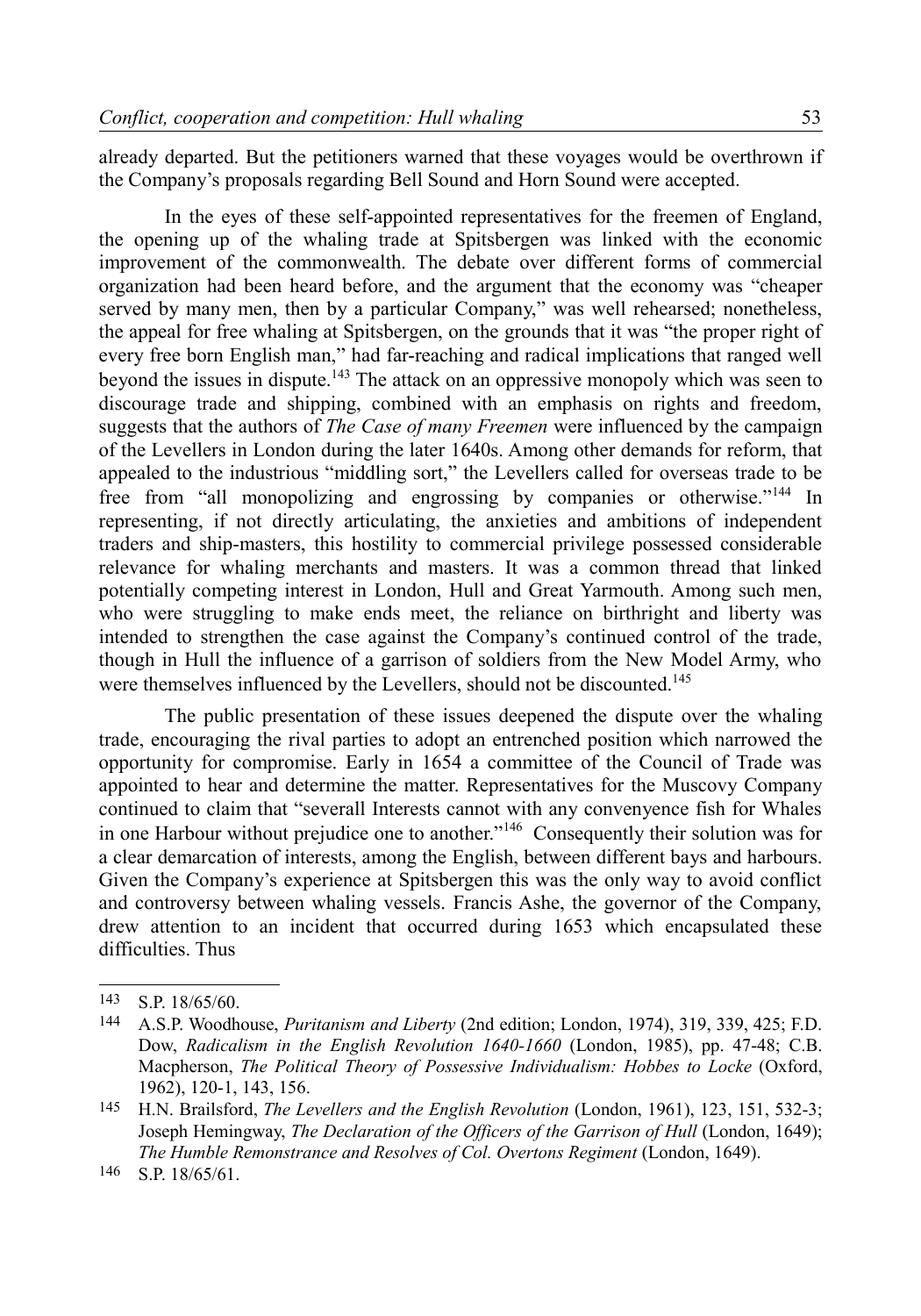a Whale being struck by those employed by the Company, divers of the Contrary Partyes struck in their Irons into the same whale,  $\&$  occasion'd a controversye – which rise to a very great height, & neere unto bloodshed, had it not been prevented by a third Party; yet nevertheless the Contest continued soe long, that the losse of the whale was much endangered being neere driven into the Sea, which occasioned 30 houres labour to our people to save her,  $\&$  hath now occasioned a suit in Lawe … And it is further observed, that the whales coming into the Sound to Gender, Feed & rubb themselves doe stay there for a long tyme togeather, soe that when one Interest is onely there, They can take or pursue such as are most likely to goe first out, & to follow the rest at leizure, whereas if there be divers Interests, each Party disturbes the Fish wheresoever it appeares, having onely respect to their owne profitt, & soe suddainly scares or drives away the whales, & being they cannot attaine to it themselves, are not wanting to use meanes to hinder one another,  $\&$  put by others when they cannot gett the Whales themselves, as the last yeare divers whales were lost  $\&$  went out of the Harbour by the eager pursuit of the severall Partyes. And whereas it is also objected by the contrary Party, (though most untruely), That the whales come in one day  $\&$  goe out the next. To that we answere, That it hath been by long experience knowne, & wilbe made good by Oath, if required, That the whales not being disturbed doe usually lye in the Harbours for many dayes togeather, and soe consequently much better for the fishing.<sup>[147](#page-31-0)</sup>

According to Ashe, conflicts over the possession of stricken whales were regular occurrences which could only be prevented by the establishment of separate whaling grounds at Spitsbergen. Another solution might have been to follow the Dutch into opensea whaling, to the west of Spitsbergen, but this appears to have been beyond the capability of the English during the 1650s.

The Company's case was reinforced by a claim that Bell Sound was too small to support the whaling activities of different interests. Covering a region of about seven miles in breadth, and ten in length, between 30 and 40 well-manned shallops were "sufficient to fish that Harbour if not disturbed by others, and may kill as many whales as if there were doble the Nomber of boates."[148](#page-31-1) Contrary to the assertions of the Company's rivals, Ashe warned that an increase in the number of whaling vessels in the Sound would not lead to an increase in the production of oil. Three vessels of the Company reportedly returned from Spitsbergen with more oil than twice as many ships sent out by independent traders. Paradoxically, according to the Company's perspective, competition led to a decline in shipments of oil, which had fallen by more than half in recent years. As a result, in the domestic market the price of oil had increased from £18 to £30 a ton; that for bone had risen from £1 to £8 a hundredweight.<sup>[149](#page-31-2)</sup>

The Company's proposal to restrict access to Bell Sound to its own vessels came with a warning that the congregation of English whaling ships in one harbour would leave other sounds and bays in the hands of the Dutch and the French. The demarcation

<span id="page-31-0"></span><sup>147</sup> S.P. 18/65/61.

<span id="page-31-1"></span><sup>148</sup> S.P. 18/65/61.

<span id="page-31-2"></span><sup>149</sup> S.P. 18/65/61.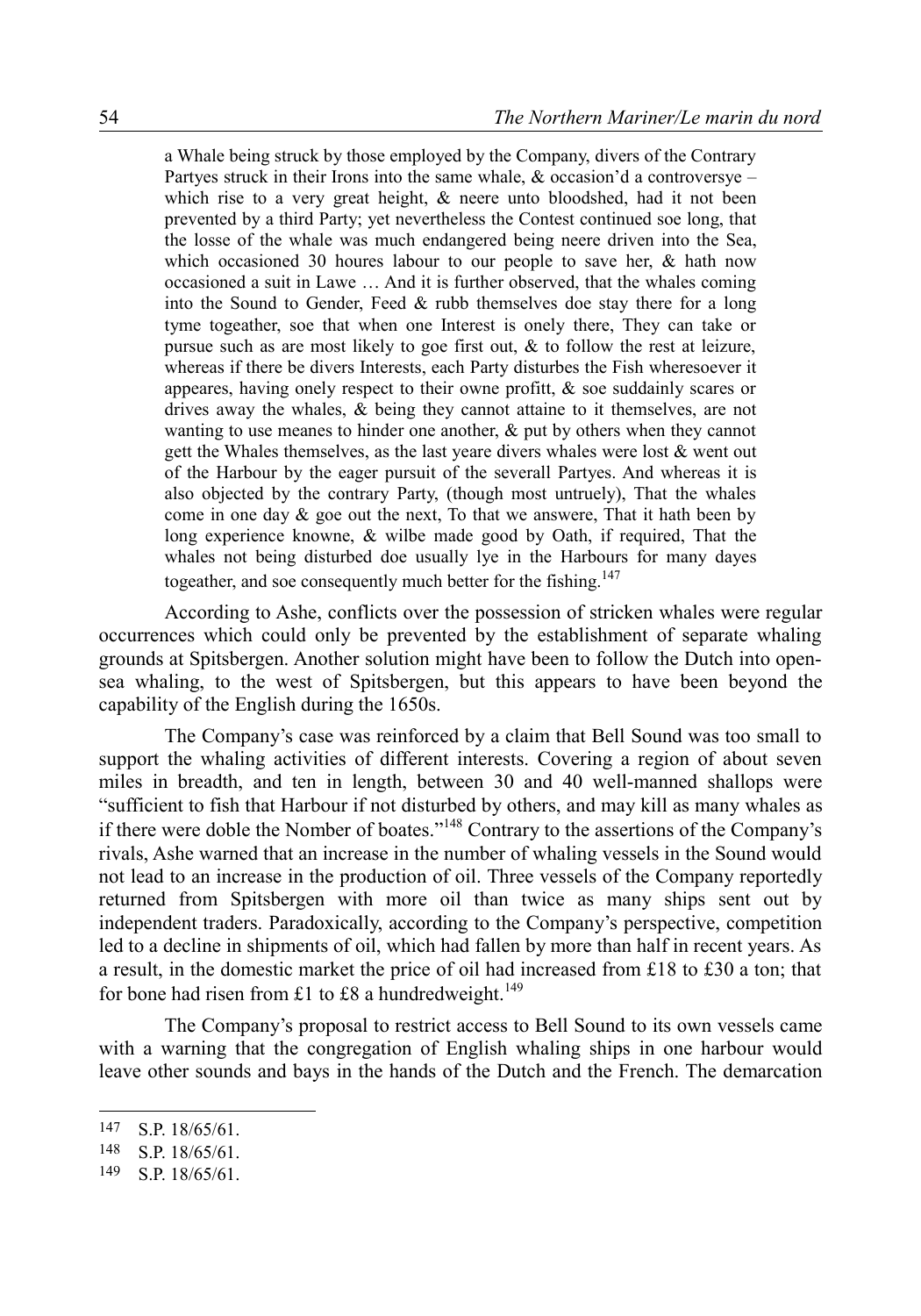of interests which the Company called for would thus maintain "the English propriety in that Country," while helping to deal with the increasing threat from the Dutch who were accused of selling "the worst  $\&$  foulest of their Commodityes in this Commonwealth."<sup>[150](#page-32-0)</sup> In response to the claims of the independent traders, concerning their ability to manage the trade more economically, Ashe pointed out that the "same Men who make these pretences were trayned up to that Fishing by the Company, and have of late yeares deserted them for their owne ... which bringeth a greater charge upon the voyage  $\&$  ... makes the Comodity dearer."<sup>[151](#page-32-1)</sup> In concluding, Ashe reminded the committee that the Company's right to the whaling trade was based on its discovery of Spitsbergen, as demonstrated in the confirmation and renewal of its privileges.

The revival of this damaging dispute, which drew on contested claims concerning prior discovery in the Arctic, was both cause and consequence of the disintegration of the English whaling trade during the 1650s. But the underlying competition for access to the southern sounds and bays at Spitsbergen, an inherent characteristic of the trade since its earliest days, appears to have been intensified by the declining number of whales due to sustained commercial hunting, which was compounded with climatic change, particularly the onset of colder weather during the 1640s and beyond. Not only did this leave bays and harbours enveloped with ice for longer, cutting into the hunting season, but also it may have contributed to increasing mortality among whales.<sup>[152](#page-32-2)</sup> Implicitly these problems were acknowledged in the evidence that was produced during the dispute between the Company and its opponents during the early 1650s: too many vessels, it seemed, were chasing too few whales. According to the Company, even "the best Harbors make more loosing voyages then gayning, but once in 3, 4, or 5 yeares the Whales Coming in plentifully by scoales."[153](#page-32-3)

In an attempt to deal with these unfavourable conditions the Company proposed the establishment of a general joint stock to manage and maintain the whaling trade at Spitsbergen. To a considerable degree the plan built on existing arguments in favour of commercial control and regulation. Thus it was claimed that competition disrupted whale hunting in Bell Sound; it reduced profits; and it threatened to undermine English claims to the rest of the archipelago. If a "generall liberty" prevailed, so that "every one may freely enjoy everything, and every place in Greenland, that hee can first arrive unto & possesse," the Company warned, it "will beget an endeavour to prevent others, which must necessarily occasion them to sett out a month or some tyme before the season, which as it augmentes the Charge, soe it destroyes the profitt which is the wheele of all

<span id="page-32-0"></span><sup>150</sup> S.P. 18/65/61. The description of this as "the most part blubber" indicates that the Dutch were moving away from boiling it on the shore at Spitsbergen. Some Dutch vessels were already beginning to carry try-works between decks. *C.S.P.D. 1655*, p. 325.

<span id="page-32-1"></span><sup>151</sup> S.P. 18/65/61.

<span id="page-32-2"></span><sup>152</sup> L. Hacquebord, "Smeerenburg: The Rise and Fall of a Dutch Whaling-Settlement on the West Coast of Spitsbergen," in van Holk (ed.), *Early European Exploitation*, 89-95, 125-8; L. Hacquebord, "The History of Early Dutch Whaling: A Study from the Ecological Angle," in Jacob, Snoeijing, Vaughan, *Arctic Whaling*, 135-48.

<span id="page-32-3"></span><sup>153</sup> S.P. 18/65/62.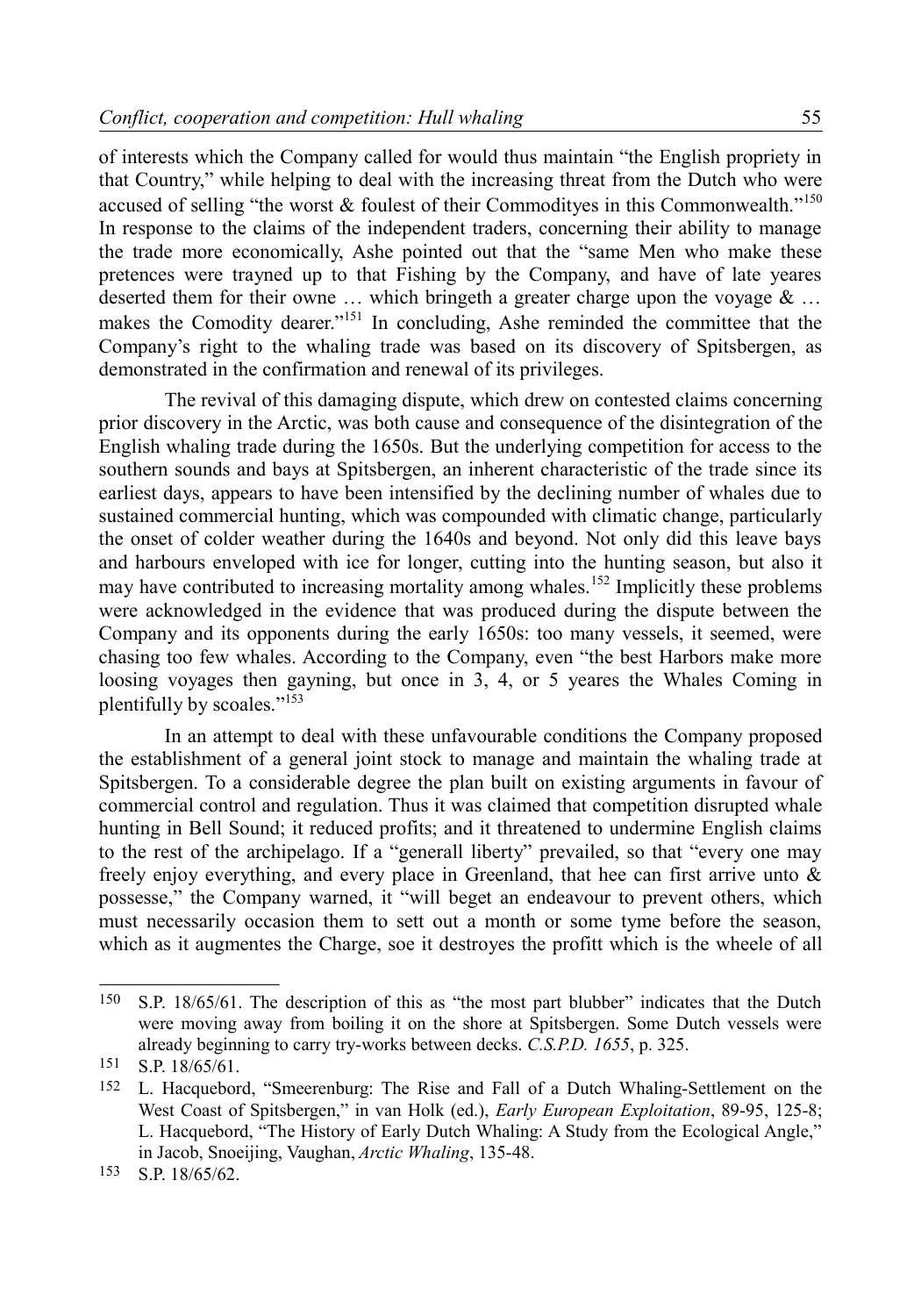designes."[154](#page-33-0) The failure of the proposal, according to this view, would spell the end for the whaling trade. For while a declining number of English vessels clashed over the capture of one or two whales in the bays of Bell Sound, the "Dutch and French, who fish in numerous Fleets at Sea, and by plying neere the mouth of the Harbours, breake & beat the scoales of Whales," leaving less available for others.<sup>[155](#page-33-1)</sup> In effect the Company threatened to withdraw from the trade if its plan was rejected.

While portraying itself as the defender of English interests at Spitsbergen, whose rivals were identified as opportunistic, self-interested and insolvent adventurers, the Company's concern to have the first choice of bays and harbours, which would then be barred to others, betrayed its essential purpose. The proposal for a general joint stock thus met with a hostile rejoinder from the rivals of the Company. Their response, including a list of propositions for the regulation and encouragement of the whaling trade, was published during 1654 as *The Heads of the Answer of several Adventurers to Greenland, To the claim of the Muscovia Company, of the two Harbors of Bel-Sound and* Hornsound.<sup>[156](#page-33-2)</sup> Unpublished versions of this material, which may have circulated among the merchant community, indicate that much of it was compiled by Edward Whittwell, who was representing the interests of independent traders in London.<sup>[157](#page-33-3)</sup> It vigorously reasserted the case for an open trade at Spitsbergen, free from the controlling influence of the Company. Although little of this was new, the attack on the Company was more direct and designed to draw attention to its failure to serve the needs of the commonwealth. While it had "no right in Law or Equity to the said Harbors, more then any other English men that will adventure thither," it also "used in the late Kings time all unjust, illegal, and arbitrary means possible to suppress all but themselves."[158](#page-33-4) At the same time it was accused of discouraging native whalemen; of undervaluing their labour; and of employing Basque harpooners who were paid double their wages. Against this *The Heads of the Answer* insisted that the only way to meet the threat of Dutch competition was by encouraging more vessels to sail to Spitsbergen, whereby "industry and ingenuity will be more advanced, and Marriners and Navigation increased."[159](#page-33-5) In order to deal with the continued risk of violent rivalry between competing English interests, parliament was urged to introduce legislation for the regulation of the trade.

In a separate submission to the committee of the Council of Trade, at the end of January 1654, the Hull men presented their reasons why the trade "ought to be free, and not restrained to any one particular Company."[160](#page-33-6) Though influenced by the circumstances of their protracted dispute with the Muscovy Company, they laid aside the issue of prior discovery, concentrating more on commercial rights and public benefits, in a way which reflected, and tried to take advantage of, the new political environment. In

<span id="page-33-0"></span><sup>154</sup> S.P. 18/65/62 & 63.

<span id="page-33-1"></span><sup>155</sup> S.P. 18/65/63 & 64.

<span id="page-33-2"></span><sup>156</sup> S.P. 18/65/67.

<span id="page-33-3"></span><sup>157</sup> *C.S.P.D. 1653-54*, 379-80, 392-3; *C.S.P.D. 1654*, 16.

<span id="page-33-4"></span><sup>158</sup> S.P. 18/65/67.

<span id="page-33-5"></span><sup>159</sup> S.P. 18/65/67.

<span id="page-33-6"></span><sup>160</sup> S.P. 18/65/69. It was delivered to the Council by Richard Eccleston.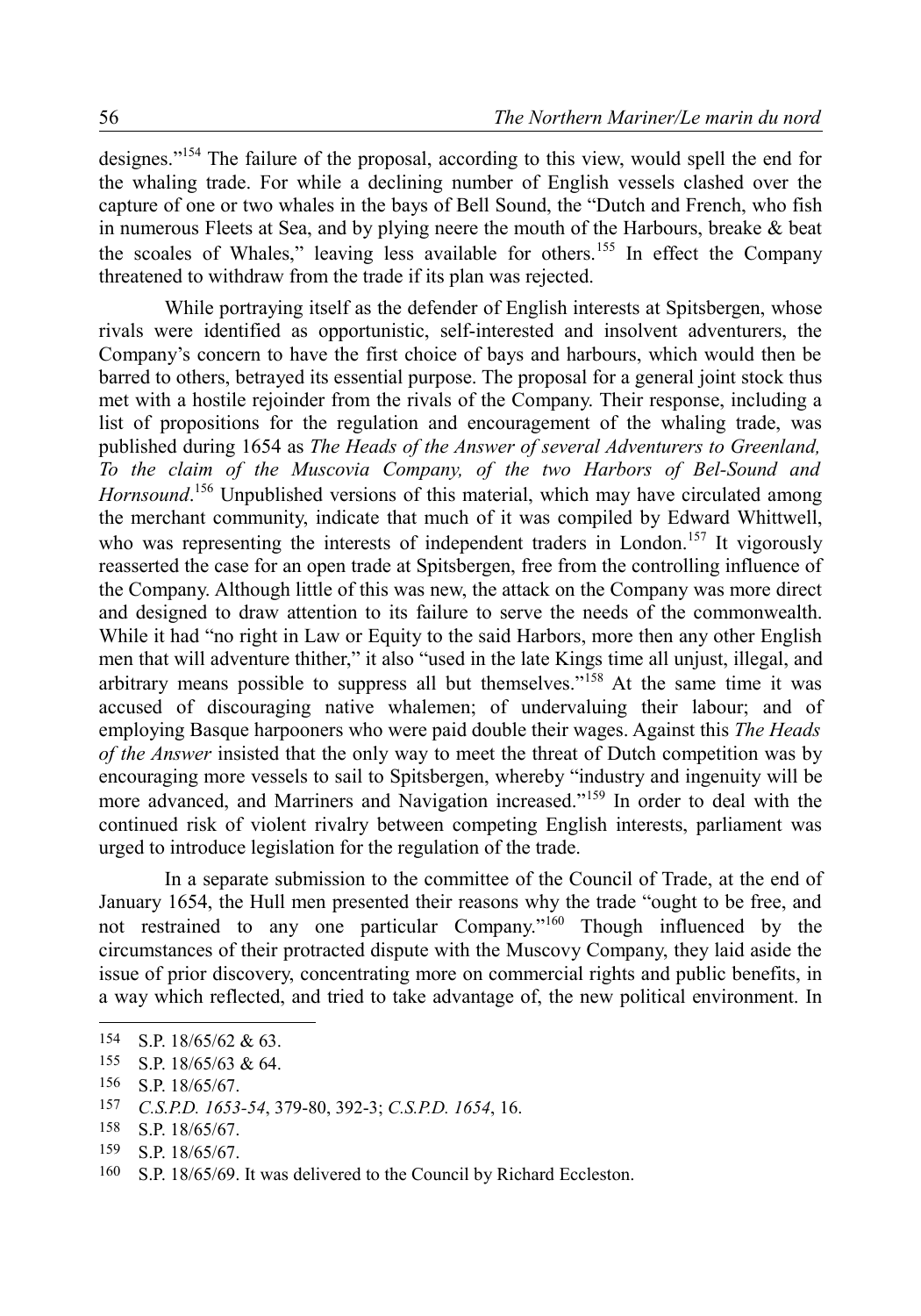these conditions it was possible to portray a repressive corporation as an agent of unrestrained royal power. According to the Hull men, the whaling trade should be free because it was a native right of those who lived under the same government, "beareing … (a) share of the common-charge," to enjoy the same liberties and privileges as others.<sup>[161](#page-34-0)</sup> Thus the Company's attempt to engross the trade was "rounded upon a monopolizing pattent: which came from prerogative power, and is not consistent with the freedome of a Common-wealth, and the members thereof."[162](#page-34-1) This appeal to native right was reinforced by the wider economic and social gains from an open trade which included the employment of large numbers of labouring men, as well as an increase in shipping and seamen. In addition the growth of the trade would safeguard the provision of supplies of oil and bone for the domestic market.

An effective resolution of this dispute continued to be delayed by the determination of independent traders in Hull, Great Yarmouth and London to defend their interests in the whaling trade, in the face of resolute resistance from the Muscovy Company. Accumulated grievances, soured by mutual mistrust and resentment, stretching back over several decades, appeared to rule out the possibility of a short term compromise, providing an unfavourable environment for a longer term agreement that took account of the proposals put forward by the Company and its rivals. Although representatives from these metropolitan and provincial groups were nominated to a committee during 1654 to draw up regulations for the forthcoming whaling season, they were unable to reach a suitable settlement. The representatives for the new adventurers of Hull, as they were now described, included Roger Drayton, John Jolliffe, George Poyner, Francis Pargiter and Robert Cumminge.<sup>[163](#page-34-2)</sup> After several meetings, the committee admitted that "a fitt Regulation cannot be speedily settled."[164](#page-34-3) In its place the Hull men and the Company agreed to send out seven vessels to Spitsbergen, three of which were to go to Bell Sound, while the remainder were to be distributed between Bottle Cove, Green Harbour and Horn Sound. Evidently this arrangement threatened to divide the provincial rivals of the Company. A proposal by Thomas Horth, one of the leading whaling merchants in Great Yarmouth, for the distribution of English vessels at Spitsbergen, apparently failed to get the support of the Hull men, as a result of which "some harbours will be unfished and insecure."<sup>[165](#page-34-4)</sup>

These unresolved issues point to deep-seated weaknesses in the organization of the early English whaling trade. Despite a warning from the Council of State in 1652 that "the whale fishing is of consequence, and should not by dissensions be allowed to fall into the hands of strangers," the English were unable to mount an effective response to overseas competition, either from the Dutch or the French, during these years.<sup>[166](#page-34-5)</sup> The first Anglo-Dutch war from 1652 to 1654 added to these problems by severely disrupting

<span id="page-34-0"></span><sup>161</sup> S.P. 18/65/69.

<span id="page-34-1"></span><sup>162</sup> S.P. 18/65/69.

<span id="page-34-2"></span><sup>163</sup> *C.S.P.D. 1654*, 30.

<span id="page-34-3"></span><sup>164</sup> S.P. 18/68/66.

<span id="page-34-4"></span><sup>165</sup> *C.S.P.D. 1654*, 41.

<span id="page-34-5"></span><sup>166</sup> *C.S.P.D. 1651-52*, 177-8.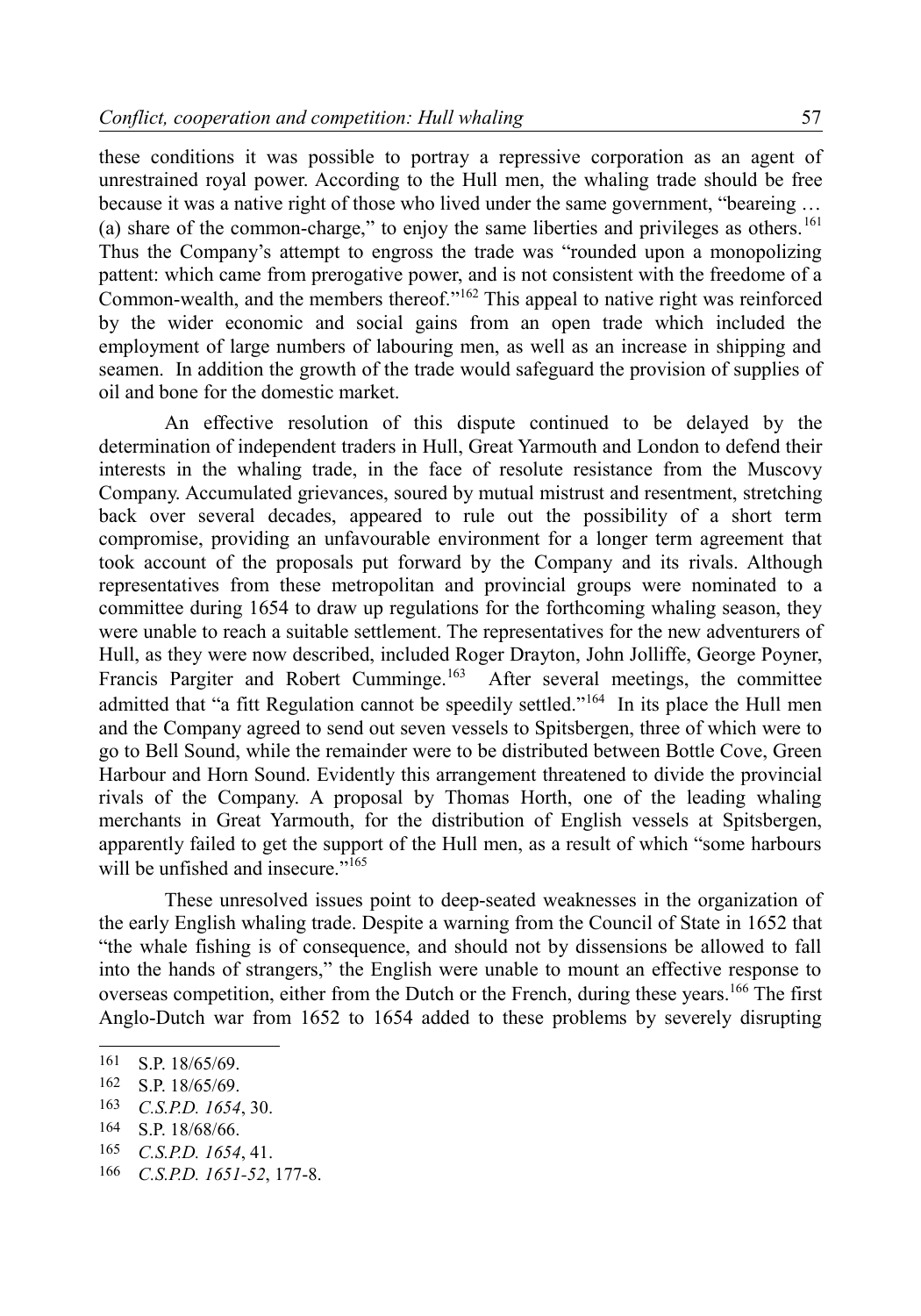overseas trade and shipping, particularly for east coast ports which were vulnerable to the activities of enemy men-of-war. In practice the war probably had a greater impact indirectly, as the costs of trade increased due to the threat of privateering in the North Sea. To some extent state support may have helped to maintain the trade, at least in providing protections for experienced harpooners against the risk of impressment for naval service. However, the evidence strongly suggests that the English struggled to send out more than a handful of vessels annually to Spitsbergen. By contrast, 70 Dutch ships were reportedly convoyed to Spitsbergen by three men-of-war during 1654.<sup>[167](#page-35-0)</sup> The following year between 24 and 50 French vessels apparently "made great voyages" to the northern whaling grounds.<sup>[168](#page-35-1)</sup> In 1656 there seem to have been seven English ships at Spitsbergen, only one of which was from Hull. By 1657 the London Company was complaining about the import of large amounts of oil and bone by the Dutch, in defiance of the Navigation Acts, which left it with large stocks that it could not sell. Although the Company's rights to the whaling trade were confirmed in January 1658, when it was granted the sole right of access to Bell Sound and Horn Sound, it was a hollow victory. By then the domestic market in England had been effectively captured by its overseas competitors.[169](#page-35-2)

The Hull men played a prominent role in this early, though unsuccessful, phase of English whaling in the Arctic. From the second decade of the seventeenth century through to the 1650s they were among the most persistent promoters of the new trade in England. But, the development of these interests was heavily influenced by an unstable compound of competition, conflict and occasional cooperation. The prolonged and complex dispute between the Hull men and their rivals in London may have inadvertently placed limits on the scale of local and national enterprise. It also raised wider issues, concerning maritime rights and commercial organization, which were never effectively resolved during this period. The revival of the dispute during the 1640s and 1650s had a radicalizing effect on the position of the independent traders, whose hostility to commercial monopoly was reinforced by an appeal for an open and free whaling trade as a means of guaranteeing the rights of free-born English subjects living under commonwealth rule. This appeal met with little success during the 1650s, and when the trade was subsequently opened up, in 1672, it was too late for the English to recover lost ground to their competitors. $170$ 

In effect the scale and character of the whaling trade in Hull, London and elsewhere left it deeply vulnerable to overseas competition, especially from the Dutch.

<span id="page-35-0"></span><sup>167</sup> *C.S.P.D. 1654*, 176, 434 (protections from impressment).

<span id="page-35-1"></span><sup>168</sup> *C.S.P.D. 1655*, 509, 523.

<span id="page-35-2"></span><sup>169</sup> *C.S.P.D. 1657-58*, 140-1, 161, 280, 343; Ashley, *Financial and Commercial Policy*, 120; John C. Appleby, "'A Voyage to Greenland for the Catching of Whales': English Whaling Enterprise in the Seventeenth Century," *International Journal of Maritime History*, 9 (1997), 36-7.

<span id="page-35-3"></span><sup>170</sup> Scott, *Constitution and Finance of English, Scottish and Irish Joint-Stock Companies*, 2: 74-5, 379.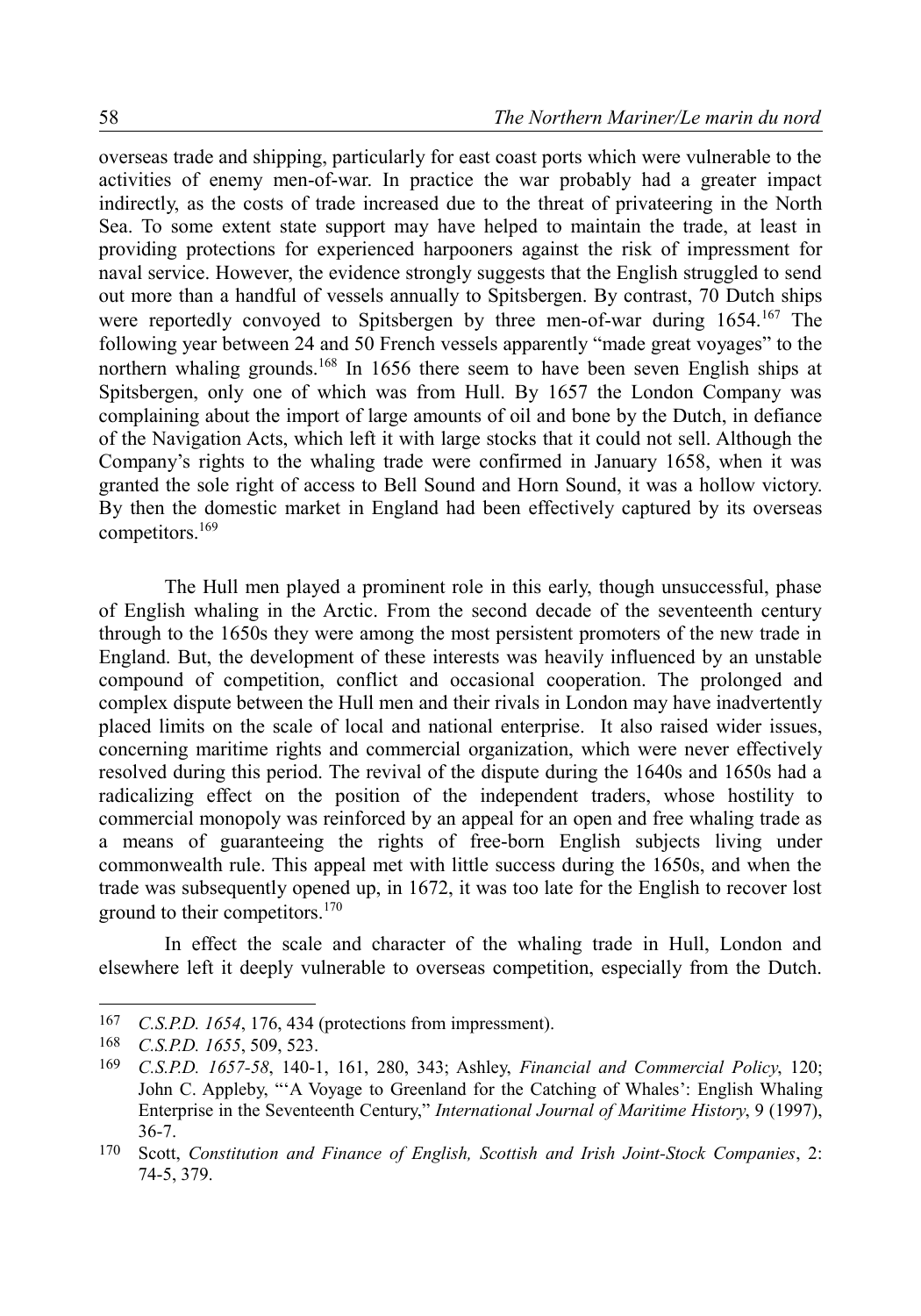59

The English were ill-equipped to respond to the growth of Dutch whaling, which was on such a scale as to encourage adaptability and innovation. By contrast the modest nature of the English trade appears to have promoted conservatism and inflexibility. While English vessels persisted with bay-whaling during the 1640s and 1650s, despite warning signs of a decline in the number of whales at Spitsbergen, the Dutch turned to open-sea whaling with considerable success. In these circumstances by the later 1650s the Hull men had abandoned whaling as an economic enterprise; they were soon followed by the London Company. By 1669, it was reported that there was only one English vessel at Spitsbergen, compared with between 300 and 400 Dutch ships.[171](#page-36-0) Consequently it became commonplace during the later seventeenth century to lament that England had lost the whaling trade to the Dutch. As the author of *Britannia Languens* noted in 1680, "the *Dutch* had far beaten us out of these Trades."<sup>[172](#page-36-1)</sup> Although this was politically appealing, it was an incomplete explanation for the disappearance of the Hull whaling trade during the second half of the seventeenth century. Despite the apparent opportunities presented to overseas suppliers by the decline of local enterprise, the volume of whale oil imported into Hull during the 1660s and 1670s remained small, and was often barely noticeable. In effect the northern market for oil, the mainstay of the trade, appears to have collapsed; the combined pressures on demand and supply thus created insuperable difficulties which were intensified by domestic competition and rivalries. It may not have been until the 1750s and 1760s, with the spread of street lighting based on the use of whale oil, that the market recovered.<sup>[173](#page-36-2)</sup> When Daniel Defoe visited Hull in the early eighteenth century, its involvement in the trade was already a distant memory. While expressing admiration for the commerce and business of the port, particularly with the Netherlands, Defoe recounted how "They had once set up a Greenland fishery, and it went on with success for a time; but it decayed in the time when the Dutch wars were so frequent, and the house built by the Greenland merchants is now turned into granaries for corn, and warehouses for other goods."<sup>[174](#page-36-3)</sup>

<span id="page-36-0"></span><sup>171</sup> Thirsk and Cooper (eds.), *Seventeenth-Century Economic Documents*, 70; Scoresby, *An Account of the Arctic Regions*, 2: 56.

<span id="page-36-1"></span><sup>172</sup> *Britannia Languens, or A Discourse of Trade* (London, 1680), in John Ramsay MacCulloch (ed.), *Early English Tracts on Commerce* (London, 1856), p. 409.

<span id="page-36-2"></span><sup>173</sup> Customs records show no significant import of whale oil. TNA, Port Books E.190/320/10; 190/321/4; 190/324/9; 190/325/3; 190/331/15. This was probably linked with changes to the soap manufacturing industry in York, though the subject deserves further investigation. On street-lighting see Jackson, *British Whaling Trade*, 56.

<span id="page-36-3"></span><sup>174</sup> Daniel Defoe, *A Tour Through the Whole Island of Great Britain*, 2 vols. (London, 1928), 2: 243, 245.